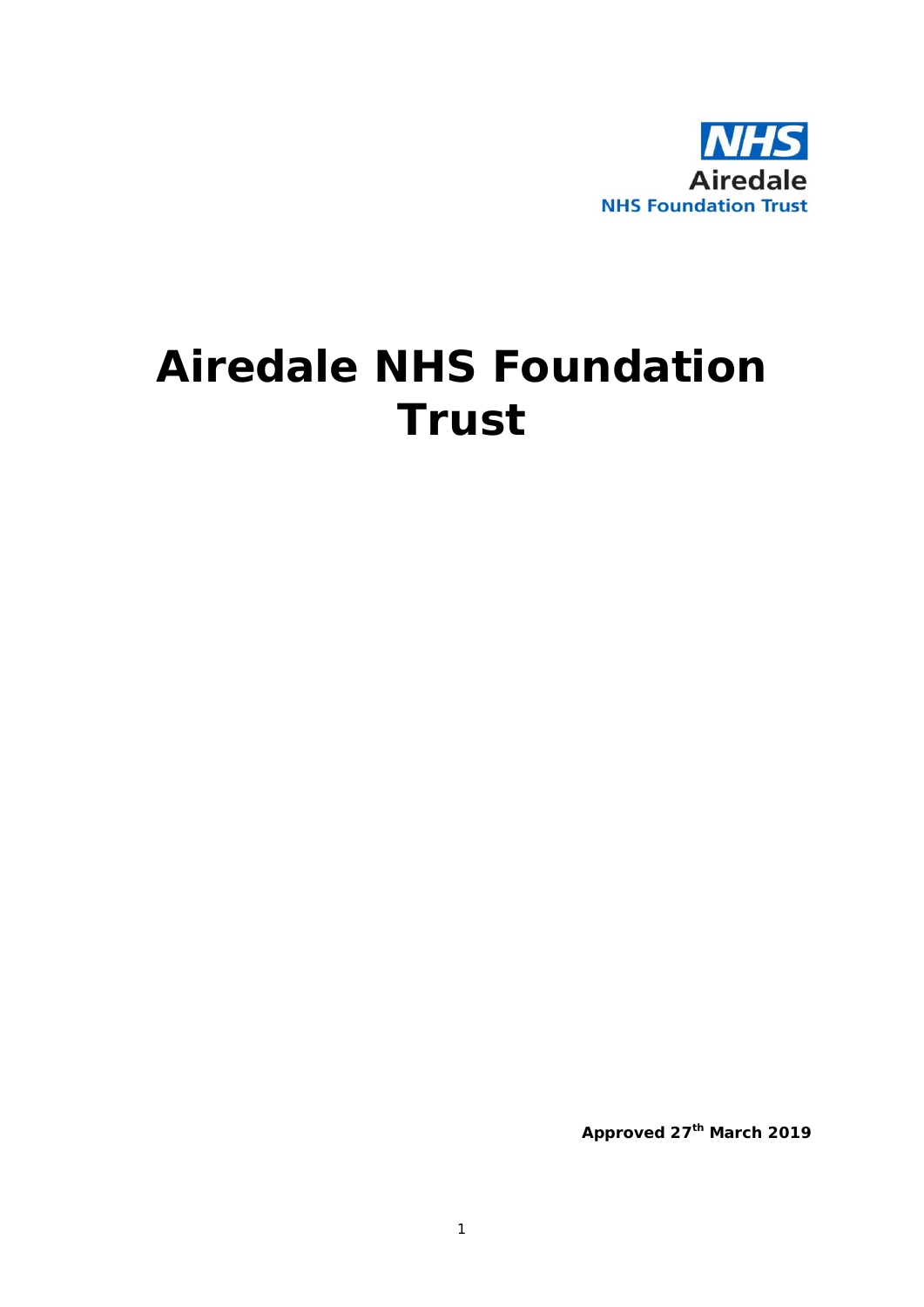# **Table of Contents**

|    | 1. Name                                                                                              | 4              |
|----|------------------------------------------------------------------------------------------------------|----------------|
| 2. | Principal purpose                                                                                    | 4              |
| 3  | Powers                                                                                               | 4              |
| 4  | Membership and constituencies                                                                        | 4              |
| 5  | Application for membership                                                                           | 4              |
| 6  | <b>Public Constituency</b>                                                                           | 4              |
| 7  | <b>Staff Constituency</b>                                                                            | 5              |
|    | Automatic membership by default - staff                                                              | 5              |
| 8  | Restriction on membership                                                                            | 5              |
| 9  | <b>Annual Members Meeting</b>                                                                        | 6              |
| 10 | Council of Governors - composition                                                                   | 6              |
| 11 | Council of Governors – election of governors                                                         | 6              |
| 12 | Council of Governors - tenure                                                                        | 6              |
| 13 | Council of Governors - disqualification and removal                                                  | 7              |
| 14 | Council of Governors - duties of governors                                                           | 7              |
| 15 | Council of Governors – meetings of governors                                                         | $\overline{7}$ |
| 16 | Council of Governors – standing orders                                                               | 8              |
| 17 | Council of Governors - conflicts of interest of governors                                            | 8              |
| 18 | Council of Governors- travel expenses                                                                | 8              |
| 19 | Council of Governors - further provisions                                                            | 8              |
| 20 | Board of Directors – composition                                                                     | 8              |
| 21 | Board of Directors – general duty                                                                    | 8              |
| 22 | Board of Directors - qualification for appointment as Chair or another non-<br>executive director    | 9              |
| 23 | Board of Directors – appointment and removal of Chair and/or other non-<br>executive directors       | 9              |
| 24 | Board of Directors - appointment and removal of the Chief Executive and<br>other executive directors | 10             |
| 25 | Board of Directors - disqualification                                                                | 10             |
| 26 | Board of Directors - conflicts of interest of directors                                              | 11             |
| 27 | Board of Directors – remuneration and terms of office                                                | 12             |
| 28 | Registers                                                                                            | 13             |
| 29 | Admission to and removal from the registers                                                          | 13             |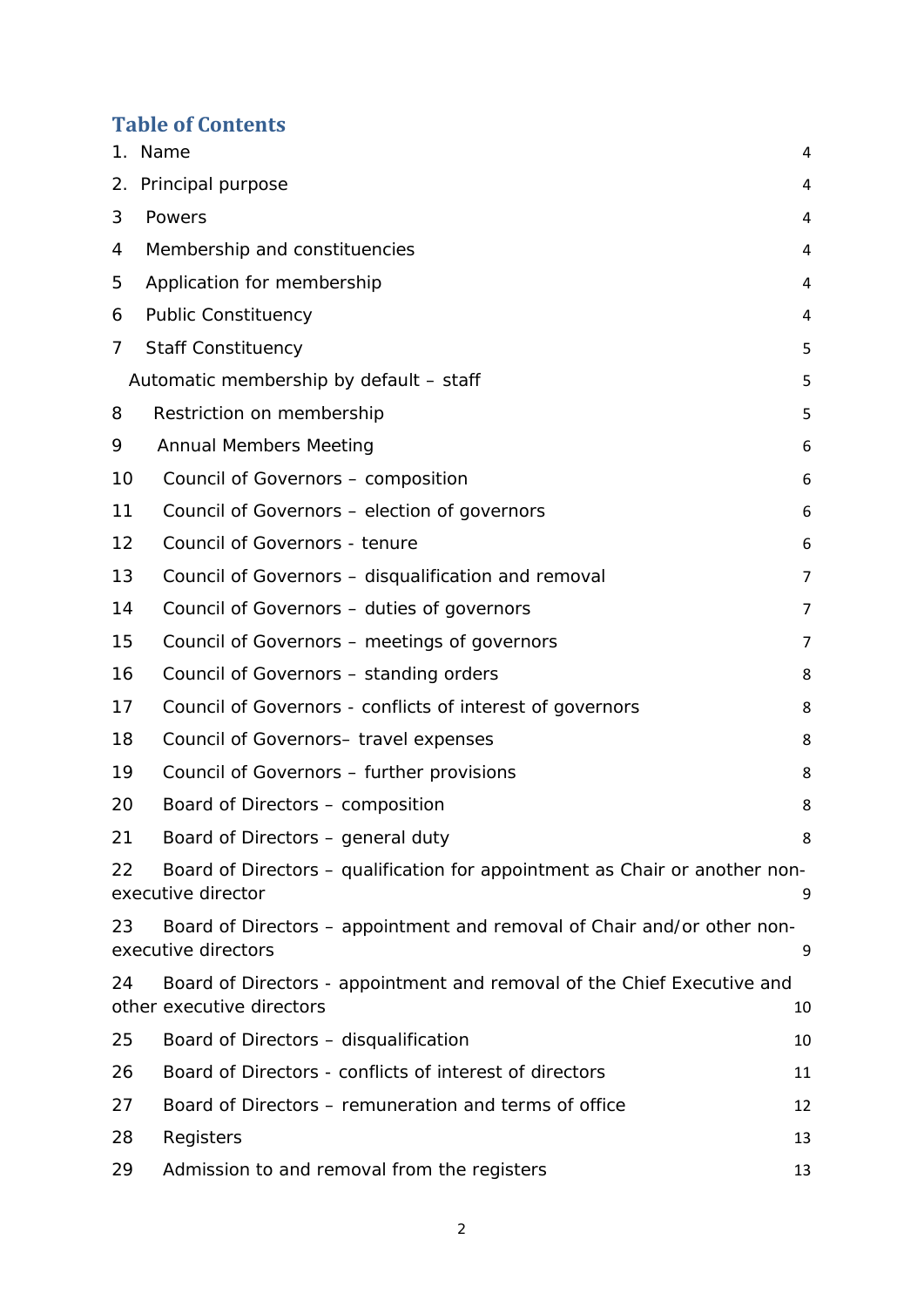| 30            | Registers – inspection and copies                                    | 13 |
|---------------|----------------------------------------------------------------------|----|
| 31            | Documents available for public inspection                            | 14 |
| 32            | Auditor                                                              | 15 |
| 33            | Audit committee                                                      | 15 |
| 34            | Accounts                                                             | 15 |
| 35            | Annual report, forward plans and non-NHS work                        | 15 |
| 36<br>members | Presentation of the annual accounts and reports to the governors and | 16 |
| 37            | Instruments                                                          | 16 |
| 38            | Amendment of the constitution                                        | 16 |
| 39            | Mergers etc and significant transactions                             | 17 |
| 40            | Indemnity                                                            | 18 |
| 41            | Interpretation and definitions                                       | 18 |
|               | APPENDIX 1 : The Public Constituency                                 | 20 |
|               | APPENDIX 2: The Staff Constituency                                   | 21 |
|               | APPENDIX 3: Composition of Council of Governors                      | 22 |
|               | APPENDIX 4: THE MODEL RULES FOR ELECTIONS                            | 24 |
|               | APPENDIX 5: Additional Provisions - Council of Governors             | 54 |
|               | APPENDIX 6: Annual Members Meetings                                  | 58 |
|               | <b>APPENDIX 7: Further Provisions</b>                                | 60 |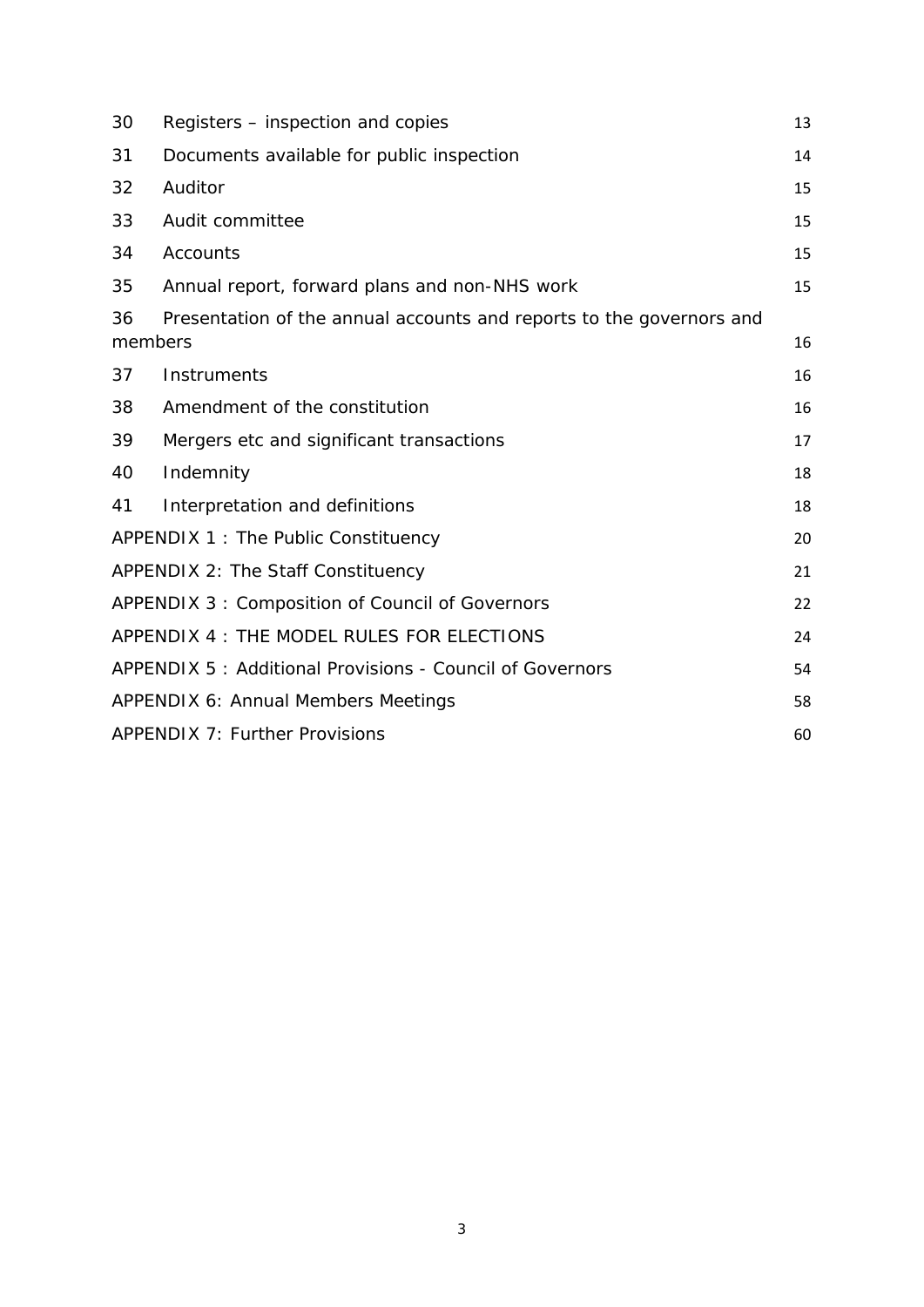# <span id="page-3-0"></span>**1. Name**

The name of the foundation Trust is Airedale NHS Foundation Trust (the Trust).

# <span id="page-3-1"></span>**2. Principal purpose**

- 2.1 The principal purpose of the Trust is the provision of goods and services for the purposes of the health service in England.
- 2.2 The Trust does not fulfil its principal purpose unless, in each financial year, its total income from the provision of goods and services for the purposes of the health service in England is greater than its total income from the provision of goods and services for any other purposes.
- 2.3 The Trust may provide goods and services for any purpose related to:

2.3.1 the provision of services provided to individuals for or in connection with the prevention, diagnosis or treatment of illness; and

- 2.3.2 the promotion and protection of public health.
- 2.4 The Trust may also carry on activities other than those mentioned in the above paragraph for the purpose of making additional income available in order better to carry on its principal purpose.

# <span id="page-3-2"></span>**3 Powers**

- 3.1 The powers of the Trust are set out in the 2006 Act.
- 3.2 All the powers of the Trust shall be exercised by the Board of Directors on behalf of the Trust.
- <span id="page-3-3"></span>3.3 Any of these powers may be delegated to a committee of directors or to an executive director.

# **4 Membership and constituencies**

The Trust shall have members, each of whom shall be a member of one of the following constituencies:

4.1.1 a Public Constituency; and

4.1.2 a Staff Constituency.

# <span id="page-3-4"></span>**5 Application for membership**

<span id="page-3-5"></span>5.1. An individual who is eligible to become a member of the Trust may do so on application to the Trust.

# **6 Public Constituency**

- 6.1 An individual who lives in an area specified in Appendix 1 as an area for a public constituency may become or continue as a member of the Trust.
- 6.2 Those individuals who live in an area specified as an area for any public constituency are referred to collectively as a Public Constituency.
- 6.3 The minimum number of members in each area for the Public Constituency is specified in Appendix 1.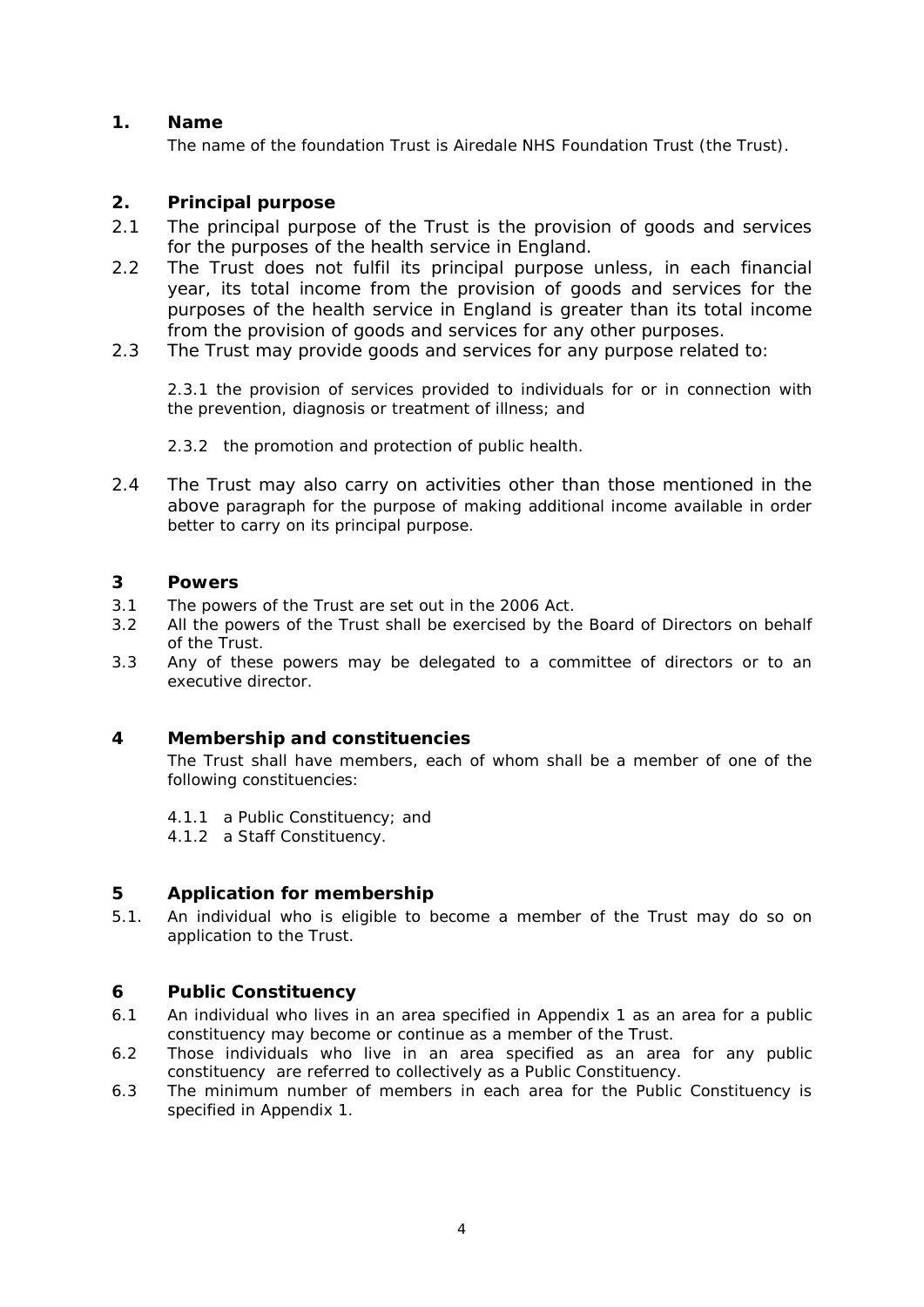# <span id="page-4-0"></span>**7 Staff Constituency**

7.1 An individual who is employed by the Trust under a contract of employment (which, for the avoidance of doubt includes full and part-time contracts of employment) with the Trust may become or continue as a member of the Trust provided:

7.1.1 he or she is employed by the Trust under a contract of employment which has no fixed term or has a fixed term of at least 12 months; or

7.1.2 he or she has been continuously employed by the Trust under a contract of employment for at least 12 months.

- 7.2 Individuals who exercise functions for the purposes of the Trust, otherwise than under a contract of employment with the Trust, may become or continue as members of the staff constituency provided such individuals have exercised these functions continuously for a period of at least 12 months.
- 7.3 Those individuals who are eligible for membership of the Trust by reason of the previous provisions in paragraphs 7.1 and 7.2 are referred to collectively as the Staff Constituency.
- 7.4 The Staff Constituency shall be divided into four (4) descriptions of individuals who are eligible for membership of the Staff Constituency, each description of individuals being specified within Appendix 2 and being referred to as a class within the Staff Constituency.
- 7.5 The minimum number of members in each class of the Staff Constituency is specified in Appendix 2.

#### <span id="page-4-1"></span>**Automatic membership by default – staff**

- 7.6 An individual who is:
	- 7.6.1 eligible to become a member of the Staff Constituency; and

7.6.2 invited by the Trust to become a member of the Staff Constituency and a member of the appropriate class within the Staff Constituency shall become a member of the Trust as a member of the Staff Constituency and appropriate class within the Staff Constituency without an application being made, unless he or she informs the Trust that he or she does not wish to do so.

#### <span id="page-4-2"></span>**8 Restriction on membership**

- 8.1 An individual who is a member of a constituency, or of a class within a constituency, may not while membership of that constituency or class continues, be a member of any other constituency or class.
- 8.2 An individual who satisfies the criteria for membership of the Staff Constituency may not become or continue as a member of any constituency other than the Staff Constituency.
- 8.3 A member of any constituency must be fourteen (14) years of age or over.
- 8.4 Further provisions as to the circumstances in which an individual may not become or continue as a member of the Trust are set out in Appendix 7.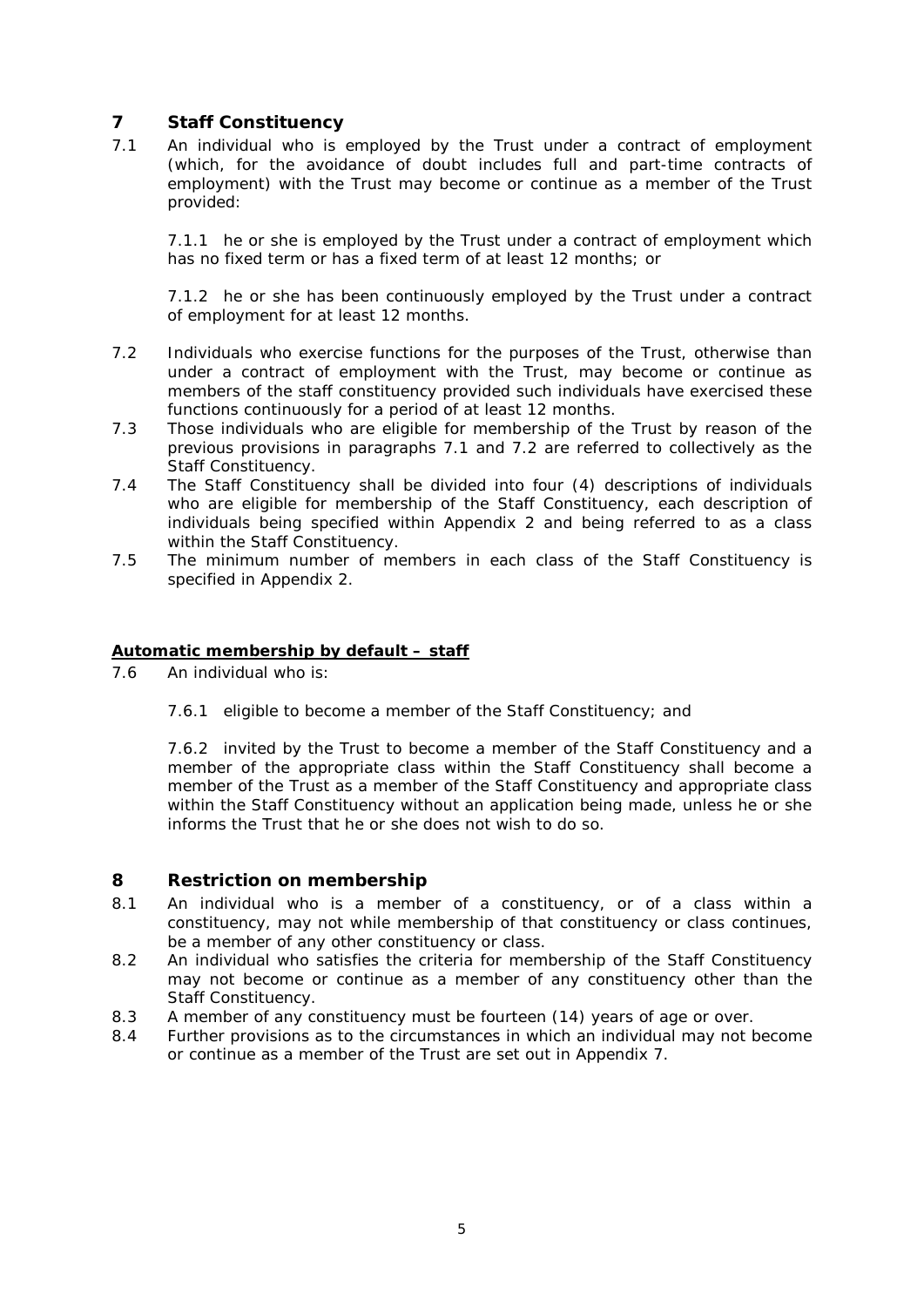# <span id="page-5-0"></span>**9 Annual Members Meeting**

- 9.1 The Trust shall hold an annual meeting of its members ("Annual Members' Meeting"). The Annual Members' Meeting shall be open to members of the public.
- <span id="page-5-1"></span>9.2 Further provisions about the Annual Members' Meeting are set out in Appendix 6 – Annual Members' Meeting

# **10 Council of Governors – composition**

- 10.1 The Trust is to have a Council of Governors, which shall comprise both elected and appointed governors.
- 10.2 The composition of the Council of Governors is specified in Appendix 3.
- 10.3 The members of the Council of Governors, other than the appointed members, shall be chosen by election by the members of their constituency or, where there are areas or classes within a constituency, by the members of the area or class within that constituency. The number of governors to be elected by each constituency, or, where appropriate, by each area or class of each constituency, is specified in Appendix 3.

#### <span id="page-5-2"></span>**11 Council of Governors – election of governors**

- 11.1 Elections for elected members of the Council of Governors shall be conducted in accordance with the Model Election Rules.
- 11.2 The Model Election Rules, as published from time to time, by the Department of Health form part of this constitution. The Model Election Rules current at the date of the Trust's Authorisation are attached at Appendix 4.
- 11.3 A subsequent variation of the Model Elections Rules by the Department of Health shall not constitute a variation of the terms of this constitution for the purposes of paragraph 42 of the constitution (amendment of the constitution).
- <span id="page-5-3"></span>11.4 An election, if contested, shall be by secret ballot.

# **12 Council of Governors - tenure**

- 12.1 An elected governor may hold office for a period of up to three (3) years.
- 12.2 An elected governor shall cease to hold office if he or she ceases to be a member of the constituency or class by which he or she was elected.
- 12.3 An elected governor shall be eligible for re-election at the end of his or her term.
- 12.4 An elected governor shall be eligible for re-election at the end of his or her term, for up to two further periods of up to three (3) years, making a maximum total of nine (9) years in office.
- 12.5 An elected governor shall not be eligible for re-election if they have already held office for more than six (6) consecutive years.
- 12.6 Subject to any provision in this Constitution in respect of eligibility or disqualification of Governors, once an elected Governor has reached their maximum term or has been removed under paragraph 13, they shall only be eligible for re-election again after a period of three (3) years.
- 12.7 The Trust shall conduct annual elections for elected governors during each year (being a period of 12 months commencing on an anniversary of the Authorisation Date) in respect of each governor whose term of office shall expire at the end of that year, with any governor elected pursuant to such an annual election taking office at the end of that year (i.e. on the next anniversary of the Authorisation Date following such election).
- 12.8 An appointed governor may hold office for a period of up to nine (9) years.
- 12.9 An appointed governor shall cease to hold office if the appointing organisation withdraws its sponsorship of him or her.
- 12.10 An appointed governor shall be eligible for re-appointment at the end of his term.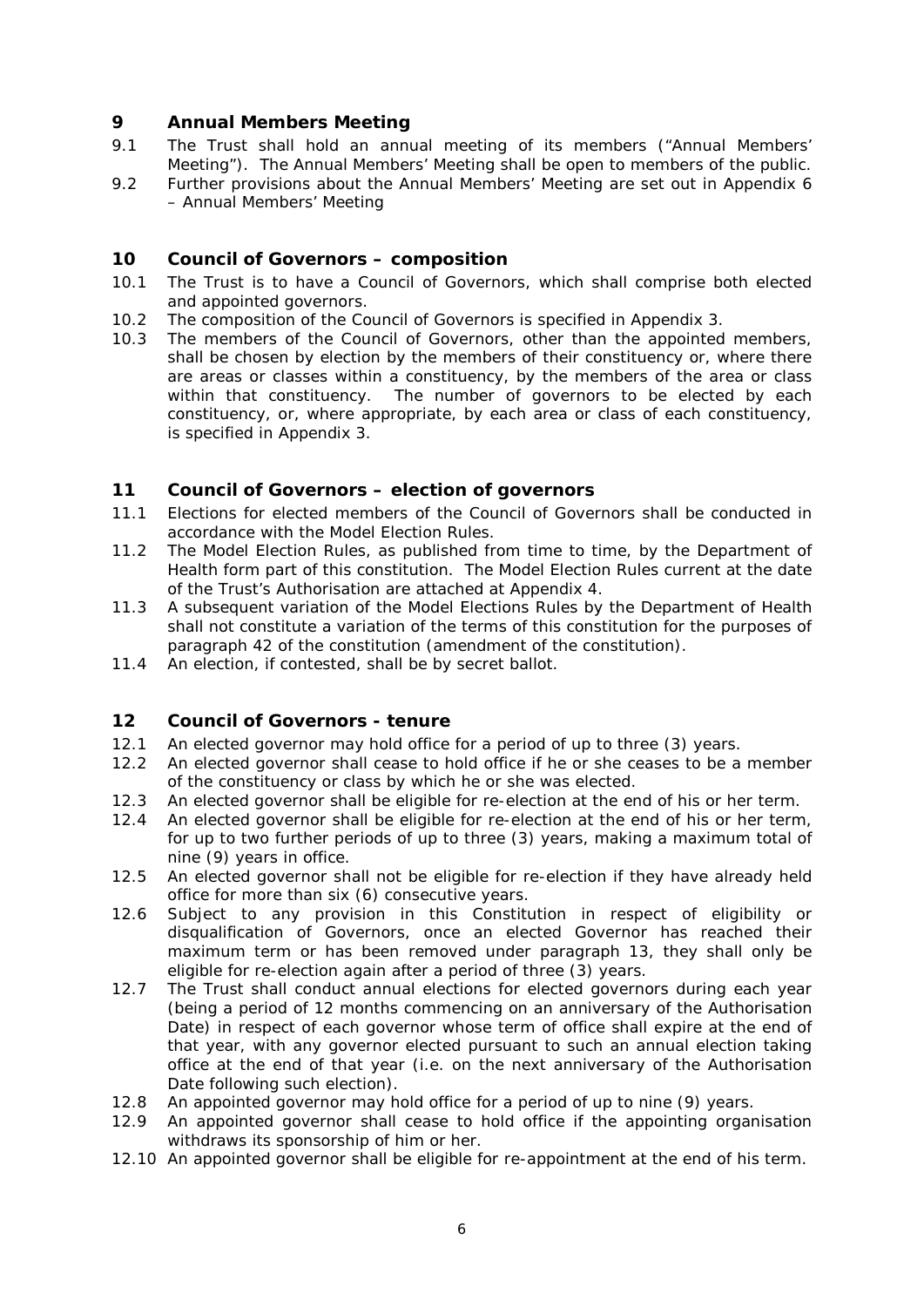### <span id="page-6-0"></span>**13 Council of Governors – disqualification and removal**

- 13.1 The following may not become or continue as a member of the Council of Governors:
	- 13.1.1 a person who has been adjudged bankrupt or whose estate has been sequestrated and (in either case) has not been discharged;
	- 13.1.2 a person who has made a composition or arrangement with, or granted a Trust deed for, his or her creditors and has not been discharged in respect of it;
	- 13.1.3 a person who within the preceding five years has been convicted of any offence if a sentence of imprisonment (whether suspended or not) for a period of not less than three (3) months (without the option of a fine) was imposed on him or her;
	- 13.1.4 a person who has been convicted of any offence judged "not spent" by the Rehabilitation Offenders Act 1974; or
	- 13.1.5 a person who is a member of Parliament, member of the European Parliament, a member of a local authority in England and Wales or of an equivalent body in Scotland or Northern Ireland.
- 13.2 Governors must be at least 16 years of age at the date they are nominated for election or appointment.
- <span id="page-6-1"></span>13.3 Further provisions as to the circumstances in which an individual may not become or continue as a member of the Council of Governors are set out in Appendix 5.

### **14 Council of Governors – duties of governors**

14.1 The general duties of the Council of Governors are –

14.1.1 to hold the non-executive directors individually and collectively to account for the performance of the Board of Directors, and

14.1.2 to represent the interests of the members of the Trust as a whole and the interests of the public.

<span id="page-6-2"></span>14.2 The Trust must take steps to secure that governors are equipped with the skills and knowledge they require in their capacity as such.

#### **15 Council of Governors – meetings of governors**

- 15.1 The Chair of the Trust or, in his or her absence the Deputy Chair, shall preside at meetings of the Council of Governors. In such case as the Chairman or Deputy Chairman are not present, the Governors present shall nominate a Non-Executive Director to act as Chair of the meeting.
- 15.2 Meetings of the Council of Governors shall be open to members of the public. Members of the public may be excluded from a meeting (whether for the whole or part of such meeting) whenever publicity would be prejudicial to the public interest by reason of the confidential nature of the business to be transacted or for other special reasons arising from the nature of that business following appropriate resolution by the Council of Governors.
- 15.3 The Chair may exclude any member of the public from a meeting of the Council of Governors if he or she is interfering with or preventing the proper conduct of the meeting.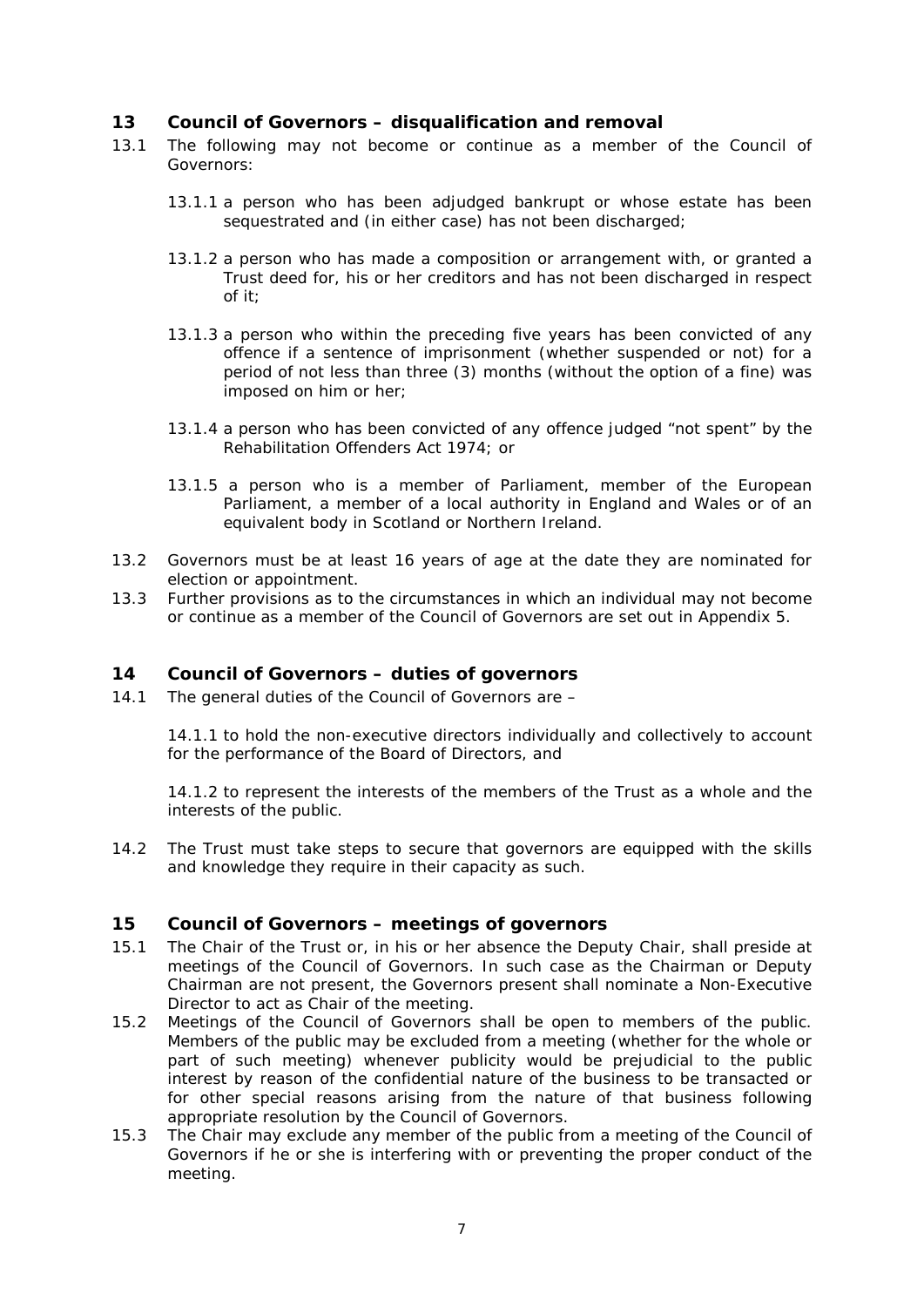### <span id="page-7-0"></span>**16 Council of Governors – standing orders**

The standing orders for the practice and procedure of the Council of Governors, as may be varied from time to time, are available on request.

#### <span id="page-7-1"></span>**17 Council of Governors - conflicts of interest of governors**

17.1 If a governor has a pecuniary, personal or family interest, whether that interest is actual or potential and whether that interest is direct or indirect, in any proposed contract or other matter which is under consideration or is to be considered by the Council of Governors, the governor shall disclose that interest to the members of the Council of Governors as soon as he or she becomes aware of it. The Standing Orders for the Council of Governors shall make provision for the disclosure of interests and arrangements for the exclusion of a governor declaring any interest from any discussion or consideration of the matter in respect of which an interest has been disclosed.

# <span id="page-7-2"></span>**18 Council of Governors– travel expenses**

<span id="page-7-3"></span>18.1 The Trust may pay travelling and other expenses to members of the Council of Governors at rates determined by the Trust.

#### **19 Council of Governors – further provisions**

<span id="page-7-4"></span>19.1 Further provisions with respect to the Council of Governors are set out in Appendix 5.

#### **20 Board of Directors – composition**

- 20.1 The Trust is to have a Board of Directors which shall comprise both executive and non-executive directors.
- 20.2 The Board of Directors is to comprise:

20.2.1 a non-executive Chair;

20.2.2 no fewer than four other non-executive directors (one of whom shall act as the senior independent director); and

20.2.3 no fewer than four executive directors.

- 20.3 One of the executive directors shall be the Chief Executive.<br>20.4 The Chief Executive shall be the Accounting Officer.
- The Chief Executive shall be the Accounting Officer.
- 20.5 One of the executive directors shall be the Finance Director.
- 20.6 One of the executive directors is to be a registered medical practitioner or a registered dentist (within the meaning of the Dentists Act 1984).
- 20.7 One of the executive directors is to be a registered nurse or a registered midwife.
- <span id="page-7-5"></span>20.8 The non-executive directors and Chair together shall be greater than the total number of executive directors.

#### **21 Board of Directors – general duty**

21.1 The general duty of the Board of Directors and of each director individually, is to act with a view to promoting the success of the Trust so as to maximise the benefits for the members of the Trust as a whole and for the public.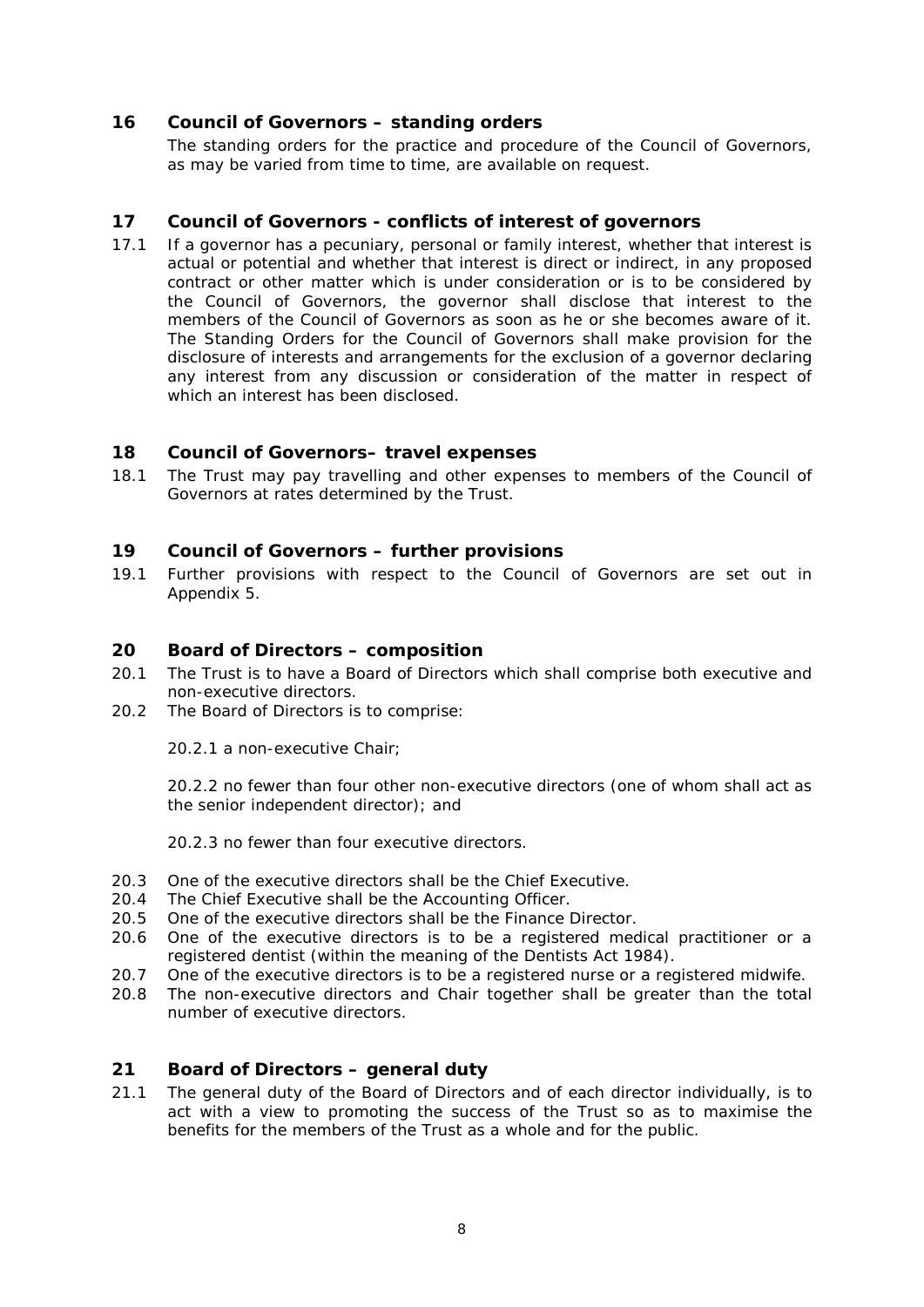# <span id="page-8-0"></span>**22 Board of Directors – qualification for appointment as Chair or another non-executive director**

22.1 A person may be appointed as the Chair or another non-executive director only if

22.1.1 he or she is a member of the Public Constituency, or

- 22.1.2 where any of the Trust's hospitals includes a medical or dental school provided by a university, he or she exercises functions for the purposes of that university, and
- 22.1.3 he or she is not disqualified by virtue of paragraph 28 below.
- 22.2 The Chair must on appointment for each and every term of office meet the Independence Criteria and may not have previously served as the Chief Executive of the Trust.
- 22.3 Every other non-executive director must on appointment and throughout his or her term of office meet the Independence Criteria. In the event a non-executive director, including the Chair, has served on the Board for more than nine (9) years, then the Council of Governors shall appoint a further non-executive director.
- 22.4 The Independence Criteria are that the Chair on appointment for each and every term of office and every other non-executive director on appointment and throughout his or her term of office must;
	- 22.4.1 not have been an employee of the Trust within the last five (5) years;
	- 22.4.2 not have, or have had within the last three (3) years a material interest in any matter within the meaning of paragraph 2.13 'Conflicts of Interests of Directors' with the Standing Orders.
	- 22.4.3 not receive or have received additional remuneration from the Trust (apart from a director's fee), participate in the Trust's performance-related pay scheme (if any) or be or have been a member of the Trust's pension scheme;
	- 22.4.4 not have any close family tie with any director, senior employee or professional advisor to the Trust;
	- 22.4.5 not have any significant business link with any other director of the Trust including through any involvement in any company or body; or
	- 22.4.6 not have served on the Trust Board of Directors for more than nine (9) years from the date of their first appointment.

# <span id="page-8-1"></span>**23 Board of Directors – appointment and removal of Chair and/or other non-executive directors**

- 23.1 The Council of Governors at a general meeting of the Council of Governors shall appoint or remove the Chair of the Trust and/or the other non-executive directors.
- 23.2 Appointment of the Chair or of a non-executive director shall require the approval of a majority of the members of the Council of Governors.
- 23.3 Removal of the Chair or another non-executive director shall require the approval of three-quarters of the members of the Council of Governors.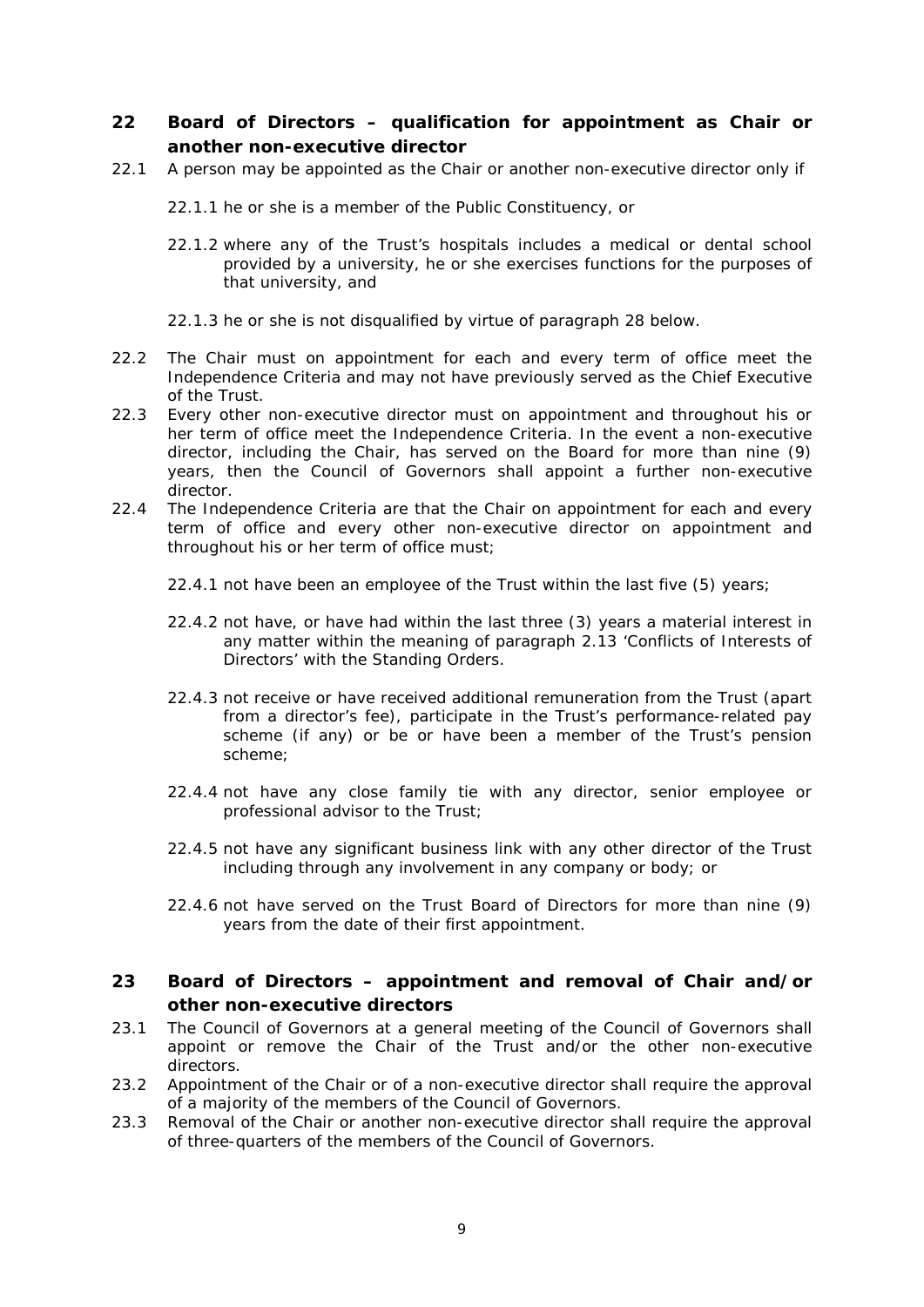# <span id="page-9-0"></span>**24 Board of Directors - appointment and removal of the Chief Executive and other executive directors**

- 24.1 The non-executive directors shall appoint or remove the Chief Executive.
- 24.2 The appointment of the Chief Executive shall require the approval of the Council of Governors.
- 24.3 A committee consisting of the Chair, the Chief Executive and the other nonexecutive directors shall appoint or remove the other executive directors. The Chair shall act as the chair of such committee.

#### <span id="page-9-1"></span>**25 Board of Directors – disqualification**

- 25.1 The following may not become or continue as a member of the Board of Directors:
	- 25.1.1 a person who falls within the definition of an "unfit person" as defined by the Trust's Provider Licence, the Health and Social Care Act 2012 (Regulated Activities) Regulations and the Trust's Constitution.
	- 25.1.2 a person who has been adjudged bankrupt or whose estate has been sequestrated and (in either case) has not been discharged;
	- 25.1.3 a person who has made a composition or arrangement with, or granted a Trust deed for, his or her creditors and has not been discharged in respect of it;
	- 25.1.4 a person who within the preceding five (5) years has been convicted of any offence if a sentence of imprisonment (whether suspended or not) for a period of not less than three (3) months (without the option of a fine) was imposed on him or her;
	- 25.1.5 a person who is a member of the Council of Governors;
	- 25.1.6 a person who is the spouse, partner, parent or child of a member of the Board of Directors (including the Chair) of the Trust;
	- 25.1.7 a person who is a member of a local authority's Overview and Scrutiny Committee covering health matters;
	- 25.1.8 a person who is the subject of a disqualification order made under the Company Directors Disqualification Act 1986;
	- 25.1.9 a person whose tenure of office as a chair or as an officer or director of a health service body has been terminated on the grounds that their appointment is not in the interests of the health service, for nonattendance at meetings, or for non-disclosure of a pecuniary interest;
	- 25.1.10a person who has within the preceding five (5) years been dismissed, otherwise than by reason of redundancy, from any paid employment with a health service body;
	- 25.1.11in the case of a non-executive director, a person who has:

25.1.11.1 refused without reasonable cause to fulfil any training requirement established by the Board of Directors; or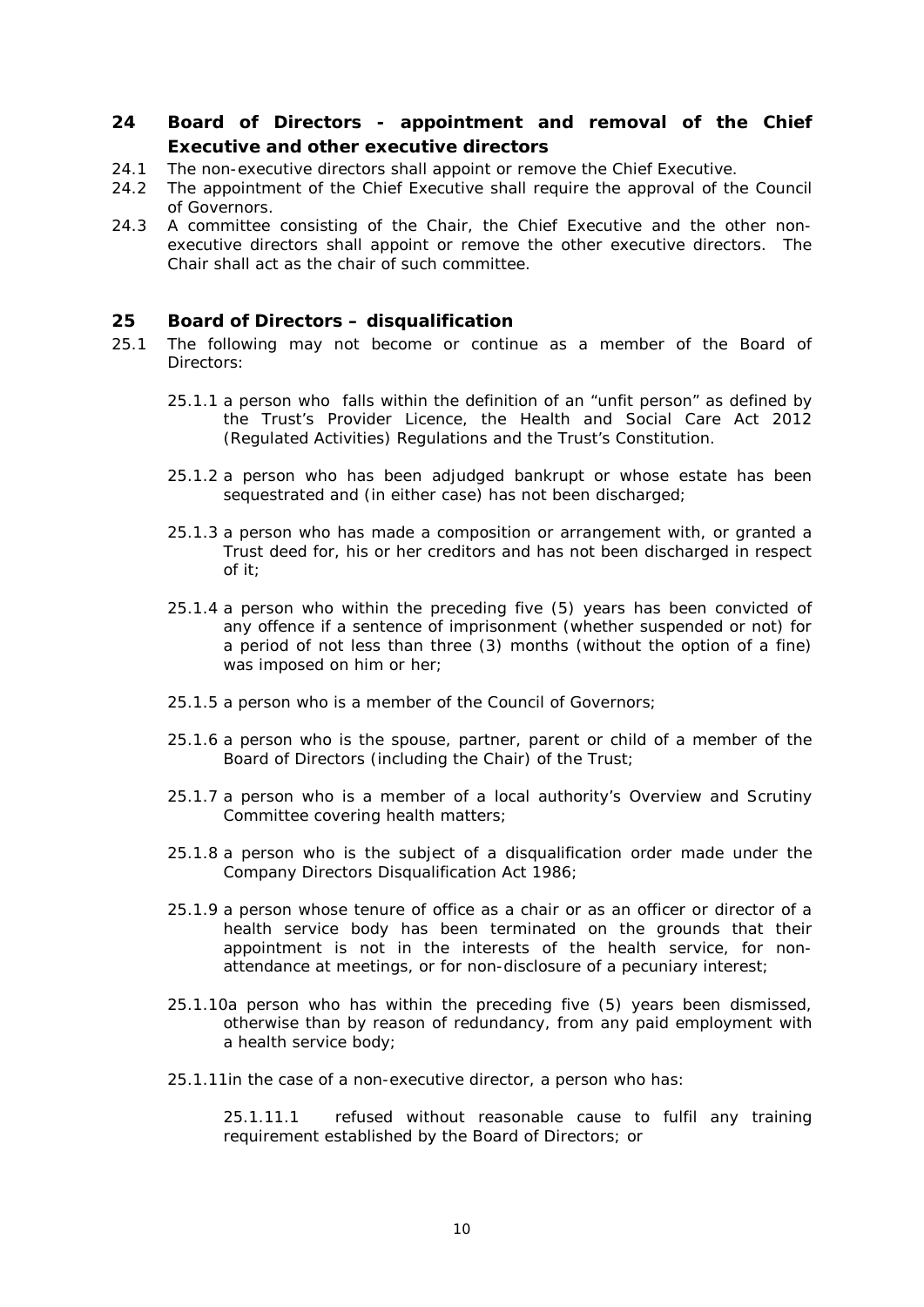25.1.11.2 refused to sign and deliver to the Secretary a statement in the form required by the Board of Directors confirming acceptance of the code of conduct for directors.

- 25.1.12on the basis of disclosures obtained through an application to the Criminal Records Bureau, they are not considered suitable by the Chairman on the advice of the Trust's director responsible for human resources;
- 25.1.13they are a person who has had his or her name removed or been suspended from any practicing list by a direction under any applicable legislation or who has otherwise been suspended or disqualified from any healthcare profession, and has not subsequently had his or her name included in such a list or had his or her suspension lifted or qualification reinstated;
- 25.1.14they have within the preceding five (5) years been:

25.1.14.1 made subject to a Hospital Order under section 37 of the MHA whether or not subject to restrictions under section 41;

25.1.14.2 made subject to an interim Hospital Order under section 38 of the MHA;

25.1.14.3 made subject to a transfer direction under section 48 of the MHA whether or not subject to restrictions under section 49; and/or

25.1.14.4 made subject to an order under the Criminal Procedure (Insanity) Act 1964 as amended;

25.1.14.5 they have previously been or are currently subject to a sex offender order and/or required to register under the Sexual Offences Act 2003 or have committed a sexual offence prior to the requirement to register under current legislation.

#### <span id="page-10-0"></span>**26 Board of Directors - conflicts of interest of directors**

- 26.1 The duties that a director of the Trust has by virtue of being a director include in particular –
	- 30.1.1 a duty to avoid a situation in which the director has (or can have) a direct or indirect interest that conflicts (or possibly may conflict) with the interests of the Trust, and
	- 30.1.2 a duty not to accept a benefit from a third party by reason of being a director or doing (or not doing) anything in that capacity.
- 26.2 The duty referred to in sub-paragraph 30.1.1 is not infringed if
	- 30.2.1 the situation cannot reasonably be regarded as likely to give rise to a conflict of interest, or
	- 30.2.2 the matter has been authorised in accordance with the constitution.
- 26.3 The duty referred to in sub-paragraph 30.1.2 is not infringed if acceptance of the benefit cannot reasonably be regarded as likely to give rise to a conflict of interest.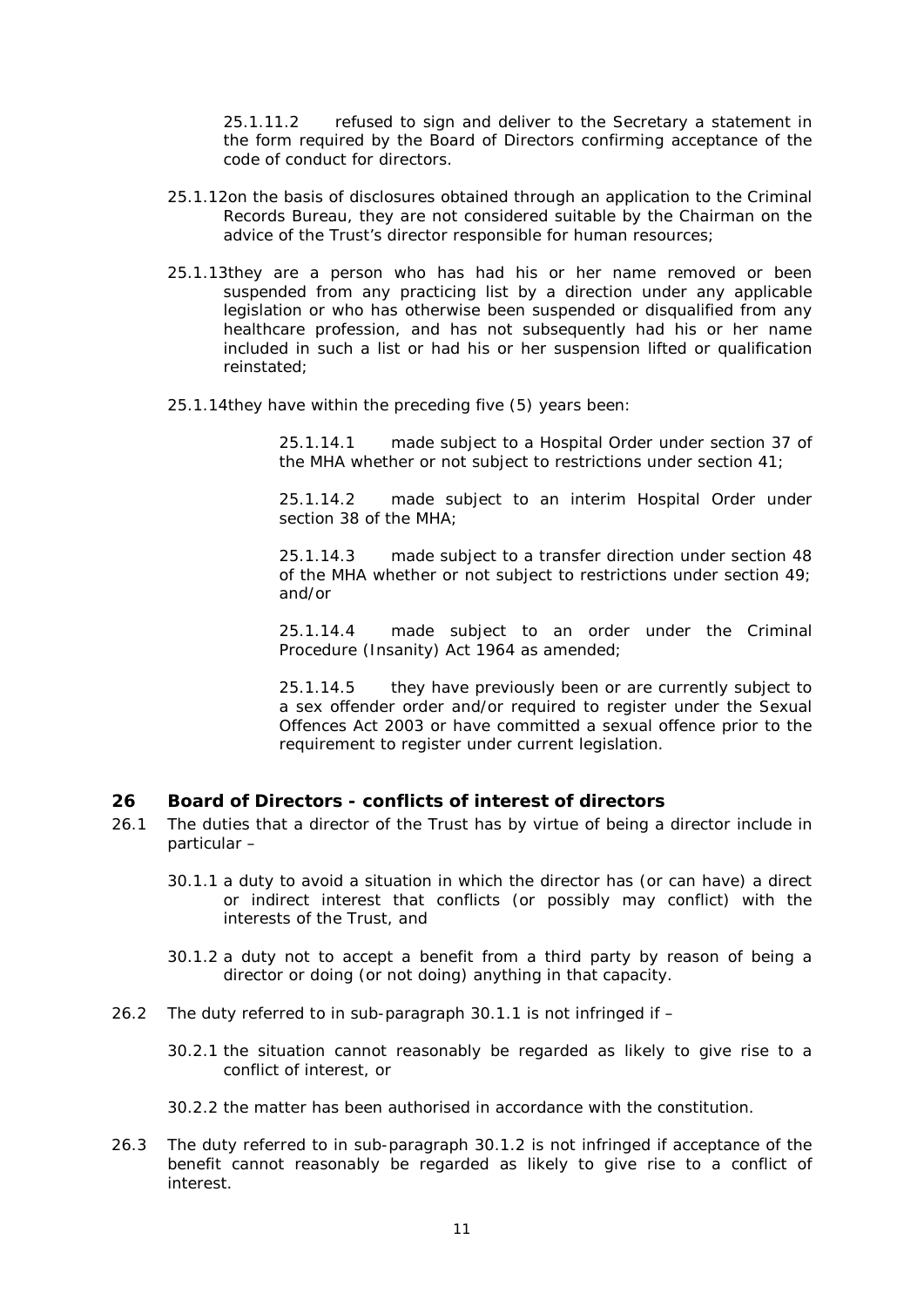26.4 In sub-paragraph 30.1.2, "third party" means a person other than –

30.4.1 the Trust, or

30.4.2 a person acting on its behalf.

- 26.5 A matter shall be authorised for the purposes of paragraph 30.2.2 if:
	- 26.5.1 the Board of Directors by majority disapplies the provision of the constitution which would otherwise prevent a director from being counted as participating in the decision-making process;
	- 26.5.2 the director's interest cannot reasonably be regarded as likely to give rise to a conflict of interest; or
	- 26.5.3 the director's conflict of interest arises from a permitted cause (as determined by the Board of Directors from time to time).
- 26.6 If a director of the Trust has in any way a direct or indirect interest in a proposed transaction or arrangement with the Trust, the director must declare the nature and extent of that interest to the other directors.
- 26.7 If a declaration under this paragraph proves to be, or becomes, inaccurate, or incomplete, a further declaration must be made.
- 26.8 Any declaration under this paragraph must be made before the Trust enters into the transaction or arrangement.
- 26.9 This paragraph does not require a declaration of an interest of which the director is not aware or where the director is not aware of the transaction or arrangement in question.
- 26.10 A director need not declare an interest
	- 26.10.1if it cannot be reasonably be regarded as likely to give rise to a conflict of interest,
	- 26.10.2if, or to the extent that, the directors are already aware of it, or
	- 26.10.3if, or to the extent that, it concerns terms of the director's appointment that have been or are to be considered –
	- 26.10.3.1by a meeting of the Board of Directors, or
	- 26.10.3.2by a committee of the directors appointed for the purpose under the constitution.

# <span id="page-11-0"></span>**27 Board of Directors – remuneration and terms of office**

- 27.1 The Council of Governors at a general meeting of the Council of Governors shall decide the remuneration and allowances, and the other terms and conditions of office, of the Chair and the other non-executive directors.
- 27.2 The Trust shall establish a committee of non-executive directors ("Board Appointments and Remuneration and Terms of Office Committee") to decide the remuneration and allowances, and the other terms and conditions of office, of the Chief Executive, other executive directors and other senior staff.
- 27.3 The Trust shall establish a committee of governors and non-executive directors ("Appointments and Remuneration Committee") to decide the remuneration and allowances, and the other terms and conditions of office, of the Chair and the other non-executive directors and submit them to the Council of Governors for their approval.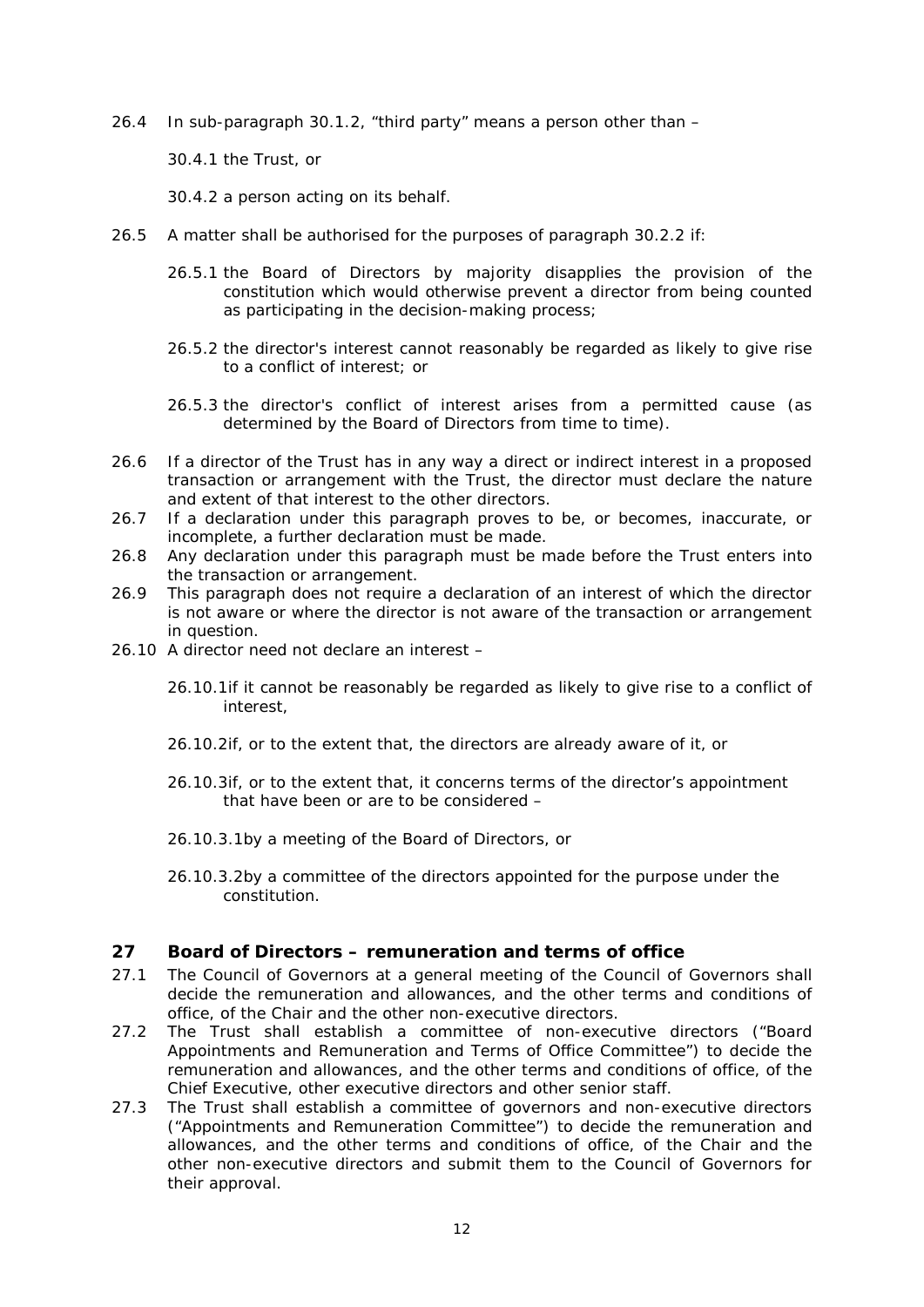- 27.4 The Trust may reimburse executive directors' travelling and other costs and expenses incurred in carrying out their duties as the Board Appointments and Remuneration and Terms of Office Committee decides. These are to be disclosed in the annual report.
- <span id="page-12-0"></span>27.5 The remuneration and allowances for directors are to be disclosed in bands in the annual report.

### **28 Registers**

- 28.1 The Trust shall have:
	- 28.1.1 a register of members showing, in respect of each member, the constituency to which he or she belongs and, where there are classes or areas within it, the class or area to which he or she belongs;
	- 28.1.2 a register of members of the Council of Governors, the class of constituency of which they are a member and an address through which they may be contacted (which may be the Secretary);
	- 28.1.3 a register of interests of governors;
	- 28.1.4 a register of directors, their capacity on the board and an address through which they may be contacted (which may be their secretary); and
	- 28.1.5 a register of interests of the directors.

#### <span id="page-12-1"></span>**29 Admission to and removal from the registers**

- 29.1 The Secretary shall add to the register of members the name of any individual who is accepted as a member of the Trust under the provisions of this constitution as soon as is reasonably practicable and in any event within fourteen (14) days of the Secretary being notified of the requirements for such amendment.
- 29.2 The Secretary shall remove from the register of members the name of any member who ceases to be entitled to be a member under the provisions of this constitution as soon as is reasonably practicable and in any event within fourteen (14) days of the Secretary being notified of the requirement for such amendment.

#### <span id="page-12-2"></span>**30 Registers – inspection and copies**

- 30.1 The Trust shall make the registers specified in paragraph 32 above available for inspection by members of the public, except in the circumstances set out below, or as otherwise prescribed by regulations.
- 30.2 The Trust shall not make any part of its registers available for inspection by members of the public which shows details of any member of the Trust, if the member so requests.
- 30.3 So far as the registers are required to be made available: 34.3.1 they are to be available for inspection free of charge at all reasonable times; and 34.3.2 a person who requests a copy of or extract from the registers is to be provided with a copy or extract.
- 30.4 If the person requesting a copy or extract is not a member of the Trust, the Trust may impose a reasonable charge for doing so.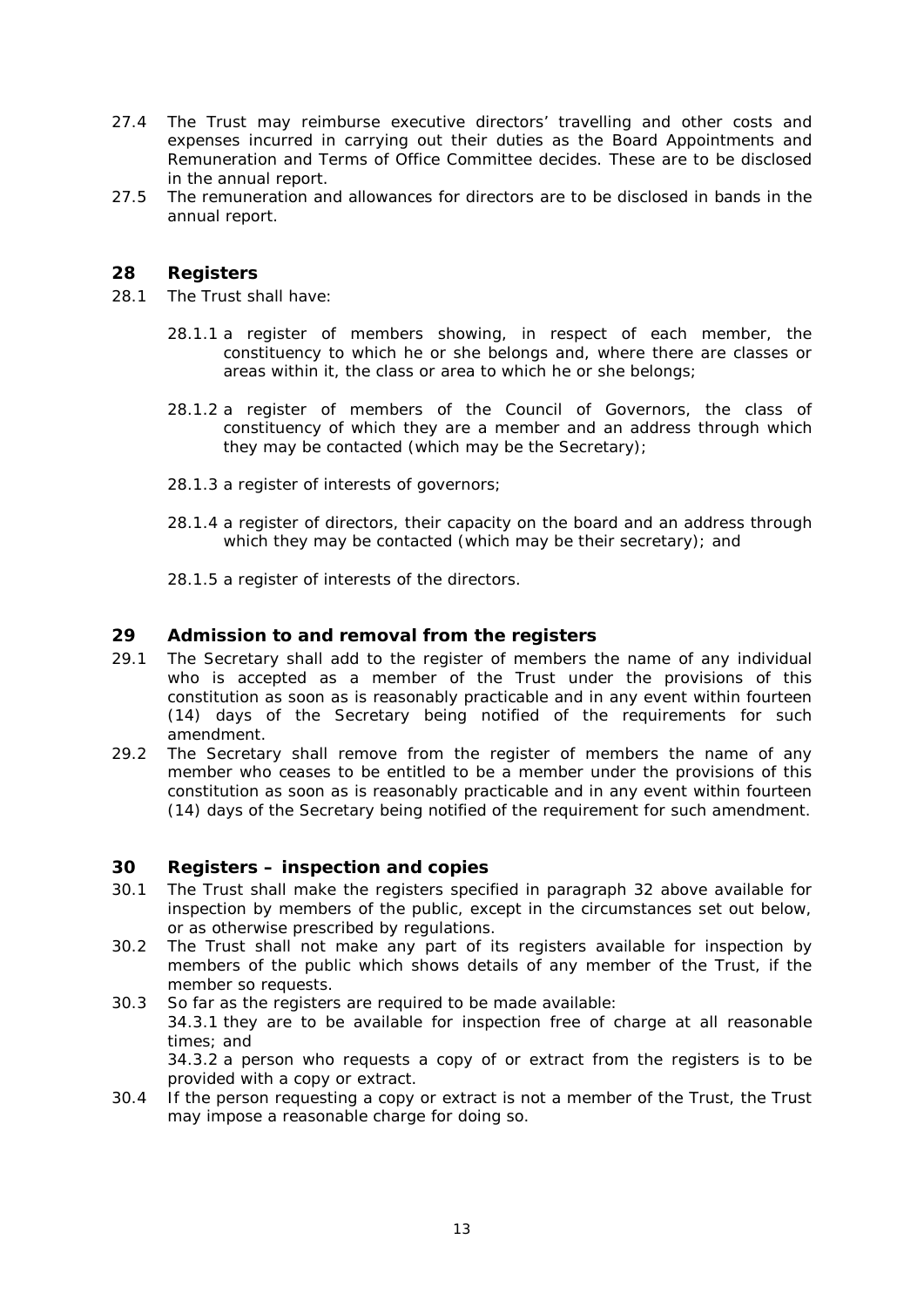#### <span id="page-13-0"></span>**31 Documents available for public inspection**

31.1 The Trust shall make the following documents available for inspection by members of the public free of charge at all reasonable times:

31.1.1 a copy of the current constitution;

31.1.2 a copy of the latest annual accounts and of any report of the auditor on them;

31.1.3 a copy of the latest annual report;

31.1.4 a copy of the latest information as to its forward planning; and

31.1.5 a copy of any notice given under section 52 of the 2006 Act.

- 31.2 Any person who requests a copy of or extract from any of the above documents is to be provided with a copy.
- 31.3 If the person requesting a copy or extract is not a member of the Trust, the Trust may impose a reasonable charge for doing so.
- 31.4 The Trust shall also make the following documents relating to a special administration of the Trust available for inspection by members of the public free of charge at all reasonable times:
	- 31.4.1 a copy of any order made under section 65D (appointment of Trust special administrator), 65J (power to extend time), 65KC (action following Secretary of State's rejection of final report), 65L (Trusts coming out of administration) or 65LA (Trusts to be dissolved) of the 2006 Act;
	- 31.4.2 a copy of any report under section 65D (appointment of Trust special administrator) of the 2006 Act;
	- 31.4.3 a copy of any information published under section 65D (appointment of Trust special administrator) of the 2006 Act.
	- 31.4.4 a copy of any draft report published under section 65F (administrator's draft report) of the 2006 Act;
	- 31.4.5 a copy of any statement provided under section 65F (administrator's draft report) of the 2006 Act;
	- 31.4.6 a copy of any notice published under section 65F (administrator's draft report), 65G (consultation plan), 65H (consultations requirements), 65J (power to extend time), 65KA (Monitor's decision), 65KB (Secretary of State's response to Monitor's decision), 65kc (action following Secretary of State's rejection of final report) or 65KD (Secretary of State's response to resubmitted final report) of the 2006 Act;
	- 31.4.7 a copy of any statement published or provided under section 65G (consultation plan) of the 2006 Act;
	- 31.4.8 a copy of any final report published under section 65I (administrator's final report);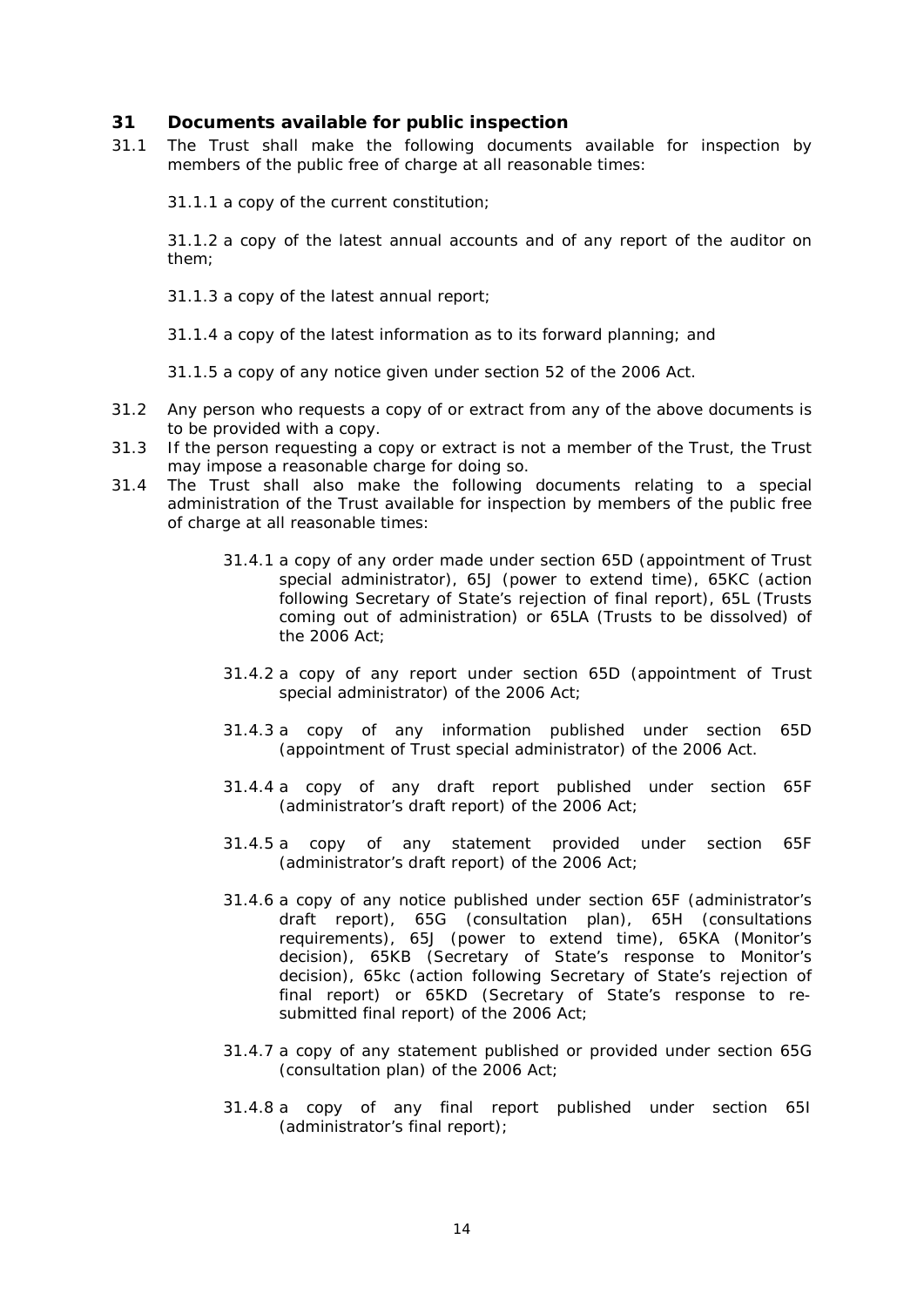- 31.4.9 a copy of any statement published under section 65J (power to extend time) or 65KC (action following Secretary of State's rejection of final report) of the 2006 Act; and
- 31.4.10 a copy of any information published under section 65M (replacement of Trust special administrator) of the 2006 Act.
- 31.5 Any person who requests a copy of or extract from any of the above documents is to be provided with a copy.
- <span id="page-14-0"></span>31.6 If the person requesting a copy or extract is not a member of the Trust, the Trust may impose a reasonable charge for doing so.

# **32 Auditor**

- 32.1 The Trust shall have an auditor.
- 32.2 The Council of Governors shall appoint or remove the auditor on the recommendation of the Audit Committee at a general meeting of the Council of Governors.

#### <span id="page-14-1"></span>**33 Audit committee**

33.1 The Trust shall establish a committee of non-executive directors which should include at least three (3) independent non-executive directors as an audit committee to perform such monitoring, reviewing and other functions as are appropriate.

### <span id="page-14-2"></span>**34 Accounts**

- 34.1 The Trust must keep proper accounts and proper records in relation to the accounts.
- 34.2 Monitor may, with the approval of the Secretary of State, give directions to the Trust as to the content and form of its accounts.
- 34.3 The accounts are to be audited by the Trust's auditor.
- 34.4 The Trust shall prepare in respect of each financial year annual accounts in such form as Monitor may with the approval of the Secretary of State direct.
- <span id="page-14-3"></span>34.5 The functions of the Trust with respect to the preparation of the annual accounts shall be delegated to the Accounting Officer.

#### **35 Annual report, forward plans and non-NHS work**

- 35.1 The Trust shall prepare an Annual Report and send it to Monitor.
- 35.2 The Trust shall give information as to its forward planning in respect of each financial year to Monitor.
- 35.3 The document containing the information with respect to forward planning (referred to above) shall be prepared by the directors.
- 35.4 In preparing the document, the directors shall have regard to the views of the Council of Governors.
- 35.5 Each forward plan must include information about:

35.5.1 the activities other than the provision of goods and services for the purposes of the health service in England that the Trust proposes to carry on; and

35.5.2 the income it expects to receive from doing so.

35.6 Where a forward plan contains a proposal that the Trust carry on an activity of a kind mentioned in sub-paragraph 39.5.1, the Council of Governors must: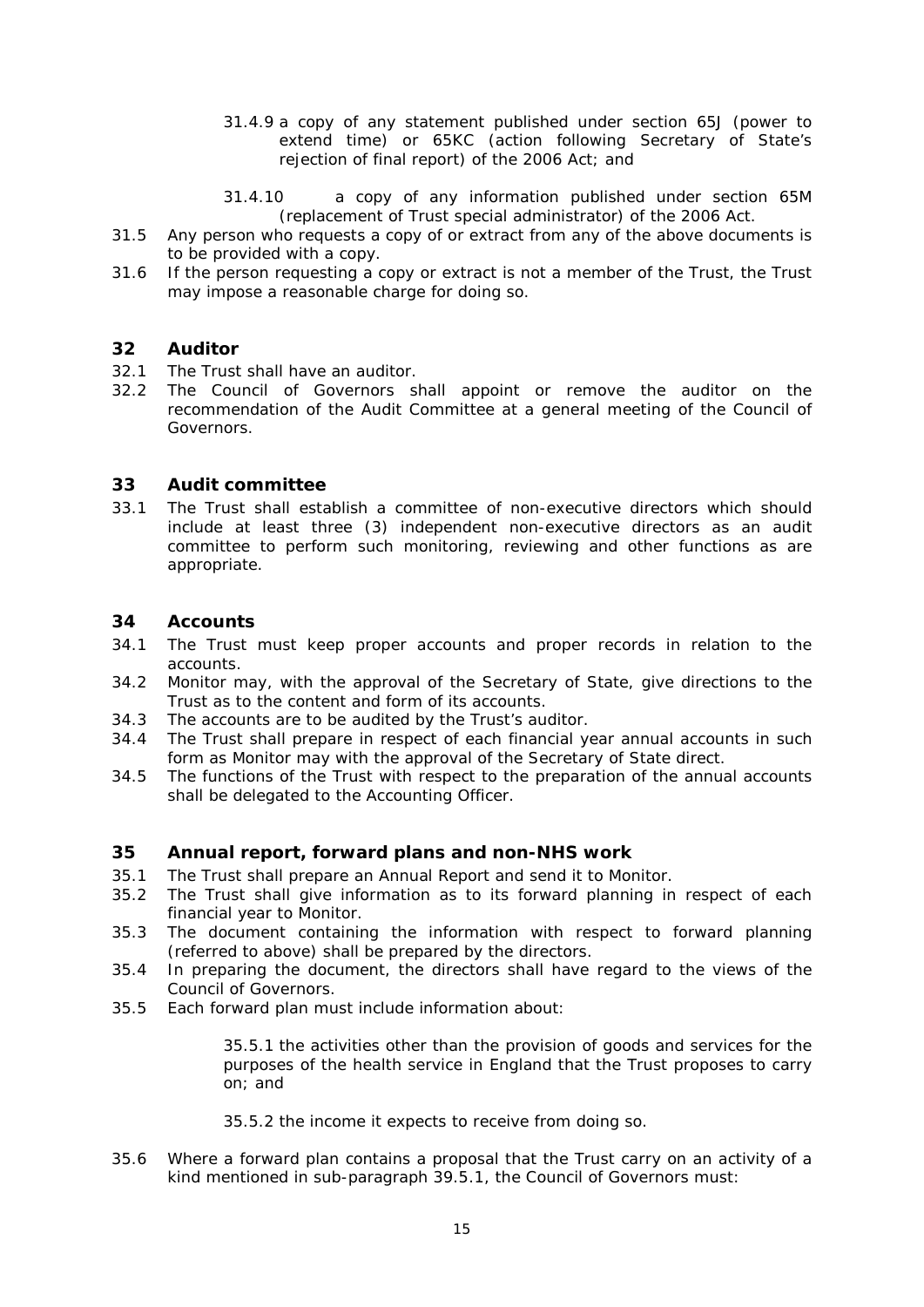- 35.6.1 determine whether it is satisfied that the carrying on of the activity will not to any significant extent interfere with the fulfilment by the Trust of its principal purpose or the performance of its other functions; and
- 35.6.2 notify the directors of the Trust of its determination.
- 35.7 Where the Trust proposes to increase by 5% or more the proportion of its total income in any financial year attributable to activities other than the provision of goods and services for the purposes of the health service in England it may implement the proposal only if more than half of the members of the Council of Governors of the Trust voting approve its implementation.

# <span id="page-15-0"></span>**36 Presentation of the annual accounts and reports to the governors and members**

- 36.1 The following documents are to be presented to the Council of Governors at a general meeting of the Council of Governors:
	- 36.1.1 the annual accounts;
	- 36.1.2 any report of the auditor on them;
	- 36.1.3 the annual report; and
	- 36.1.4 membership information, including a register of governors' interests and a report on the progress of the membership strategy.
- 36.2 The documents shall also be presented to the members of the Trust at the Annual Members' Meeting by at least one member of the Board of Directors in attendance.
- <span id="page-15-1"></span>36.3 The Trust may combine a meeting of the Council of Governors convened for the purposes of sub-paragraph 40.1 with the Annual Members' Meeting

#### **37 Instruments**

- 37.1 The Trust shall have a seal.
- <span id="page-15-2"></span>37.2 The seal shall not be affixed except under the authority of the Board of Directors.

#### **38 Amendment of the constitution**

38.1 The Trust may make amendments of its constitution only if –

38.1.1 more than half of the members of the Council of Governors of the Trust voting approve the amendments, and

38.1.2 more than half of the members of the Board of Directors of the Trust voting approve the amendments.

38.2 Amendments made under paragraph 42.1 take effect as soon as the conditions in that paragraph are satisfied, but the amendment has no effect in so far as the constitution would, as a result of the amendment, not accord with schedule 7 of the 2006 Act.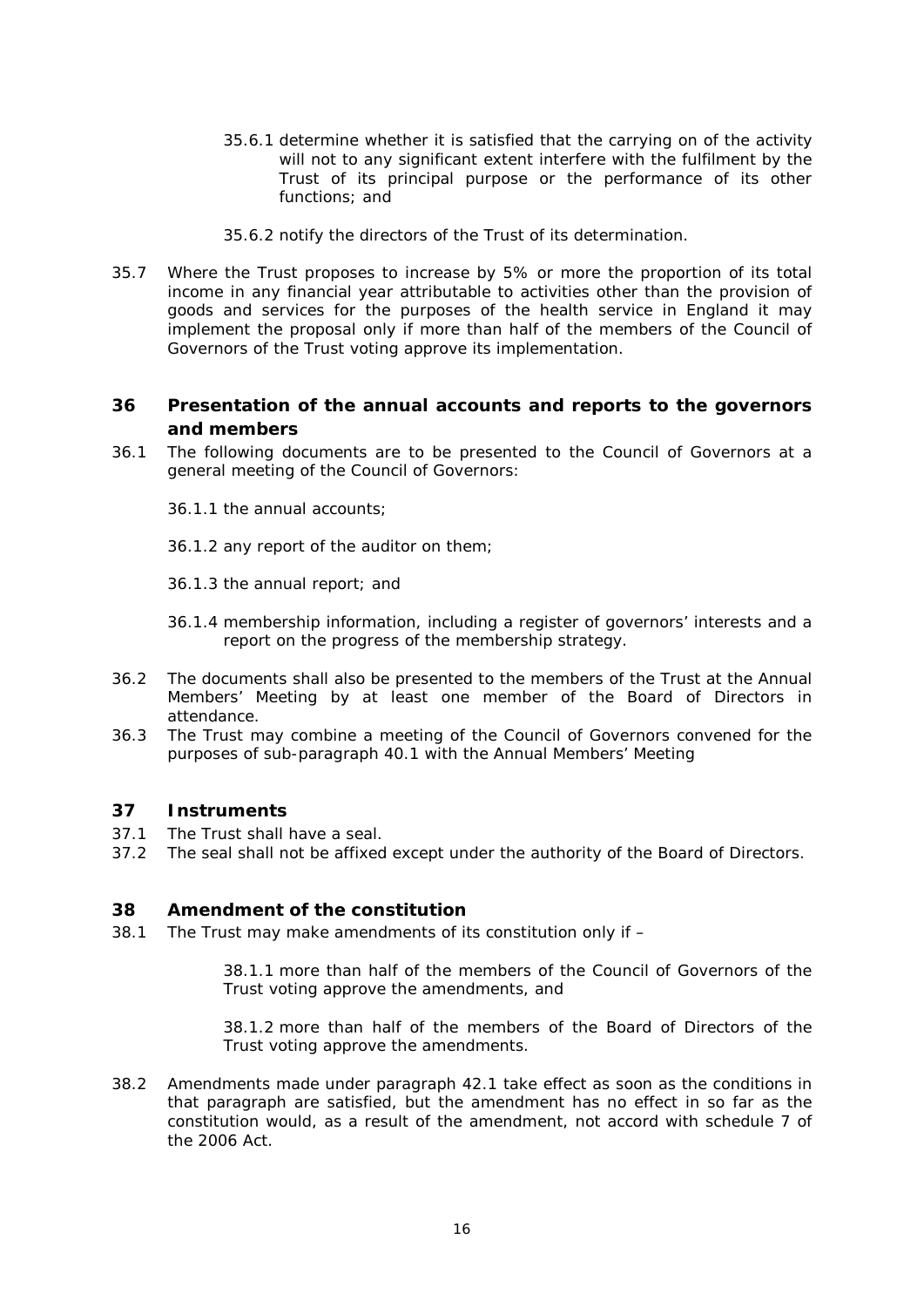- 38.3 Where an amendment is made to the constitution in relation to the powers or duties of the Council of Governors (or otherwise with respect to the role that the Council of Governors has as part of the Trust) –
	- 38.3.1 at least one member of the Council of Governors must attend the next Annual Members' Meeting and present the amendment, and
	- 38.3.2 the Trust must give the members an opportunity to vote on whether they approve the amendment.
- 38.4 If more than half of the members voting approve the amendment, the amendment continues to have effect; otherwise, it ceases to have effect and the Trust must take such steps as are necessary as a result.
- 38.5 Amendments by the Trust of its constitution are to be notified to Monitor. For the avoidance of doubt, Monitor's functions do not include a power or duty to determine whether or not the constitution, as a result of the amendments, accords with Schedule 7 of the 2006 Act.

#### <span id="page-16-0"></span>**39 Mergers etc and significant transactions**

- 39.1 The Trust may only apply for a merger, acquisition, separation or dissolution with the approval of more than half of the members of the Council of Governors.
- 39.2 The Trust may enter into a significant transaction only if more than half of the members of the Council of Governors of the Trust voting approve entering into the transaction.
- 39.3 In considering entering into the transaction, the directors shall have regard to the views of the Council of Governors.
- 39.4 In paragraph 39.2, the following words have the following meanings:
	- 39.4.1 "Significant transaction" means a transaction which meets any one of the tests below:
		- 39.4.1.1the fixed asset test; or
		- 39.4.1.2the turnover test; or
		- 39.4.1.3the gross capital test (relating to acquisitions or divestments).
	- 39.4.2 The fixed asset test:
		- 39.4.2.1is met if the assets which are the subject of the transaction exceed 25% of the fixed assets of the NHS Foundation Trust.
	- 39.4.3 The turnover test:
		- 39.4.3.1is met if, following the completion of the relevant transaction, the gross income of the NHS Foundation Trust will increase, or decrease by more than 25%.
	- 39.4.4 The gross capital test:
		- 39.4.4.1 is met if the gross capital of the company or business being acquired or divested represents more than 25% of the capital of the trust following completion (where "gross capital" is the market value of the relevant company or business's shares and debt securities, plus the excess of current liabilities over current assets, and the trust's capital is determined by reference to its balance sheet);
		- 39.4.4.2for the purposes of calculating the tests in this paragraph 43.4, figures used to classify assets and profits must be the figures shown in the latest published audited consolidated accounts.

39.4.5 A transaction: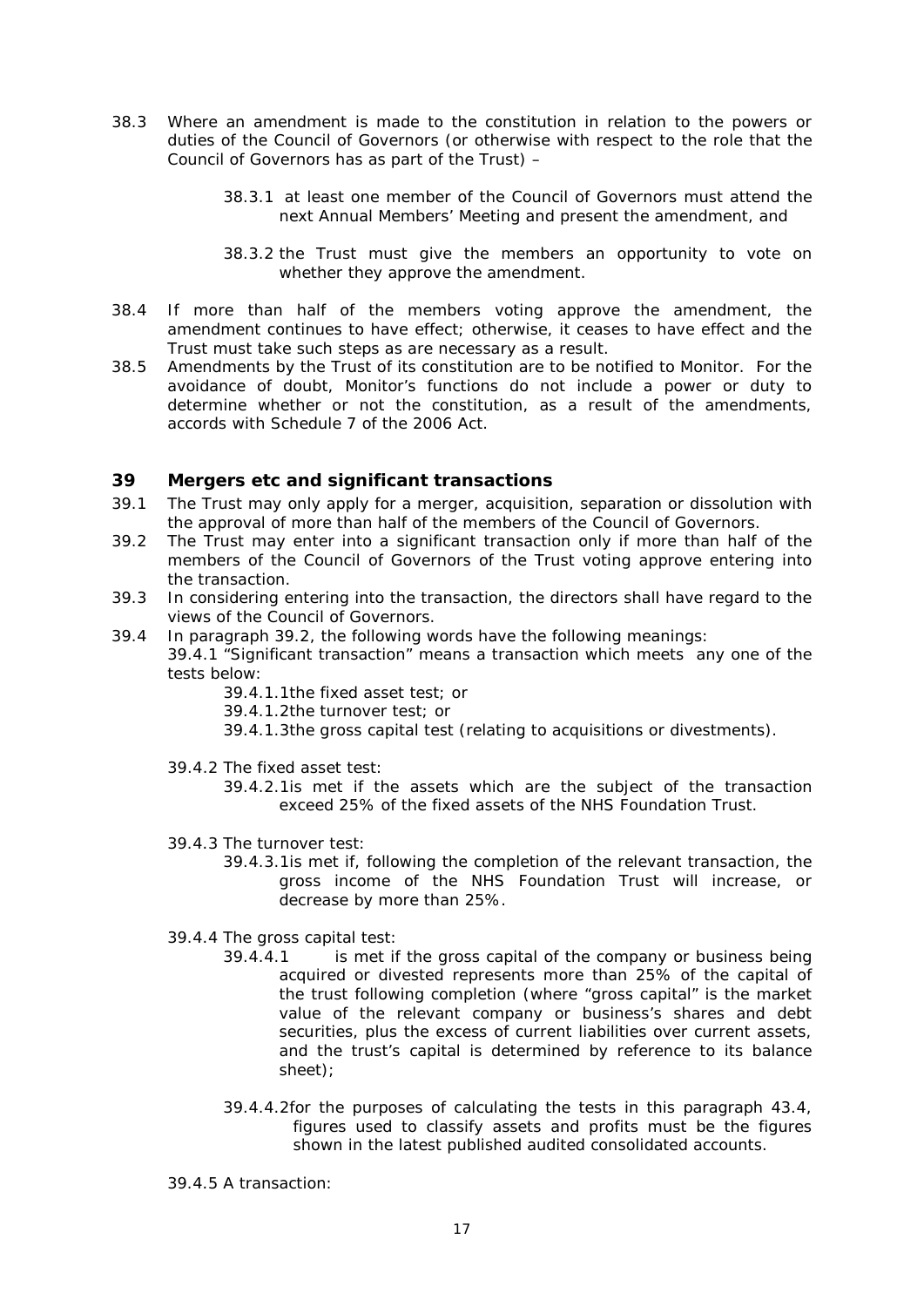39.4.5.1is any agreement (including an amendment to an agreement) entered into by the NHS foundation trust in respect of the acquisition of a business or services or the disposal of a business or service;

39.4.5.2excludes a transaction in the ordinary course of business (including the renewal, extension or entering into an agreement in respect of healthcare services carried out by the NHS foundation trust);

excludes any agreement or changes to healthcare services carried out by the NHS foundation trust following a reconfiguration of services led by the commissioners of such services; and

4.4.5.3excludes any grant of public dividend capital or the entering into of a working capital facility or other loan, which does not involve the acquisition or disposal of any fixed asset of the NHS foundation trust.

#### <span id="page-17-0"></span>**40 Indemnity**

40.1 The Trust may provide an indemnity to any member of the Council of Governors, the Board of Directors or the Secretary that if any such person acts honestly and in good faith such person will not have to meet out of their personal resources any personal civil liability which is incurred in the execution or purported execution of their functions, save where they have acted recklessly. Any costs arising in this way will be met by the Trust. The Trust may purchase and maintain insurance against this liability for its own benefit and for the benefit of the Council of Governors and the Board of Directors and the Secretary.

#### <span id="page-17-1"></span>**41 Interpretation and definitions**

- 41.1 Unless otherwise stated words or expressions contained in this constitution shall bear the same meaning as in the National Health Service Act 2006.
- 41.2 Words importing the masculine gender only shall include the feminine gender; words importing the singular shall import the plural and vice-versa.

| <b>The 2006 Act</b>         | means the National Health Service Act 2006.                                                                                                          |  |
|-----------------------------|------------------------------------------------------------------------------------------------------------------------------------------------------|--|
| <b>The 2012 Act</b>         | means the Health and Social Care Act 2012                                                                                                            |  |
| <b>Accounting Officer</b>   | means the person who from time to time<br>discharges the functions specified in paragraph<br>25(5) of Schedule 7 to the 2006 Act.                    |  |
| <b>Authorisation Date</b>   | date<br>that<br>the<br>Trust's<br>initial<br>the<br>means<br>authorisation as an NHS Foundation Trust took<br>effect.                                |  |
| <b>Council of Governors</b> | means the Council of Governors (referred to in the<br>2006 Act as the "Board of Governors") as<br>constituted in accordance with this Constitution.  |  |
| <b>Financial Year</b>       | means (a) the period beginning with the date on<br>which the Trust is authorised as a Foundation<br>Trust and ending with the next 31 March; and (b) |  |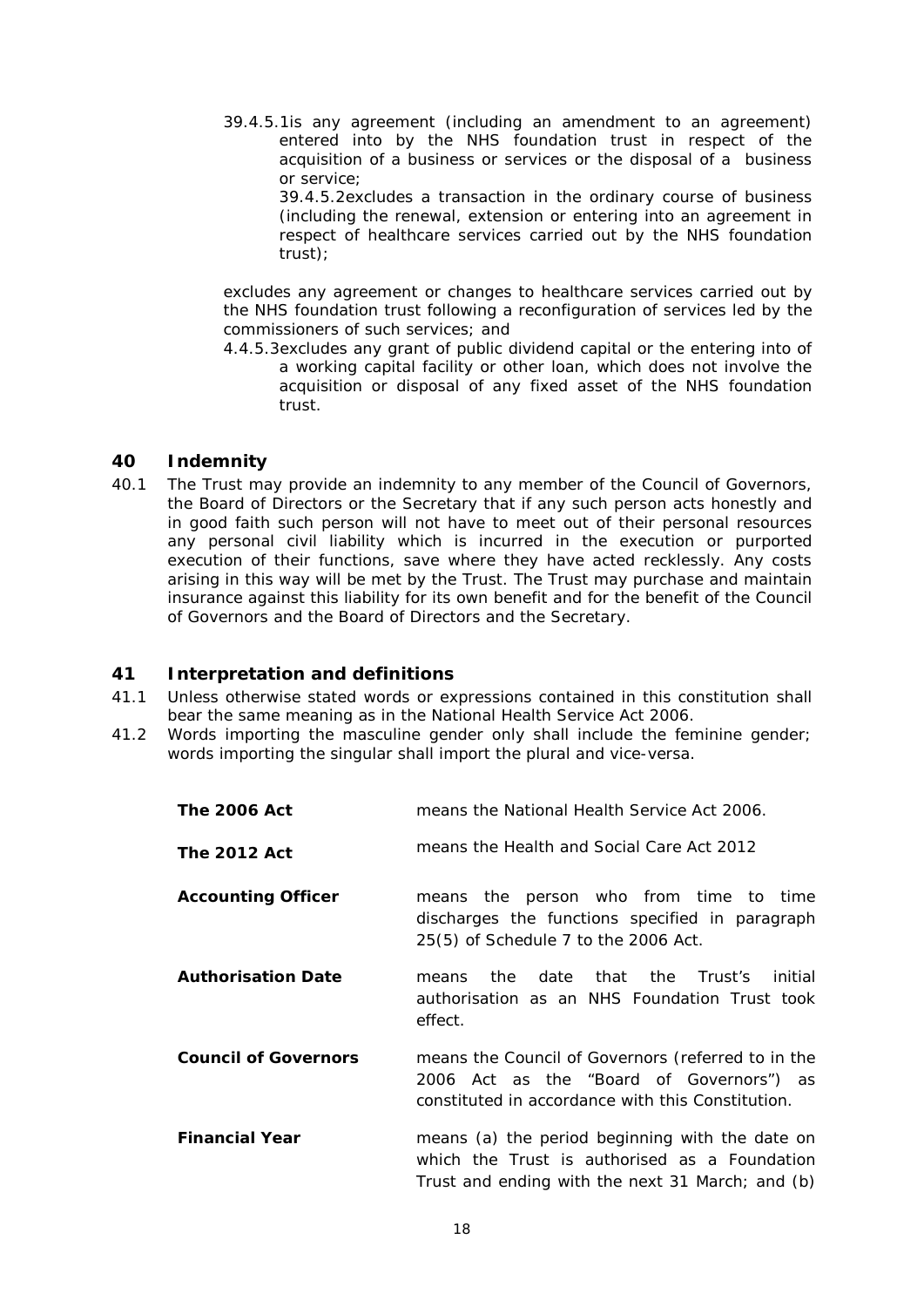each successive period of twelve (12) months beginning with 1 April.

- **Independence Criteria** means those criteria set out at paragraph **Error! Reference source not found.** above.
- **Local Authority Member** means a governor appointed by one or more local authorities.
- **MHA MHA** means the Mental Health Act 1983.
- **Monitor Monitor** means the body corporate known as Monitor, as provided by Section 61 of the 2012 Act.
- **Partnership Governor** means a governor appointed by a partnership organisation.
- **Secretary** means the secretary of the Trust or any other person appointed by the Trust pursuant to perform the duties of the secretary, including a joint, assistant or deputy secretary.

**Senior Independent** means the director appointed by the board of **Director** directors in consultation with the council of governors.

**Voluntary Organisation** means a body, other than a public or local authority, the activities of which are not carried on for profit.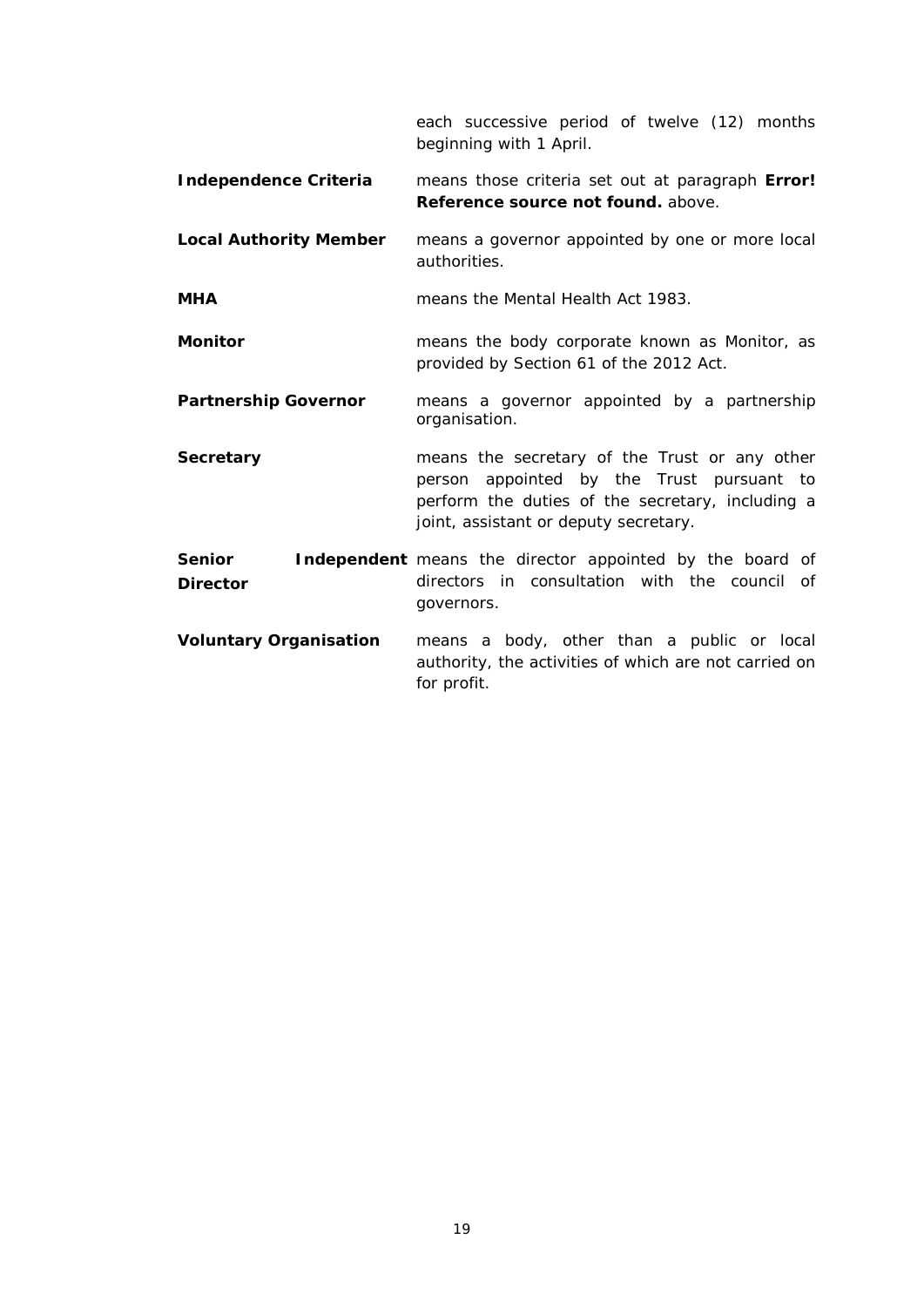# <span id="page-19-0"></span>**APPENDIX 1 : The Public Constituency**

| Areas Comprising the<br><b>Public Constituency</b> | Local Authority<br>electoral<br>local<br>areas/or<br>authority<br>electoral areas falling within<br>following<br><b>Electoral</b><br>the<br>Wards                                | <b>Minimum</b><br><b>Number</b><br>Οf<br><b>Members</b> | <b>Number</b><br>Οf<br><b>Governors</b> |
|----------------------------------------------------|----------------------------------------------------------------------------------------------------------------------------------------------------------------------------------|---------------------------------------------------------|-----------------------------------------|
|                                                    |                                                                                                                                                                                  | 100                                                     | 1                                       |
| <b>Bingley</b>                                     | <b>Bingley</b>                                                                                                                                                                   | 100                                                     | $\mathbf{1}$                            |
| <b>Bingley Rural</b><br>Craven                     | <b>Bingley Rural</b><br>Craven                                                                                                                                                   | 100                                                     | 1                                       |
|                                                    |                                                                                                                                                                                  |                                                         | 1                                       |
| Ilkley / Wharfedale                                | <b>Ilkley Wharfedale</b>                                                                                                                                                         | 100                                                     |                                         |
| Central<br>East<br>and<br>Keighley                 | Keighley<br>East and Keighley<br>Central                                                                                                                                         | 100                                                     | $\mathbf{1}$                            |
| Keighley West / Worth<br>Valley                    | Keighley West, Worth Valley                                                                                                                                                      | 100                                                     | 1                                       |
| Skipton                                            | <b>Skipton East</b><br><b>Skipton North</b><br><b>Skipton South</b><br><b>Skipton West</b><br>Embsay with Eastby<br>Grassington<br><b>Upper Wharfedale</b><br><b>Barden Fell</b> | 100                                                     | 1                                       |
| Settle and Mid-Craven                              | Settle and Ribblebanks<br>Gargrave and Malhamdale<br>Hellifield and Long Preston<br>Pen y Ghent<br>Bentham<br>Ingleton and Clapham                                               | 100                                                     | 1                                       |
| South Craven                                       | Aire Valley with Lothersdale<br>Cowling<br>Glusburn<br>Sutton in Craven                                                                                                          | 100                                                     | 1                                       |
| West Craven                                        | Coates<br>Earby                                                                                                                                                                  | 100                                                     | 1                                       |
| Pendle East and Colne<br>Outside catchment area    | Barrowford<br>Boulsworth<br>Foulridge<br>Horsfield<br>Vivary Bridge<br>Waterside                                                                                                 | 100<br>100                                              | $\mathbf{1}$<br>1                       |
|                                                    | Rest of England                                                                                                                                                                  |                                                         |                                         |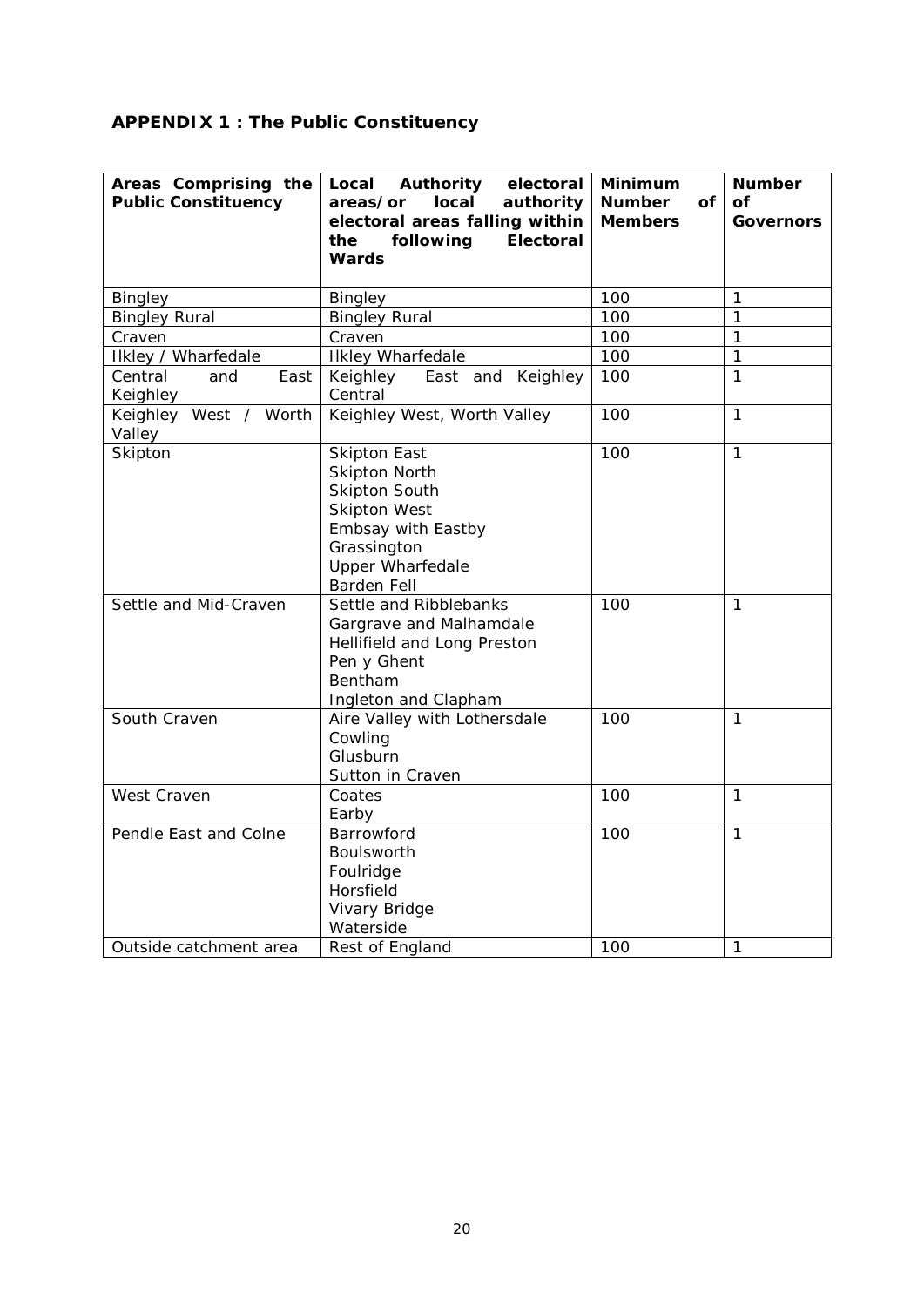# <span id="page-20-0"></span>**APPENDIX 2: The Staff Constituency**

| Class                                                                                                       | Minimum number<br>of members | <b>Number</b><br>Οf<br><b>Elected</b><br>Governors |
|-------------------------------------------------------------------------------------------------------------|------------------------------|----------------------------------------------------|
| Doctors and dentists who are registered<br>with their regulatory body to practice.                          | 100                          | 1                                                  |
| Nurses and midwives who are registered<br>with their regulatory body to practice.                           | 100                          | 1                                                  |
| Allied health professionals and scientists<br>who are registered with their regulatory<br>body to practice. | 100                          | 1                                                  |
| All other staff (with a minimum of 12<br>months service)                                                    | 100                          | 1                                                  |

The Staff Constituency is divided into four (4) classes as follows:

Where numbers fall below one hundred (100) that staff class shall cease to be entitled to representation at the Council of Governors. The members of the allied health professionals and scientists staff class are members of the staff constituency whose regulatory body falls within the remit of the Council for Healthcare Regulatory Excellence established by section 25 of the NHS Reform and Health Care Professionals Act 2002, or its successor, except that they are not registered nurses or midwives.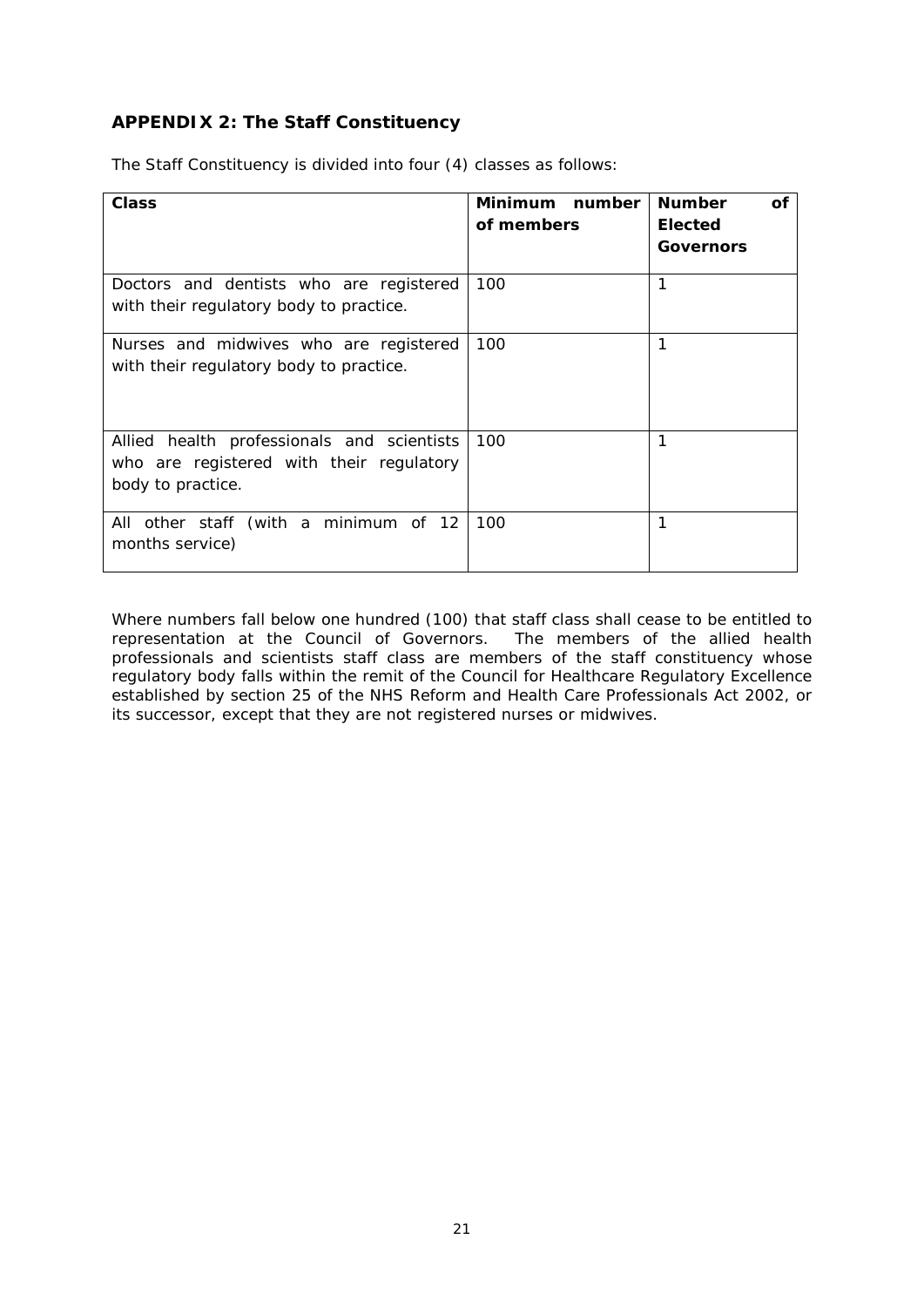# <span id="page-21-0"></span>**APPENDIX 3 : Composition of Council of Governors**

The Council of Governors shall comprise **20** governors composed as set out below and as illustrated in the following table:

- Twelve (12) governors elected by members of the Trust from the Public Constituency with each area appointing the number of governors as set out in the table below.
- Four (4) governors selected by the Staff Constituency, with the following number of governors elected from each class within the Staff Constituency by that class:

Doctors and Dentists who are registered with their regulatory body to 1 practise

Nurses and midwives who are registered with their regulatory body to 1 practise

Allied health professionals and scientists who are registered with their 1 regulatory body to practise

All other staff (with a minimum of 12 months services 1

- One (1) governor appointed by each of the following two (2) local authorities or any successor local authority for an area which includes the whole or part of an area forming part of the Public Constituency set out at Appendix 1; Bradford Metropolitan District Council; and Pendle Borough Council;
- One (1) governor appointed by North Yorkshire County Council; and
- One (1) governor appointed by the Keighley Voluntary Services.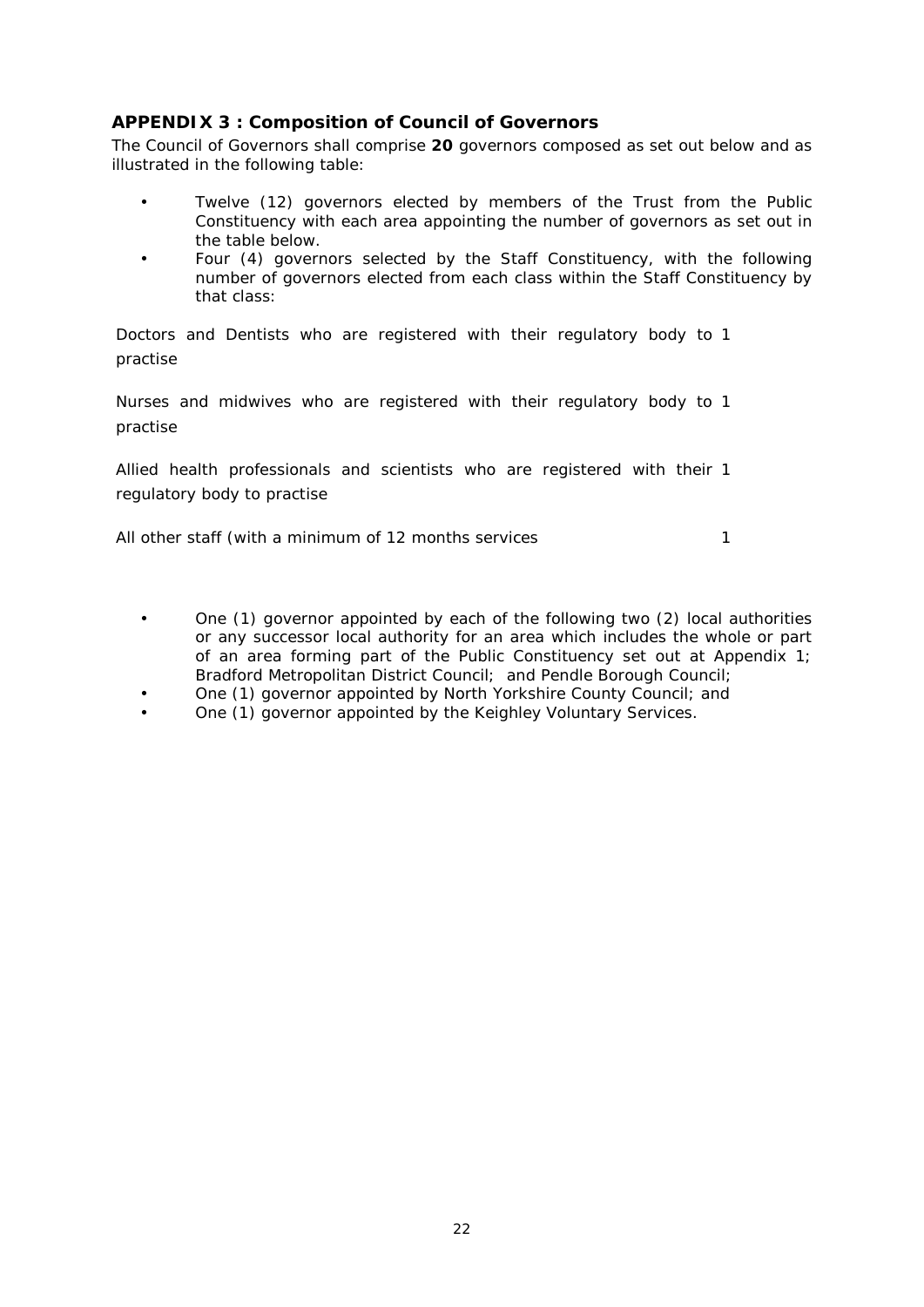# **Table:**

| <b>Public Constituency</b>         | <b>Number</b>         | <b>of</b> | <b>Public</b> |
|------------------------------------|-----------------------|-----------|---------------|
|                                    | <b>Governor Seats</b> |           |               |
|                                    |                       |           |               |
| <b>Bingley</b>                     |                       | 1         |               |
| <b>Bingley Rural</b>               |                       | 1         |               |
| Craven                             |                       | 1         |               |
| Ilkley / Wharfedale                |                       | 1         |               |
| Keighley Central and Keighley East |                       | 1         |               |
| Keighley West / Worth Valley       |                       | 1         |               |
|                                    |                       | 1         |               |
|                                    |                       | 1         |               |
| Skipton                            |                       | 1         |               |
| Settle and Mid-Craven              |                       | 1         |               |
| South Craven                       |                       | 1         |               |
| West Craven                        |                       | 1         |               |
| Pendle East and Colne              |                       | 1         |               |
| Outside catchment area             |                       | 1         |               |
|                                    | <b>Sub Total</b>      | 12        |               |

| <b>Staff Constituency</b>                                                                               | <b>Seats</b>     | Number of Staff governor |
|---------------------------------------------------------------------------------------------------------|------------------|--------------------------|
| Doctors and dentists who are registered with their<br>regulatory body to practise                       |                  |                          |
| Nurses and midwives who are registered with their<br>regulatory body to practise                        |                  |                          |
| Allied health professionals and scientists who are<br>registered with their regulatory body to practise |                  |                          |
| All other staff with a minimum of 12 months' service                                                    |                  |                          |
|                                                                                                         | <b>Sub Total</b> | 4                        |

| <b>Appointed Governors' Constituency</b>       | <b>Governor Seats</b> | Number of Appointed |
|------------------------------------------------|-----------------------|---------------------|
| Bradford Metropolitan District Council         |                       |                     |
| North Yorkshire County Council                 |                       |                     |
| Pendle Borough Council                         |                       |                     |
| Voluntary Sector [Keighley] Voluntary Services |                       |                     |
|                                                | <b>Sub Total</b>      |                     |
|                                                | TOTAL                 | 20                  |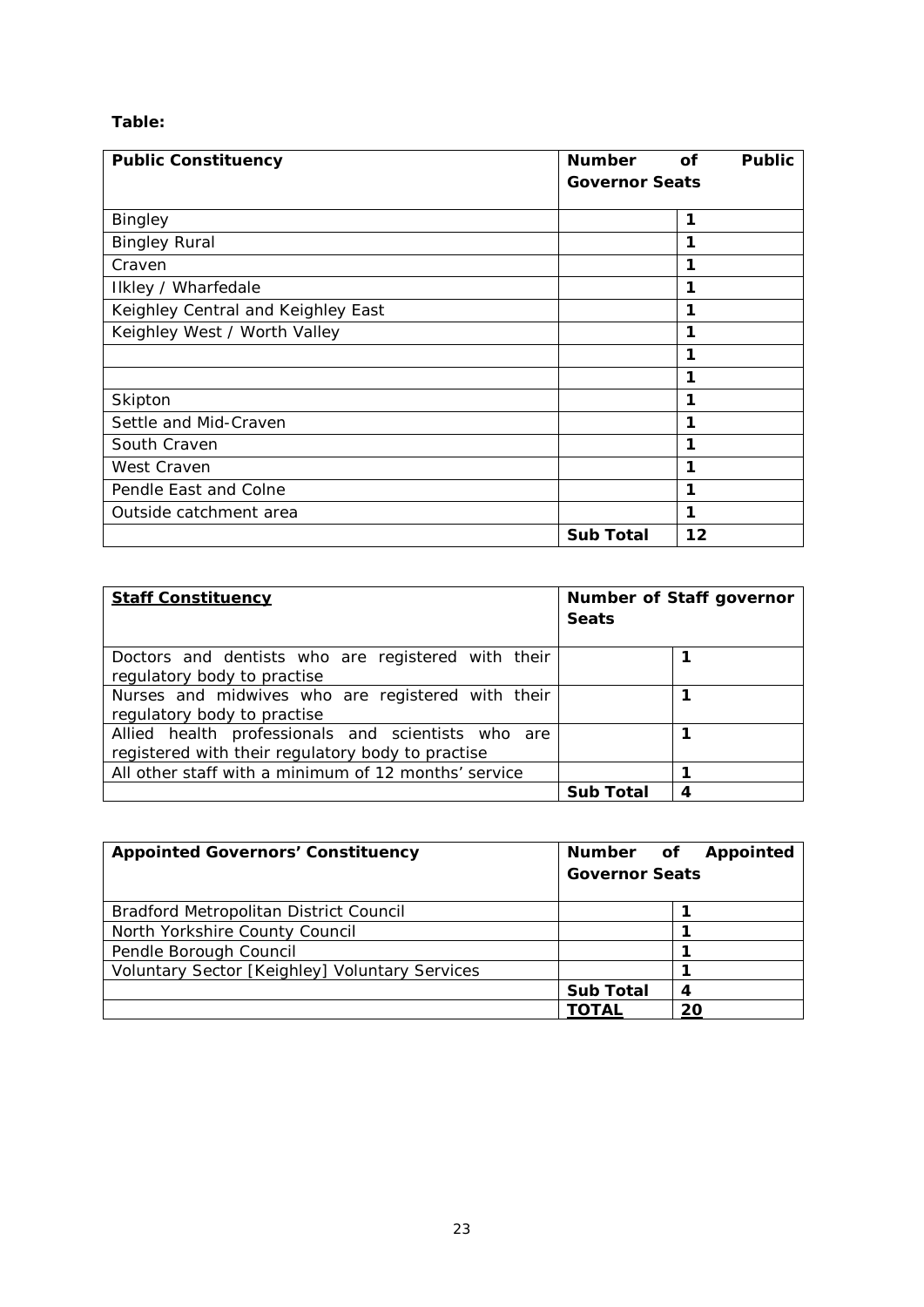# <span id="page-23-0"></span>**APPENDIX 4 : THE MODEL RULES FOR ELECTIONS**

#### **PART 1: INTERPRETATION**

1. Interpretation

#### **PART 2: TIMETABLE FOR ELECTION**

- 2. Timetable
- 3. Computation of time

# **PART 3: RETURNING OFFICER**

- 4. Returning officer
- 5. Staff
- 6. Expenditure
- 7. Duty of co-operation

#### **PART 4: STAGES COMMON TO CONTESTED AND UNCONTESTED ELECTIONS**

- 8. Notice of election
- 9. Nomination of candidates
- 10. Candidate's particulars
- 11. Declaration of interests
- 12. Declaration of eligibility<br>13. Signature of candidate
- Signature of candidate
- 14. Decisions as to validity of nomination forms
- 15. Publication of statement of nominated candidates
- 16. Inspection of statement of nominated candidates and nomination forms
- 17. Withdrawal of candidates
- 18. Method of election

#### **PART 5: CONTESTED ELECTIONS**

- 19. Poll to be taken by ballot
- 20. The ballot paper
- 21. The declaration of identity (public and patient constituencies)

#### *Action to be taken before the poll*

- 22. List of eligible voters<br>23. Notice of poll
- Notice of poll
- 24. Issue of voting information by returning officer
- 25. Ballot paper envelope and covering envelope
- 26. E-voting systems

#### *The poll*

- 27. Eligibility to vote
- 28. Voting by persons who require assistance
- 29. Spoilt ballot papers and spoilt text message votes
- 30. Lost voting information
- 31. Issue of replacement voting information
- 32. ID declaration form for replacement ballot papers
- 33 Procedure for remote voting by internet
- 34. Procedure for remote voting by telephone
- 35. Procedure for remote voting by text message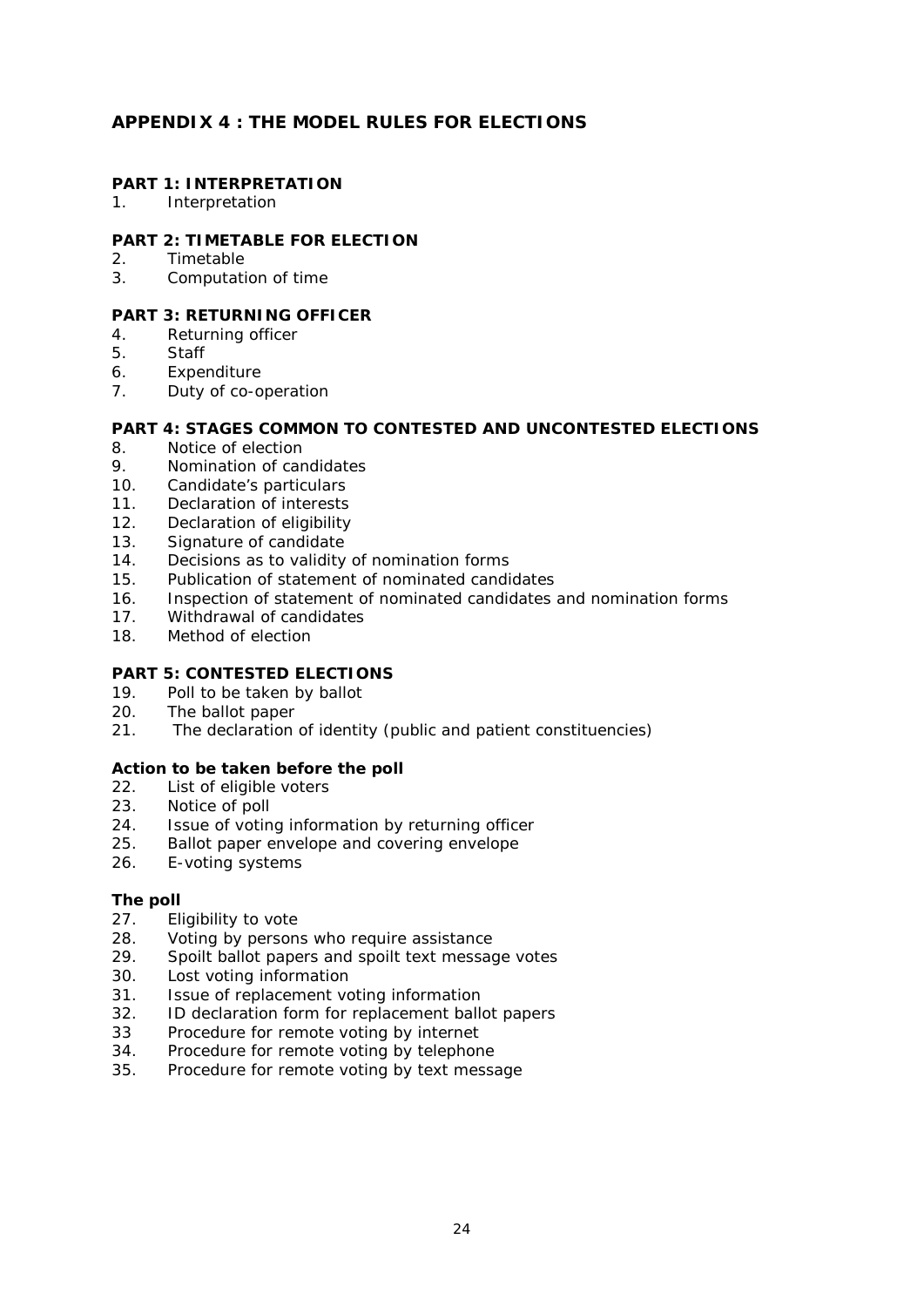#### *Procedure for receipt of envelopes, internet votes, telephone vote and text message votes*

- 36. Receipt of voting documents
- 37. Validity of votes
- 38. Declaration of identity but no ballot (public and patient constituency)<br>39 De-duplication of votes
- De-duplication of votes
- 40. Sealing of packets
- **PART 6: COUNTING THE VOTES**
- 41. Arrangements for counting of the votes
- 42. The count
- 43. Rejected ballot papers and rejected text voting records
- 44. Equality of votes

# **PART 7: FINAL PROCEEDINGS IN CONTESTED AND UNCONTESTED ELECTIONS**

- 45. Declaration of result for contested elections
- 46. Declaration of result for uncontested elections

#### **PART 8: DISPOSAL OF DOCUMENTS**

- 47. Sealing up of documents relating to the poll
- 48. Delivery of documents
- 49. Forwarding of documents received after close of the poll
- 50. Retention and public inspection of documents<br>51 Application for inspection of certain document
- Application for inspection of certain documents relating to election

#### **PART 9: DEATH OF A CANDIDATE DURING A CONTESTED ELECTION**

52. Countermand or abandonment of poll on death of candidate

#### **PART 10: ELECTION EXPENSES AND PUBLICITY**

#### *Expenses*

- 53. Election expenses<br>54. Expenses and pay
- Expenses and payments by candidates
- 55. Expenses incurred by other persons

#### *Publicity*

- 56. Publicity about election by the corporation
- 57. Information about candidates for inclusion with voting information
- 58. Meaning of "for the purposes of an election"

#### **PART 11: QUESTIONING ELECTIONS AND IRREGULARITIES**

59. Application to question an election

# **PART 12: MISCELLANEOUS**

- 60. Secrecy
- 61. Prohibition of disclosure of vote
- 62. Disqualification
- 63. Delay in postal service through industrial action or unforeseen event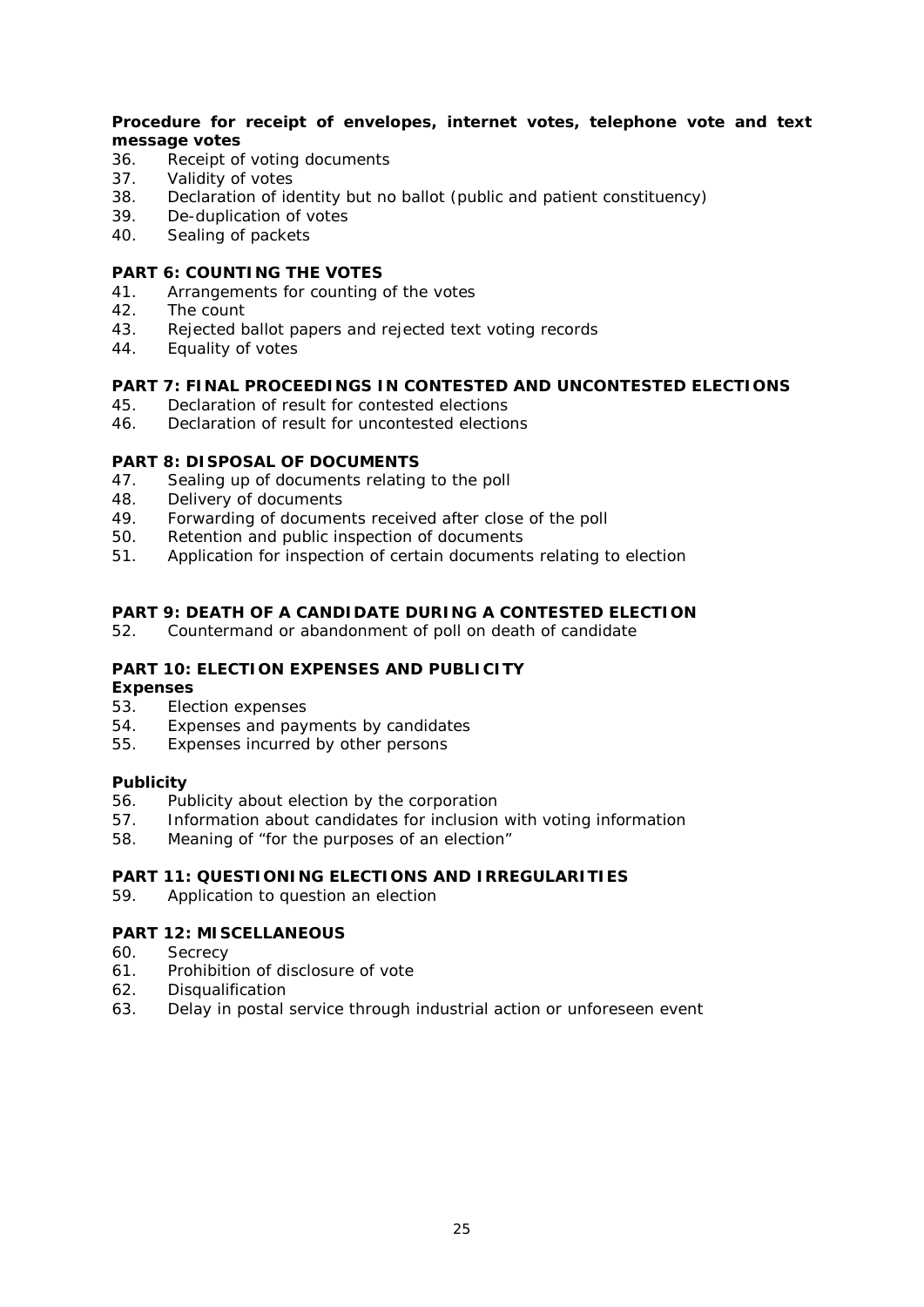#### **PART 1: INTERPRETATION**

#### **1. Interpretation**

1.1 In these rules, unless the context otherwise requires:

"2006 Act" means the National Health Service Act 2006;

"corporation" means the public benefit corporation subject to this constitution;

"council of governors" means the council of governors of the corporation; "declaration of identity" has the meaning set out in rule 21.1;

"election" means an election by a constituency, or by a class within a constituency, to fill a vacancy among one or more posts on the council of governors;

"e-voting" means voting using either the internet, telephone or text message;

"e-voting information" has the meaning set out in rule 24.2;

"ID declaration form" has the meaning set out in Rule 21.1; "internet voting record" has the meaning set out in rule 26.4(d);

"internet voting system" means such computer hardware and software, data other equipment and services as may be provided by the returning officer for the purpose of enabling voters to cast their votes using the internet;

"lead governor" means the governor nominated by the corporation to fulfil the role described in Appendix B to The NHS Foundation Trust Code of Governance (Monitor, December 2013) or any later version of such code.

"list of eligible voters" means the list referred to in rule 22.1, containing the information in rule 22.2;

"method of polling" means a method of casting a vote in a poll, which may be by post, internet, text message or telephone;

"Monitor" means the corporate body known as Monitor as provided by section 61 of the 2012 Act;

"numerical voting code" has the meaning set out in rule 57.2(b);

"polling website" has the meaning set out in rule 26.1;

"postal voting information" has the meaning set out in rule 24.1;

"telephone short code" means a short telephone number used for the purposes of submitting a vote by text message;

"telephone voting facility" has the meaning set out in rule 26.2;

"telephone voting record" has the meaning set out in rule 26.5 (d);

"text message voting facility" has the meaning set out in rule 26.3;

"text voting record" has the meaning set out in rule 26.6 (d);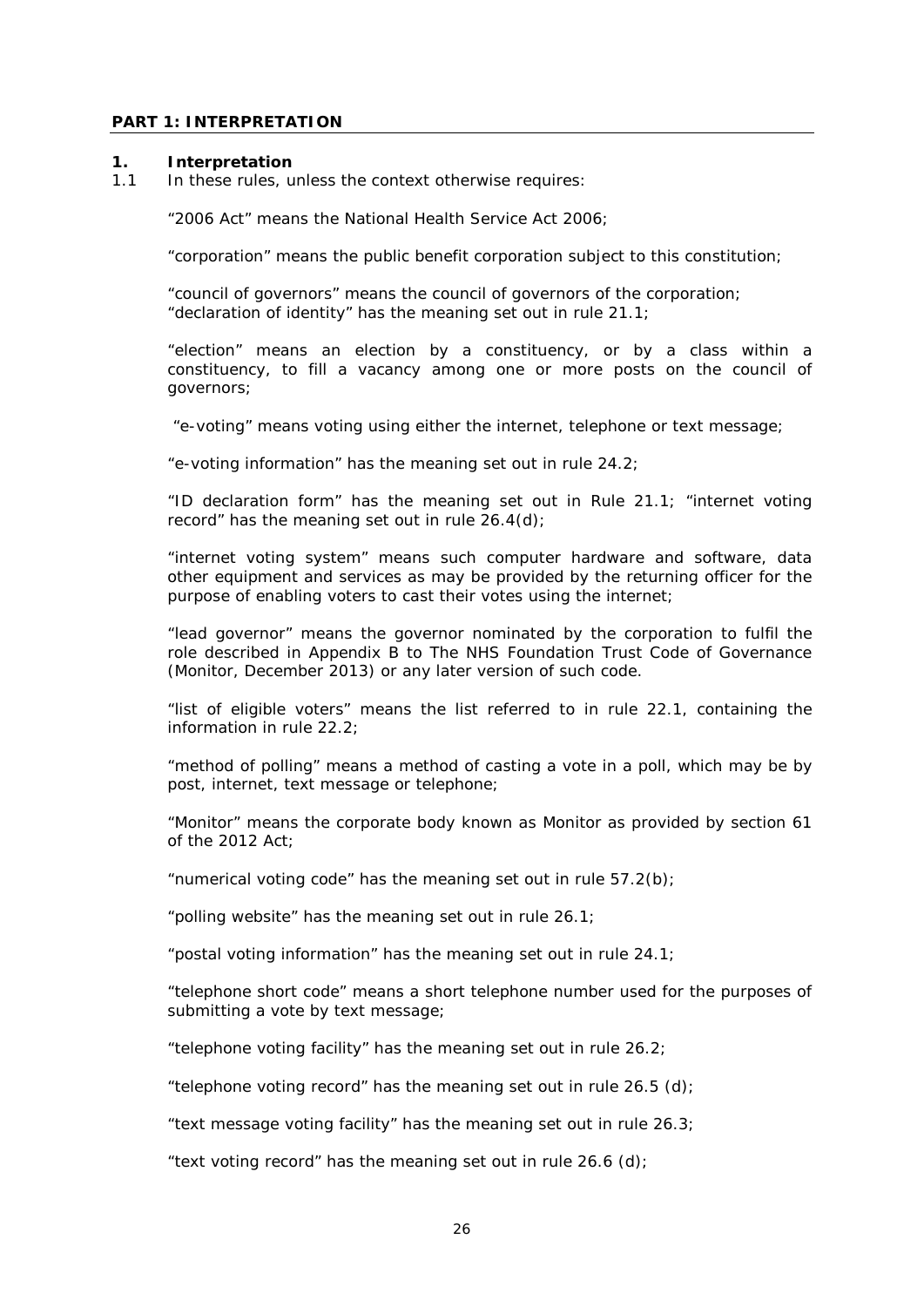"the telephone voting system" means such telephone voting facility as may be provided by the returning officer for the purpose of enabling voters to cast their votes by telephone;

"the text message voting system" means such text messaging voting facility as may be provided by the returning officer for the purpose of enabling voters to cast their votes by text message;

"voter ID number" means a unique, randomly generated numeric identifier allocated to each voter by the Returning Officer for the purpose of e-voting,

"voting information" means postal voting information and/or e-voting information

1.2 Other expressions used in these rules and in Schedule 7 to the NHS Act 2006 have the same meaning in these rules as in that Schedule.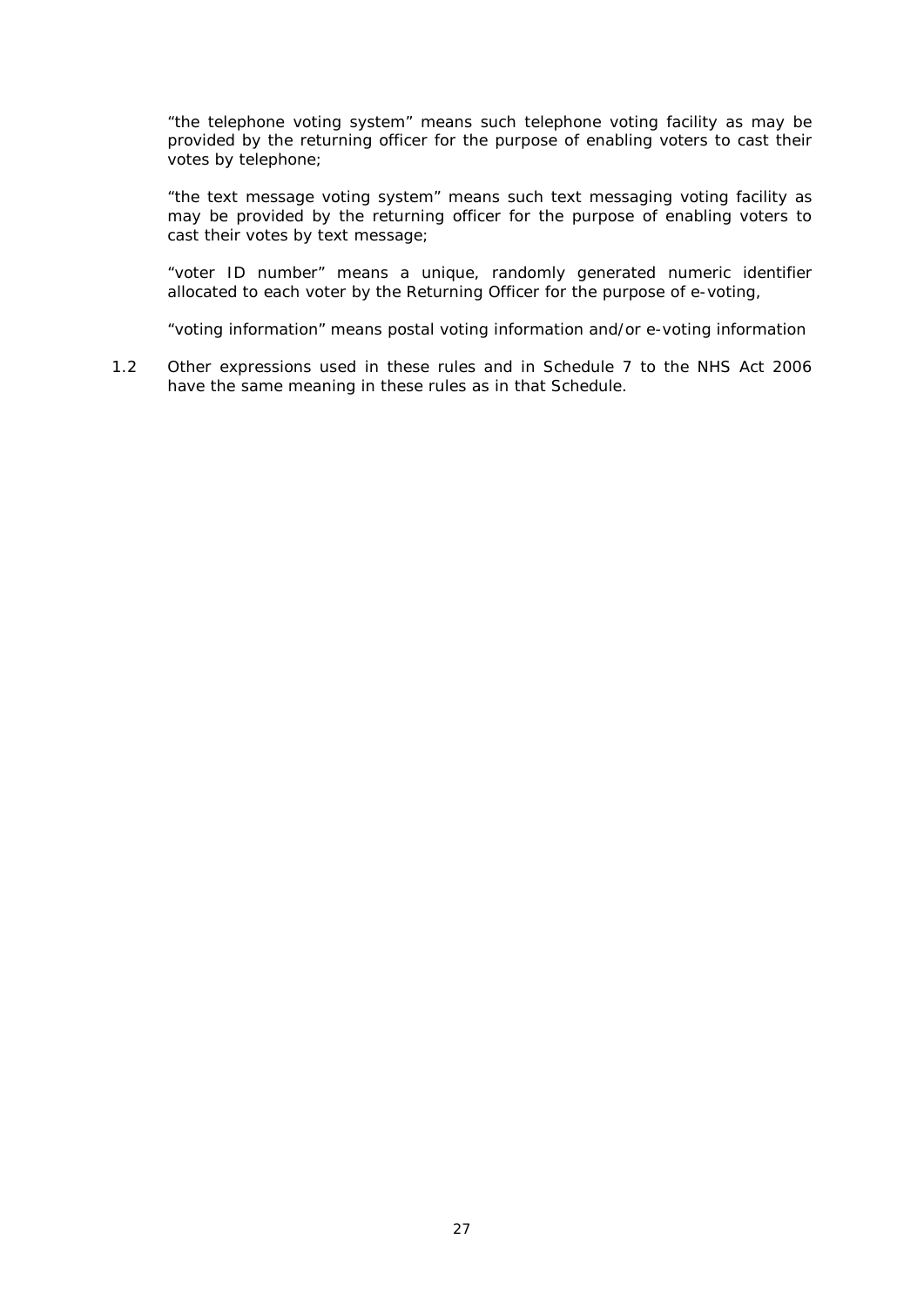#### **PART 2: TIMETABLE FOR ELECTIONS**

#### **2. Timetable**

2.1 The proceedings at an election shall be conducted in accordance with the following timetable:

| Proceeding                                                                         | Time                                                                                                                 |
|------------------------------------------------------------------------------------|----------------------------------------------------------------------------------------------------------------------|
| Publication of notice of election                                                  | Not later than the fortieth day before the<br>day of the close of the poll.                                          |
| forms to returning officer                                                         | Final day for delivery of nominationNot later than the twenty eighth day before<br>the day of the close of the poll. |
| Publication of statement of<br>nominated candidates                                | Not later than the twenty seventh day<br>before the day of the close of the poll.                                    |
| Final day for delivery of notices<br>of withdrawals by candidates<br>from election | Not later than twenty fifth day before the<br>day of the close of the poll.                                          |
| Notice of the poll                                                                 | Not later than the fifteenth day before the<br>day of the close of the poll.                                         |
| Close of the poll                                                                  | By 5.00pm on the final day of the election.                                                                          |

# **3. Computation of time**<br>**3.1 In computing any perior**

- In computing any period of time for the purposes of the timetable:
	- (a) a Saturday or Sunday;
	- (b) Christmas day, Good Friday, or a bank holiday, or
	- (c) a day appointed for public thanksgiving or mourning,

shall be disregarded, and any such day shall not be treated as a day for the purpose of any proceedings up to the completion of the poll, nor shall the returning officer be obliged to proceed with the counting of votes on such a day.

3.2 In this rule, "bank holiday" means a day which is a bank holiday under the Banking and Financial Dealings Act 1971 in England and Wales.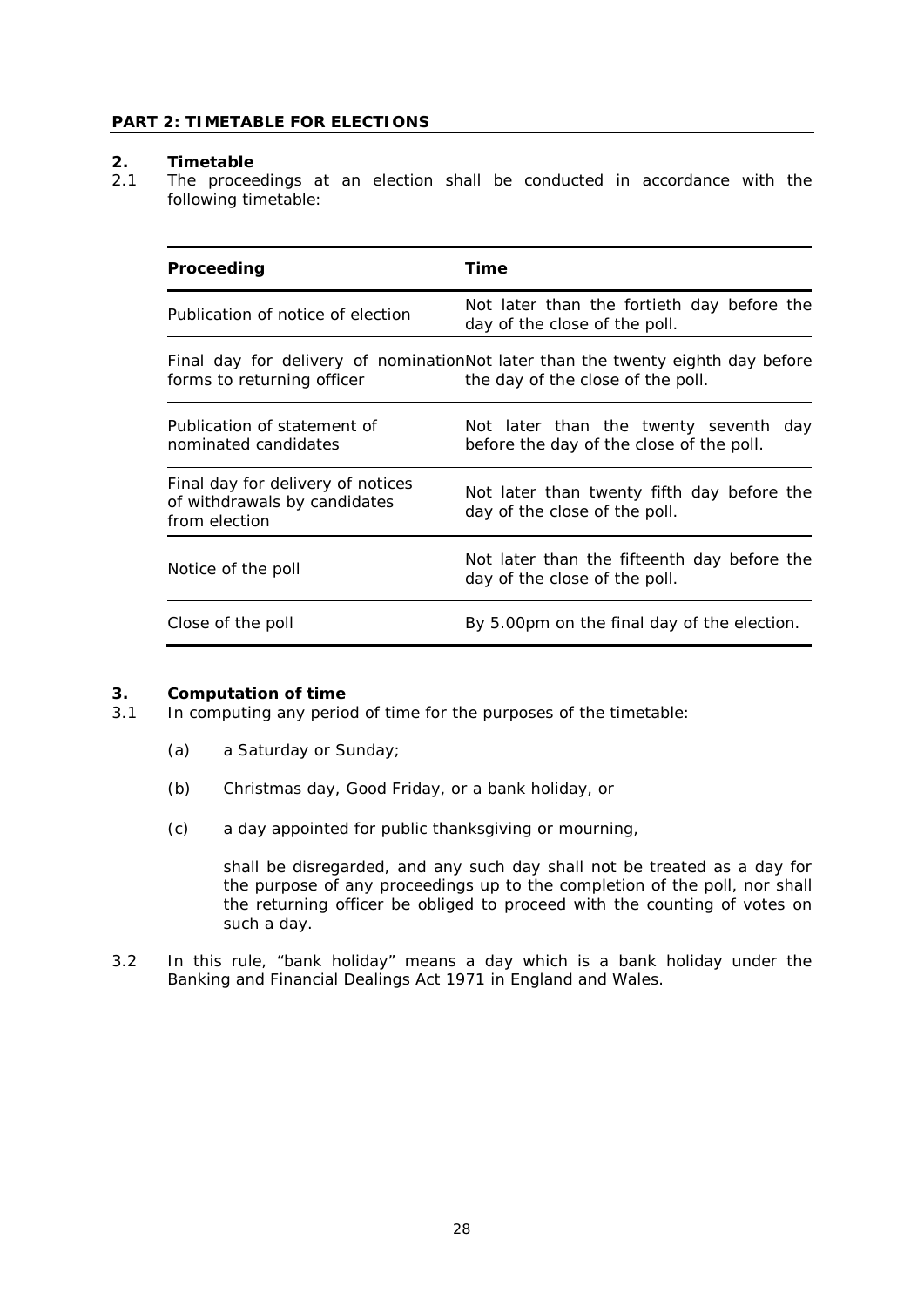# **PART 3: RETURNING OFFICER**

# **4. Returning Officer**

- Subject to rule 62, the returning officer for an election is to be appointed by the corporation.
- 4.2 Where two or more elections are to be held concurrently, the same returning officer may be appointed for all those elections.

#### **5. Staff**

5.1 Subject to rule 62, the returning officer may appoint and pay such staff, including such technical advisers, as he or she considers necessary for the purposes of the election.

#### **6. Expenditure**

- 6.1 The corporation is to pay the returning officer:
	- (a) any expenses incurred by that officer in the exercise of his or her functions under these rules,
	- (b) such remuneration and other expenses as the corporation may determine.

# **7. Duty of co-operation**<br>**7.1** The corporation is to co

The corporation is to co-operate with the returning officer in the exercise of his or her functions under these rules.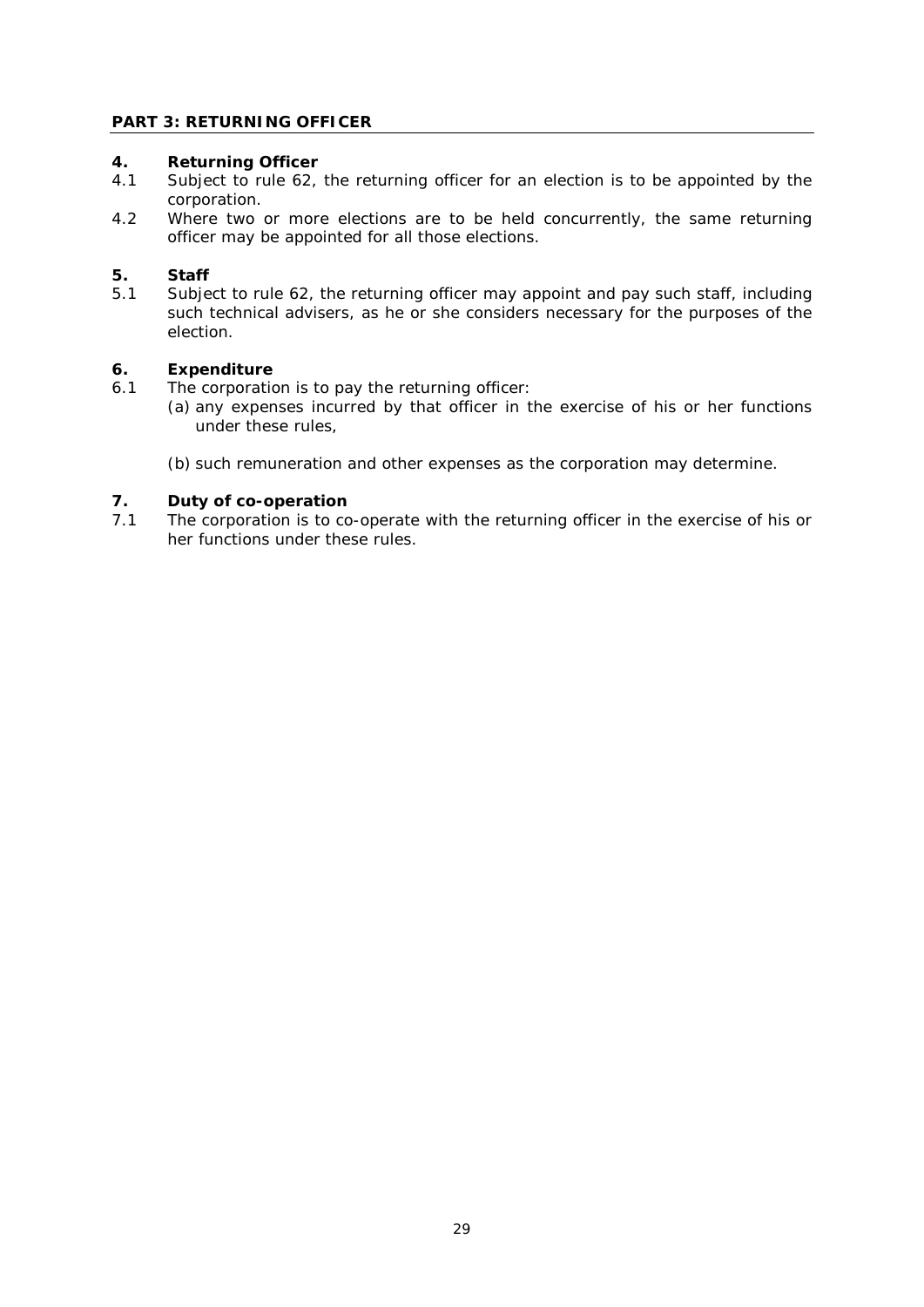#### **PART 4: STAGES COMMON TO CONTESTED AND UNCONTESTED ELECTIONS**

#### **8. Notice of election**

- 8.1 The returning officer is to publish a notice of the election stating:
	- (a) the constituency, or class within a constituency, for which the election is being held,
	- (b) the number of members of the council of governors to be elected from that constituency, or class within that constituency,
	- (c) the details of any nomination committee that has been established by the corporation,
	- (d) the address and times at which nomination forms may be obtained;
	- (e) the address for return of nomination forms (including, where the return of nomination forms in an electronic format will be permitted, the e-mail address for such return) and the date and time by which they must be received by the returning officer,
	- (f) the date and time by which any notice of withdrawal must be received by the returning officer
	- (g) the contact details of the returning officer
	- (h) the date and time of the close of the poll in the event of a contest.

#### **9. Nomination of candidates**

- 9.1 Subject to rule 9.2, each candidate must nominate themselves on a single nomination form.
- 9.2 The returning officer:
	- 9.2.1 is to supply any member of the corporation with a nomination form, and
	- 9.2.2 is to prepare a nomination form for signature at the request of any member of the corporation,

but it is not necessary for a nomination to be on a form supplied by the returning officer and a nomination can, subject to rule 13, be in an electronic format.

#### **10. Candidate's particulars**

- 10.1 The nomination form must state the candidate's:
	- (a) full name,
		- (b) contact address in full (which should be a postal address although an email address may also be provided for the purposes of electronic communication), and
		- (c) constituency, or class within a constituency, of which the candidate is a member.

#### **11. Declaration of interests**

- 11.1 The nomination form must state:
	- (a) any financial interest that the candidate has in the corporation, and
		- (b) whether the candidate is a member of a political party, and if so, which party,

and if the candidate has no such interests, the paper must include a statement to that effect.

#### **12. Declaration of eligibility**

- 12.1 The nomination form must include a declaration made by the candidate:
	- (a) that he or she is not prevented from being a member of the council of governors by paragraph 8 of Schedule 7 of the 2006 Act or by any provision of the constitution; and,
	- (b) for a member of the public or patient constituency, of the particulars of his or her qualification to vote as a member of that constituency, or class within that constituency, for which the election is being held.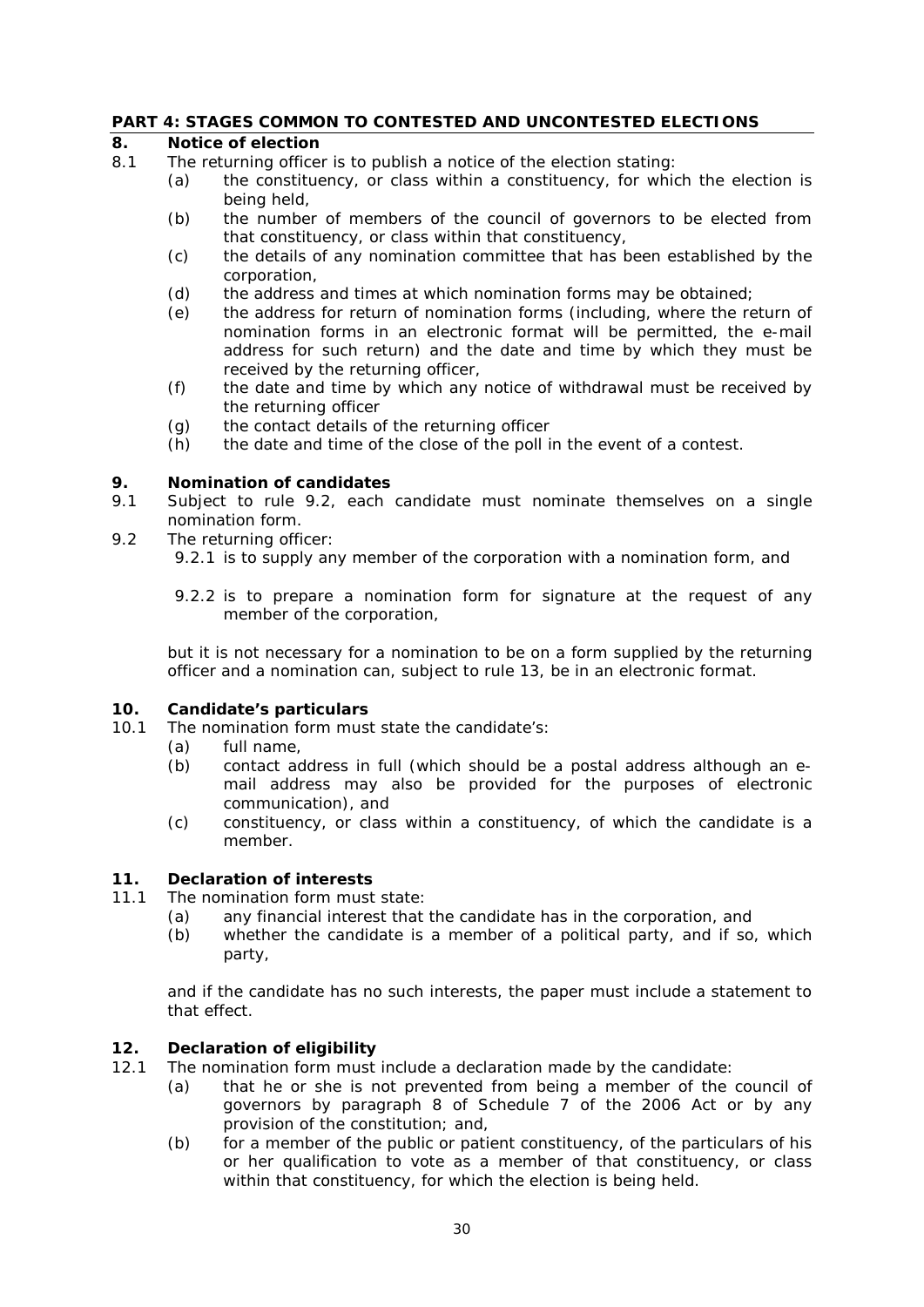### **13. Signature of candidate**

- 13.1 The nomination form must be signed and dated by the candidate, in a manner prescribed by the returning officer, indicating that:
	- (a) they wish to stand as a candidate,<br>(b) their declaration of interests as red
	- their declaration of interests as required under rule 11, is true and correct, and
	- (c) their declaration of eligibility, as required under rule 12, is true and correct.
- 13.2 Where the return of nomination forms in an electronic format is permitted, the returning officer shall specify the particular signature formalities (if any) that will need to be complied with by the candidate.

#### **14. Decisions as to the validity of nomination**

- 14.1 Where a nomination form is received by the returning officer in accordance with these rules, the candidate is deemed to stand for election unless and until the returning officer:
	- (a) decides that the candidate is not eligible to stand,
	- (b) decides that the nomination form is invalid,
	- (c) receives satisfactory proof that the candidate has died, or
	- (d) receives a written request by the candidate of their withdrawal from candidacy.
- 14.2 The returning officer is entitled to decide that a nomination form is invalid only on one of the following grounds:
	- (a) that the paper is not received on or before the final time and date for return of nomination forms, as specified in the notice of the election,
	- (b) that the paper does not contain the candidate's particulars, as required by rule 10;
	- (c) that the paper does not contain a declaration of the interests of the candidate, as required by rule 11,
	- (d) that the paper does not include a declaration of eligibility as required by rule 12, or
	- (e) that the paper is not signed and dated by the candidate, if required by rule 13.
- 14.3 The returning officer is to examine each nomination form as soon as is practicable after he or she has received it, and decide whether the candidate has been validly nominated.
- 14.4 Where the returning officer decides that a nomination is invalid, the returning officer must endorse this on the nomination form, stating the reasons for their decision.
- 14.5 The returning officer is to send notice of the decision as to whether a nomination is valid or invalid to the candidate at the contact address given in the candidate's nomination form. If an e-mail address has been given in the candidate's nomination form (in addition to the candidate's postal address), the returning officer may send notice of the decision to that address.

#### **15. Publication of statement of candidates**

- 15.1 The returning officer is to prepare and publish a statement showing the candidates who are standing for election.
- 15.2 The statement must show:
	- (a) the name, contact address (which shall be the candidate's postal address), and constituency or class within a constituency of each candidate standing, and
	- (b) the declared interests of each candidate standing,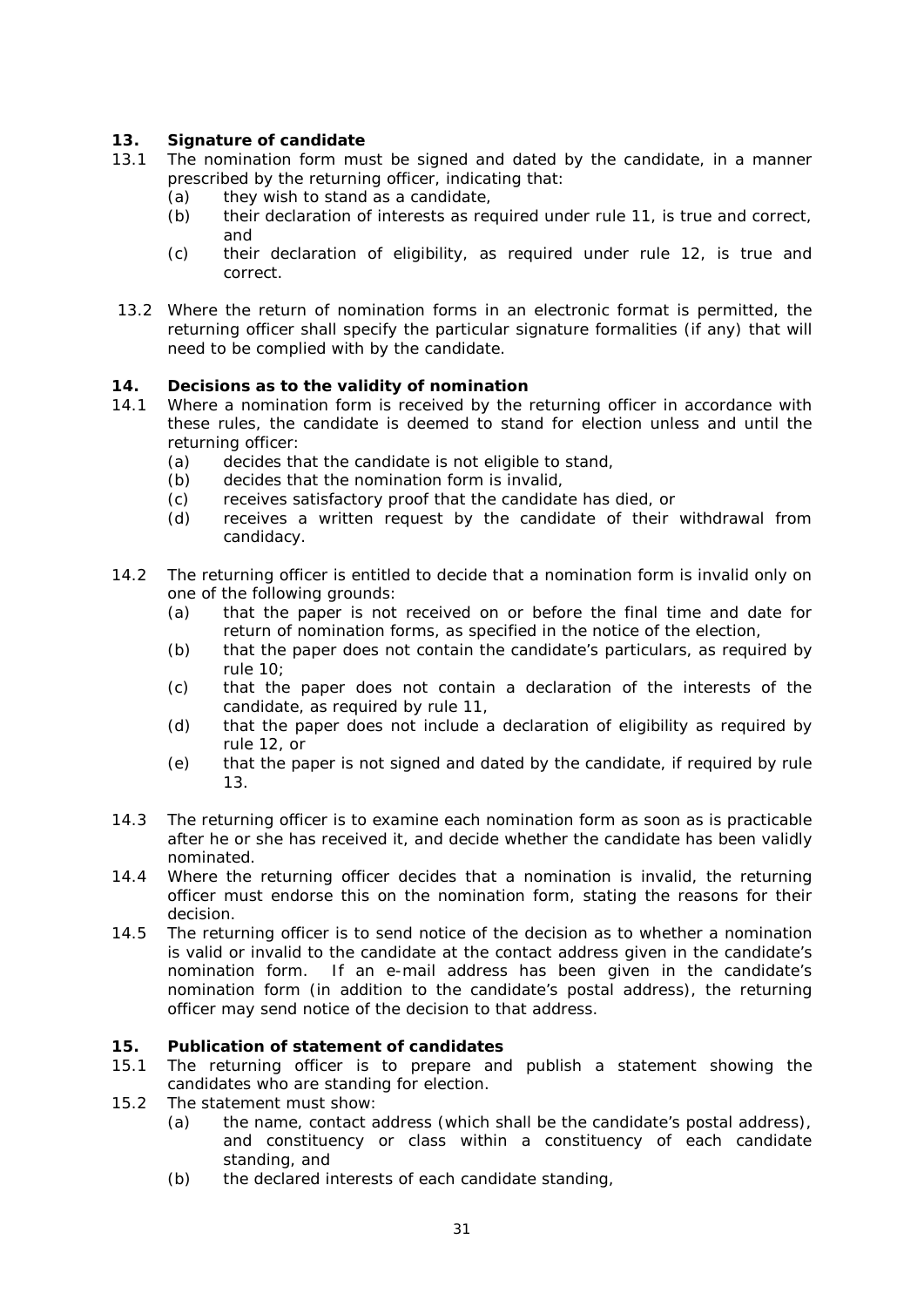as given in their nomination form.

- 15.3 The statement must list the candidates standing for election in alphabetical order by surname.
- 15.4 The returning officer must send a copy of the statement of candidates and copies of the nomination forms to the corporation as soon as is practicable after publishing the statement.

#### **16. Inspection of statement of nominated candidates and nomination forms**

- 16.1 The corporation is to make the statement of the candidates and the nomination forms supplied by the returning officer under rule 15.4 available for inspection by members of the corporation free of charge at all reasonable times.
- 16.2 If a member of the corporation requests a copy or extract of the statement of candidates or their nomination forms, the corporation is to provide that member with the copy or extract free of charge.

#### **17. Withdrawal of candidates**

17.1 A candidate may withdraw from election on or before the date and time for withdrawal by candidates, by providing to the returning officer a written notice of withdrawal which is signed by the candidate and attested by a witness.

#### **18. Method of election**

- 18.1 If the number of candidates remaining validly nominated for an election after any withdrawals under these rules is greater than the number of members to be elected to the council of governors, a poll is to be taken in accordance with Parts 5 and 6 of these rules.
- 18.2 If the number of candidates remaining validly nominated for an election after any withdrawals under these rules is equal to the number of members to be elected to the council of governors, those candidates are to be declared elected in accordance with Part 7 of these rules.
- 18.3 If the number of candidates remaining validly nominated for an election after any withdrawals under these rules is less than the number of members to be elected to be council of governors, then:
	- (a) the candidates who remain validly nominated are to be declared elected in accordance with Part 7 of these rules, and
	- (b) the returning officer is to order a new election to fill any vacancy which remains unfilled, on a day appointed by him or her in consultation with the corporation.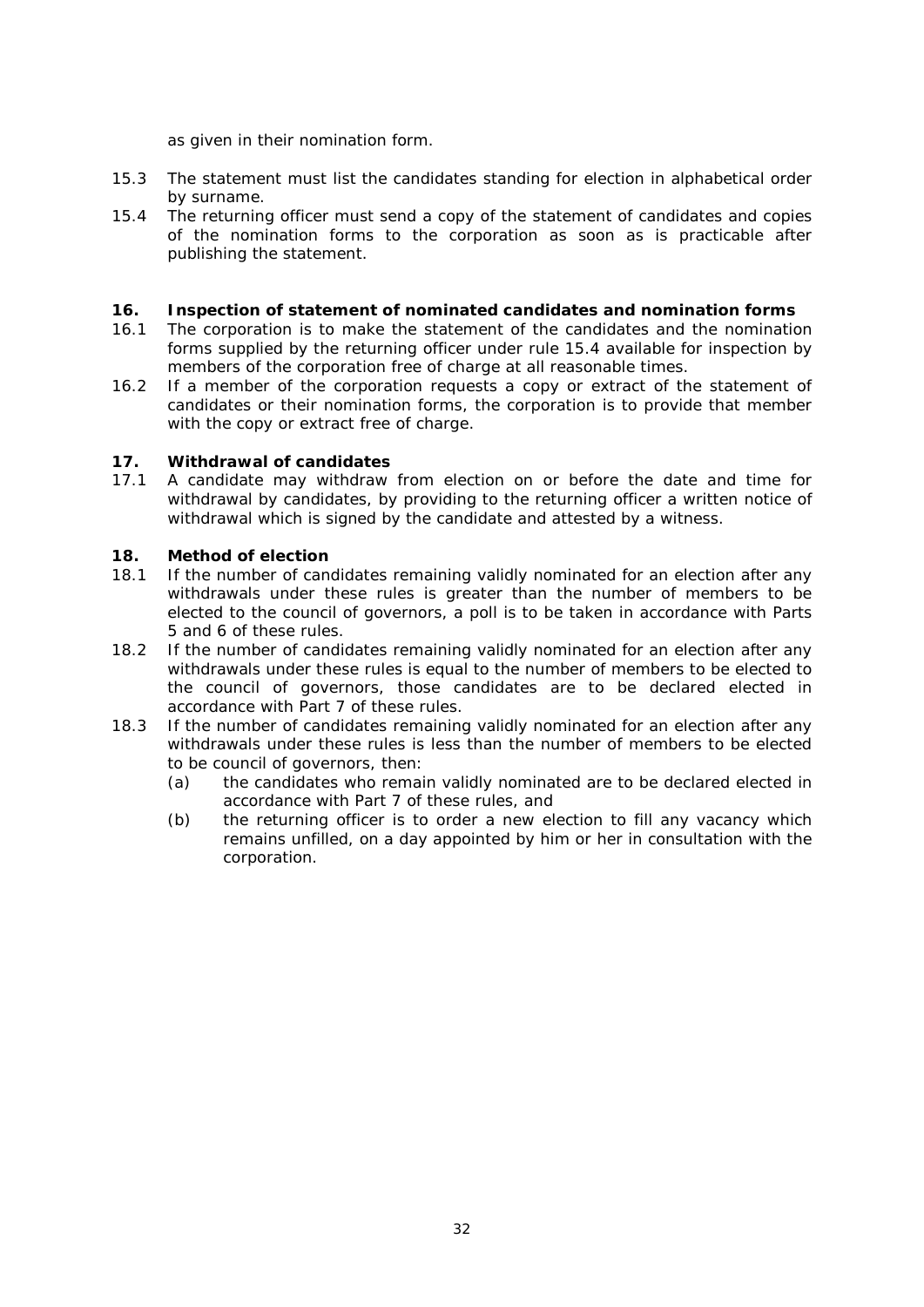#### **PART 5: CONTESTED ELECTIONS**

#### **19. Poll to be taken by ballot**

- 19.1 The votes at the poll must be given by secret ballot.
- 19.2 The votes are to be counted and the result of the poll determined in accordance with Part 6 of these rules.
- 19.3 The corporation may decide that voters within a constituency or class within a constituency, may, subject to rule 19.4, cast their votes at the poll using such different methods of polling in any combination as the corporation may determine.
- 19.4 The corporation may decide that voters within a constituency or class within a constituency for whom an e-mail address is included in the list of eligible voters may only cast their votes at the poll using an e-voting method of polling.
- 19.5 Before the corporation decides, in accordance with rule 19.3 that one or more evoting methods of polling will be made available for the purposes of the poll, the corporation must satisfy itself that:
	- (a) if internet voting is to be a method of polling, the internet voting system to be used for the purpose of the election is:
		- (i) configured in accordance with these rules; and
		- (ii) will create an accurate internet voting record in respect of any voter who casts his or her vote using the internet voting system;
	- (b) if telephone voting to be a method of polling, the telephone voting system to be used for the purpose of the election is:
		- (i) configured in accordance with these rules; and
		- (ii) will create an accurate telephone voting record in respect of any voter who casts his or her vote using the telephone voting system;
	- (c) if text message voting is to be a method of polling, the text message voting system to be used for the purpose of the election is:
		- (i) configured in accordance with these rules; and
		- (ii) will create an accurate text voting record in respect of any voter who casts his or her vote using the text message voting system.

#### **20. The ballot paper**

- 20.1 The ballot of each voter (other than a voter who casts his or her ballot by an evoting method of polling) is to consist of a ballot paper with the persons remaining validly nominated for an election after any withdrawals under these rules, and no others, inserted in the paper.
- 20.2 Every ballot paper must specify:
	- (a) the name of the corporation,
		- (b) the constituency, or class within a constituency, for which the election is being held,
		- (c) the number of members of the council of governors to be elected from that constituency, or class within that constituency,
		- (d) the names and other particulars of the candidates standing for election, with the details and order being the same as in the statement of nominated candidates,
		- (e) instructions on how to vote by all available methods of polling, including the relevant voter's voter ID number if one or more e-voting methods of polling are available,
		- (f) if the ballot paper is to be returned by post, the address for its return and the date and time of the close of the poll, and
	- (g) the contact details of the returning officer.
- 20.3 Each ballot paper must have a unique identifier.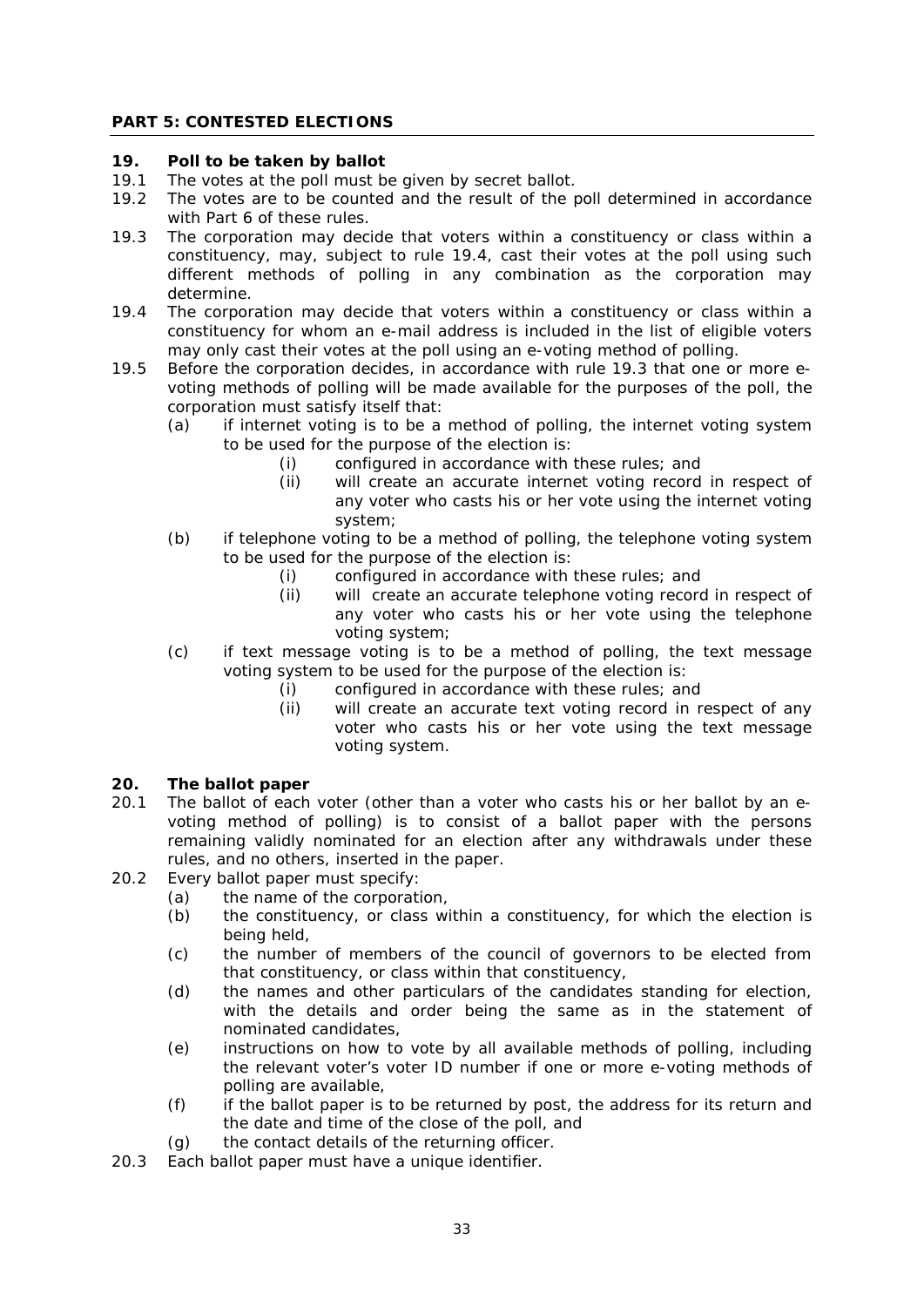20.4 Each ballot paper must have features incorporated into it to prevent it from being reproduced.

#### **21. The declaration of identity (public and patient constituencies)**

- 21.1 The corporation shall require each voter who participates in an election for a public or patient constituency to make a declaration confirming:
	- (a) that the voter is the person:
		- (i) to whom the ballot paper was addressed, and/or
		- (ii) to whom the voter ID number contained within the e-voting information was allocated,
	- (b) that he or she has not marked or returned any other voting information in the election, and
	- (c) the particulars of his or her qualification to vote as a member of the constituency or class within the constituency for which the election is being held,

("declaration of identity")

and the corporation shall make such arrangements as it considers appropriate to facilitate the making and the return of a declaration of identity by each voter, whether by the completion of a paper form ("ID declaration form") or the use of an electronic method.

- 21.2 The voter must be required to return his or her declaration of identity with his or her ballot.
- 21.3 The voting information shall caution the voter that if the declaration of identity is not duly returned or is returned without having been made correctly, any vote cast by the voter may be declared invalid.

#### *Action to be taken before the poll*

#### **22. List of eligible voters**

- 22.1 The corporation is to provide the returning officer with a list of the members of the constituency or class within a constituency for which the election is being held who are eligible to vote by virtue of rule 27 as soon as is reasonably practicable after the final date for the delivery of notices of withdrawals by candidates from an election.
- 22.2 The list is to include, for each member:
	- (a) a postal address; and,
		- (b) the member's e-mail address, if this has been provided

to which his or her voting information may, subject to rule 22.3, be sent.

22.3 The corporation may decide that the e-voting information is to be sent only by email to those members in the list of eligible voters for whom an e-mail address is included in that list.

#### **23. Notice of poll**

- 23.1 The returning officer is to publish a notice of the poll stating:
	- (a) the name of the corporation,
	- (b) the constituency, or class within a constituency, for which the election is being held,
	- (c) the number of members of the council of governors to be elected from that constituency, or class with that constituency,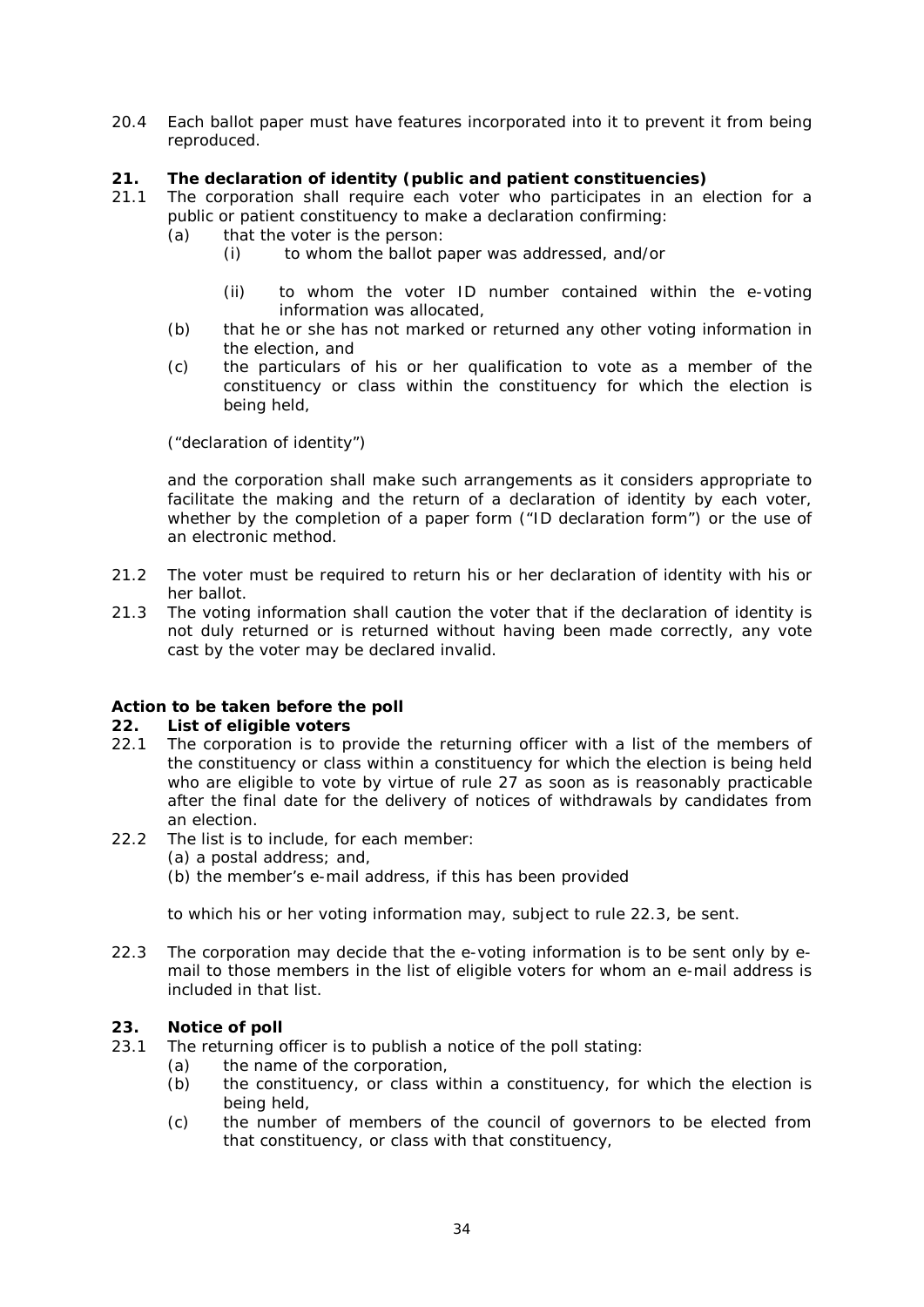- (d) the names, contact addresses, and other particulars of the candidates standing for election, with the details and order being the same as in the statement of nominated candidates,
- (e) that the ballot papers for the election are to be issued and returned, if appropriate, by post,
- (f) the methods of polling by which votes may be cast at the election by voters in a constituency or class within a constituency, as determined by the corporation in accordance with rule 19.3,
- (g) the address for return of the ballot papers,
- (h) the uniform resource locator (url) where, if internet voting is a method of polling, the polling website is located;
- (i) the telephone number where, if telephone voting is a method of polling, the telephone voting facility is located,
- (j) the telephone number or telephone short code where, if text message voting is a method of polling, the text message voting facility is located,
- $(k)$  the date and time of the close of the poll,
- (l) the address and final dates for applications for replacement voting information, and
- (m) the contact details of the returning officer.

#### **24. Issue of voting information by returning officer**

- 24.1 Subject to rule 24.3, as soon as is reasonably practicable on or after the publication of the notice of the poll, the returning officer is to send the following information by post to each member of the corporation named in the list of eligible voters:
	- (a) a ballot paper and ballot paper envelope,
	- (b) the ID declaration form (if required),
	- (c) information about each candidate standing for election, pursuant to rule 57 of these rules, and
	- (d) a covering envelope;

("postal voting information").

- 24.2 Subject to rules 24.3 and 24.4, as soon as is reasonably practicable on or after the publication of the notice of the poll, the returning officer is to send the following information by e-mail and/ or by post to each member of the corporation named in the list of eligible voters whom the corporation determines in accordance with rule 19.3 and/ or rule 19.4 may cast his or her vote by an evoting method of polling:
	- (a) instructions on how to vote and how to make a declaration of identity (if required).
	- (b) the voter's voter ID number,
	- (c) information about each candidate standing for election, pursuant to rule 57 of these rules, or details of where this information is readily available on the internet or available in such other formats as the Returning Officer thinks appropriate,
	- (d) contact details of the returning officer,

("e-voting information").

- 24.3 The corporation may determine that any member of the corporation shall:
	- (a) only be sent postal voting information; or
	- (b) only be sent e-voting information; or
	- (c) be sent both postal voting information and e-voting information;

for the purposes of the poll.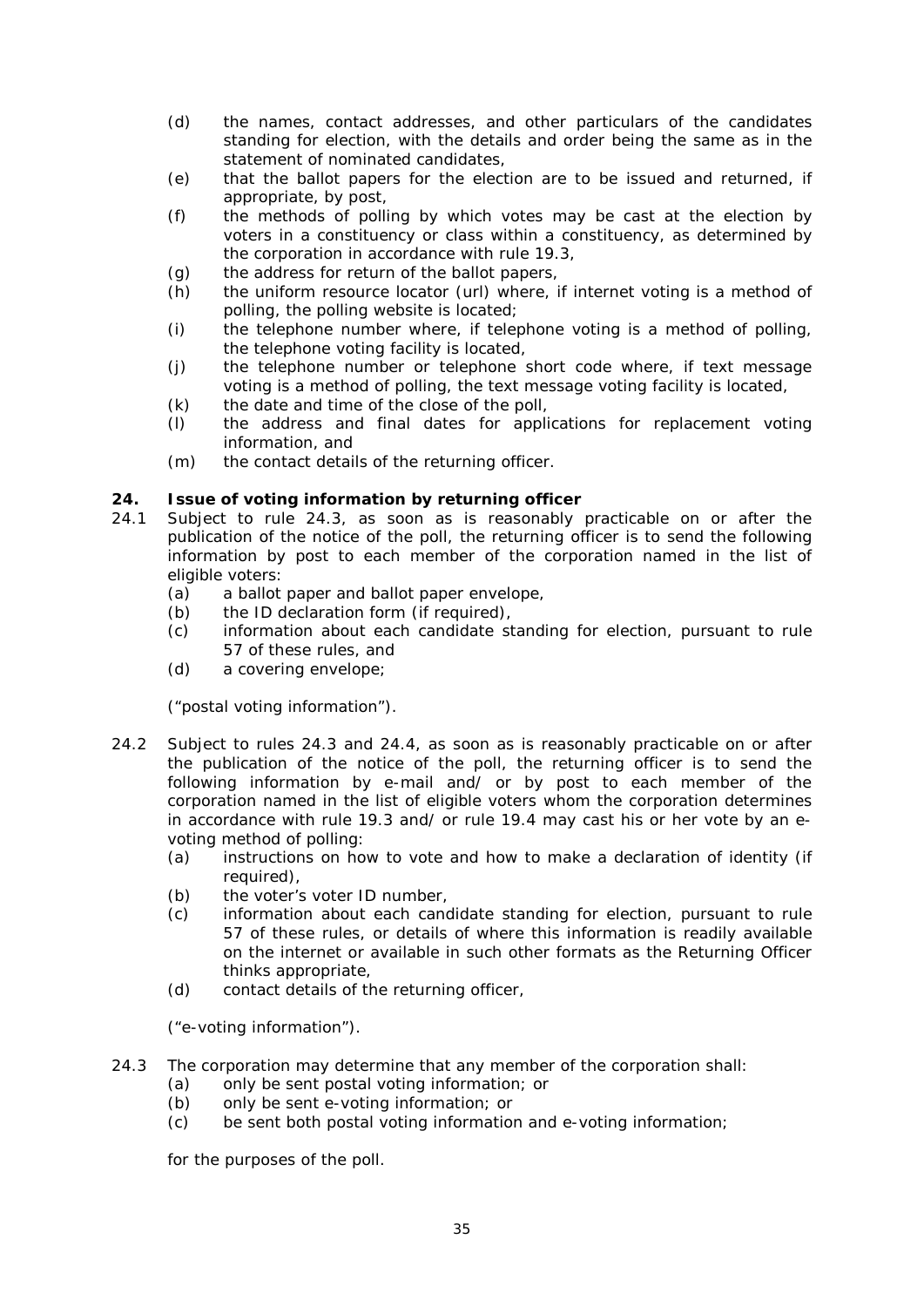- 24.4 If the corporation determines, in accordance with rule 22.3, that the e-voting information is to be sent only by e-mail to those members in the list of eligible voters for whom an e-mail address is included in that list, then the returning officer shall only send that information by e-mail.
- 24.5 The voting information is to be sent to the postal address and/ or e-mail address for each member, as specified in the list of eligible voters.

#### **25. Ballot paper envelope and covering envelope**

- 25.1 The ballot paper envelope must have clear instructions to the voter printed on it, instructing the voter to seal the ballot paper inside the envelope once the ballot paper has been marked.
- 25.2 The covering envelope is to have:
	- (a) the address for return of the ballot paper printed on it, and
	- (b) pre-paid postage for return to that address.
- 25.3 There should be clear instructions, either printed on the covering envelope or elsewhere, instructing the voter to seal the following documents inside the covering envelope and return it to the returning officer –
	- (a) the completed ID declaration form if required, and
	- (b) the ballot paper envelope, with the ballot paper sealed inside it.

# **26.** E-voting systems<br>26.1 If internet voting

- If internet voting is a method of polling for the relevant election then the returning officer must provide a website for the purpose of voting over the internet (in these rules referred to as "the polling website").
- 26.2 If telephone voting is a method of polling for the relevant election then the returning officer must provide an automated telephone system for the purpose of voting by the use of a touch-tone telephone (in these rules referred to as "the telephone voting facility").
- 26.3 If text message voting is a method of polling for the relevant election then the returning officer must provide an automated text messaging system for the purpose of voting by text message (in these rules referred to as "the text message voting facility").
- 26.4 The returning officer shall ensure that the polling website and internet voting system provided will:
	- (a) require a voter to:
		- (i) enter his or her voter ID number; and
		- (ii) where the election is for a public or patient constituency, make a declaration of identity;

in order to be able to cast his or her vote;

- (b) specify:
	- (i) the name of the corporation,
	- (ii) the constituency, or class within a constituency, for which the election is being held,
	- (iii) the number of members of the council of governors to be elected from that constituency, or class within that constituency,
	- (iv) the names and other particulars of the candidates standing for election, with the details and order being the same as in the statement of nominated candidates,
	- (v) instructions on how to vote and how to make a declaration of identity,
	- (vi) the date and time of the close of the poll, and
	- (vii) the contact details of the returning officer;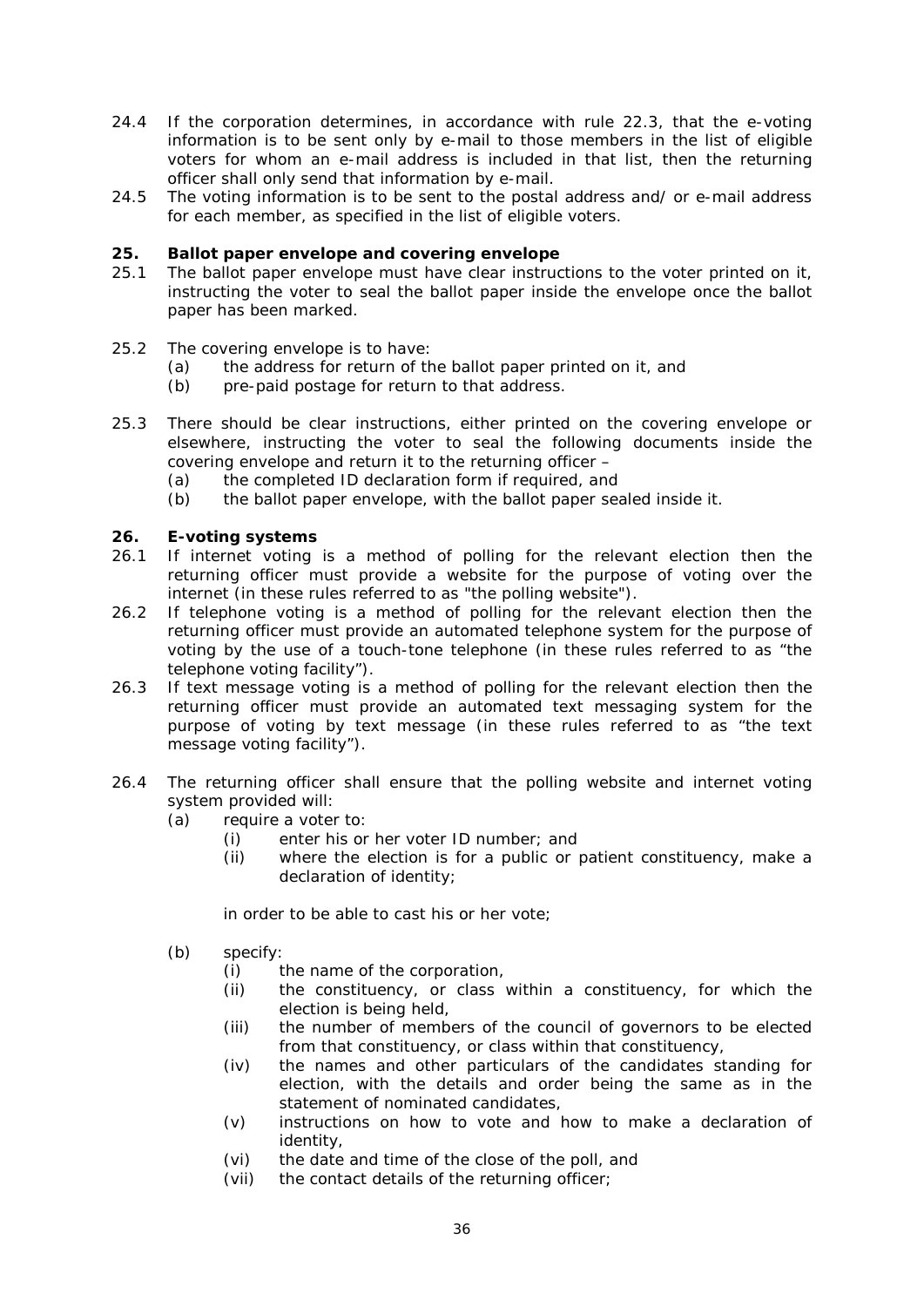- (c) prevent a voter from voting for more candidates than he or she is entitled to at the election;
- (d) create a record ("internet voting record") that is stored in the internet voting system in respect of each vote cast by a voter using the internet that comprises of-
	- (i) the voter's voter ID number;
	- (ii) the voter's declaration of identity (where required);<br>(iii) the candidate or candidates for whom the voter has
	- the candidate or candidates for whom the voter has voted; and
	- (iv) the date and time of the voter's vote,
- (e) if the voter's vote has been duly cast and recorded, provide the voter with confirmation of this; and
- (f) prevent any voter from voting after the close of poll.
- 26.5 The returning officer shall ensure that the telephone voting facility and telephone voting system provided will:
	- (a) require a voter to
		- (i) enter his or her voter ID number in order to be able to cast his or her vote; and
		- (ii) where the election is for a public or patient constituency, make a declaration of identity;
	- (b) specify:
		- (i) the name of the corporation,<br>(ii) the constituency, or class
		- the constituency, or class within a constituency, for which the election is being held,
		- (iii) the number of members of the council of governors to be elected from that constituency, or class within that constituency,
		- (iv) instructions on how to vote and how to make a declaration of identity,
		- (v) the date and time of the close of the poll, and
		- (vi) the contact details of the returning officer;
	- (c) prevent a voter from voting for more candidates than he or she is entitled to at the election;
	- (d) create a record ("telephone voting record") that is stored in the telephone voting system in respect of each vote cast by a voter using the telephone that comprises of:
		- (i) the voter's voter ID number;
		- (ii) the voter's declaration of identity (where required);
		- (iii) the candidate or candidates for whom the voter has voted; and
		- (iv) the date and time of the voter's vote
	- (e) if the voter's vote has been duly cast and recorded, provide the voter with confirmation of this;
	- (f) prevent any voter from voting after the close of poll.
- 26.6 The returning officer shall ensure that the text message voting facility and text messaging voting system provided will:
	- (a) require a voter to:
		- (i) provide his or her voter ID number; and
		- (ii) where the election is for a public or patient constituency, make a declaration of identity;

in order to be able to cast his or her vote;

(b) prevent a voter from voting for more candidates than he or she is entitled to at the election;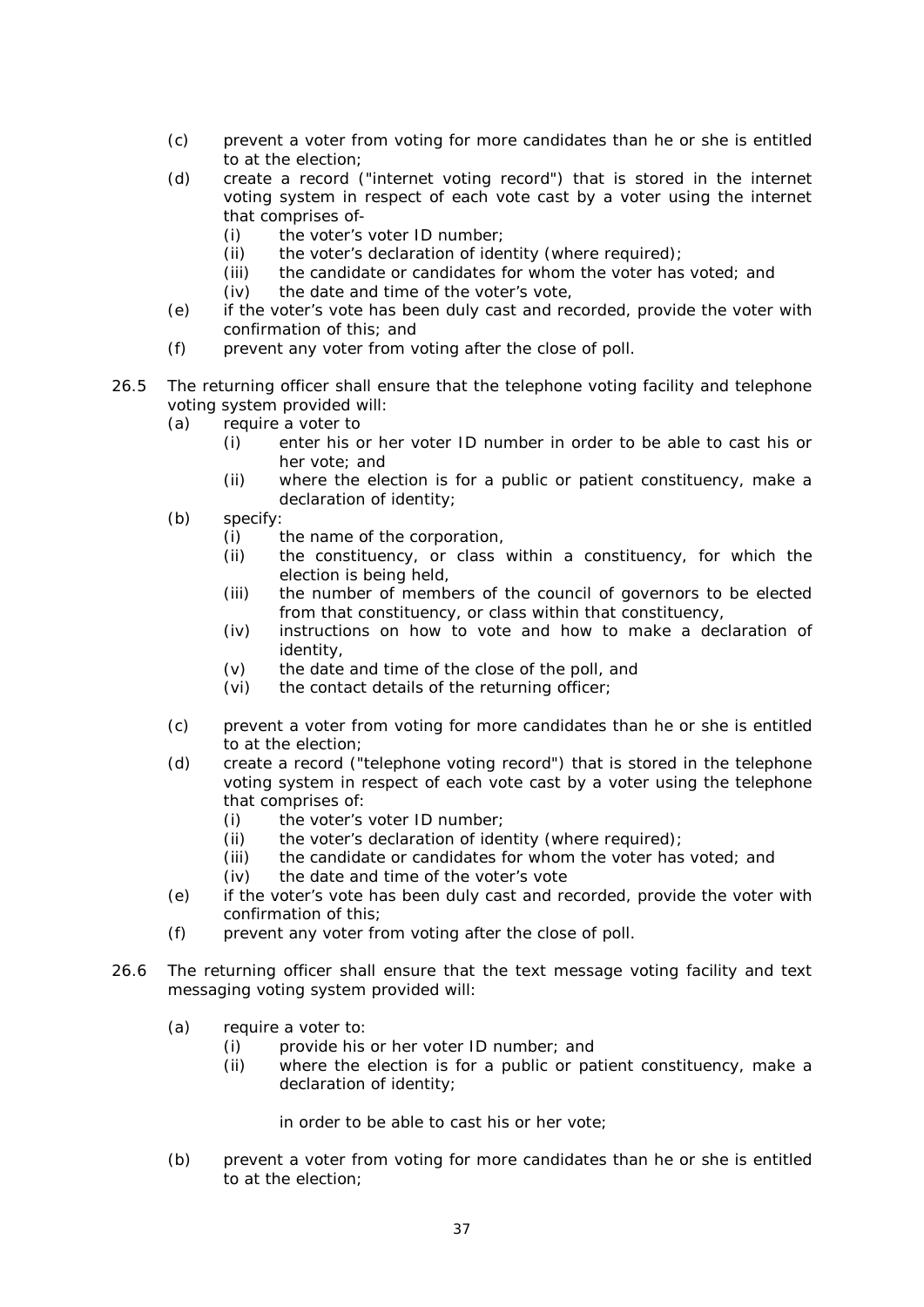- (d) create a record ("text voting record") that is stored in the text messaging voting system in respect of each vote cast by a voter by text message that comprises of:
	- (i) the voter's voter ID number;
	- (ii) the voter's declaration of identity (where required);
	- (ii) the candidate or candidates for whom the voter has voted; and
	- (iii) the date and time of the voter's vote
	- (e) if the voter's vote has been duly cast and recorded, provide the voter with confirmation of this;
- (f) prevent any voter from voting after the close of poll.

#### *The poll*

#### **27. Eligibility to vote**

27.1 An individual who becomes a member of the corporation on or before the closing date for the receipt of nominations by candidates for the election, is eligible to vote in that election.

#### **28. Voting by persons who require assistance**

- 28.1 The returning officer is to put in place arrangements to enable requests for assistance to vote to be made.
- 28.2 Where the returning officer receives a request from a voter who requires assistance to vote, the returning officer is to make such arrangements as he or she considers necessary to enable that voter to vote.

#### **29. Spoilt ballot papers and spoilt text message votes**

- 29.1 If a voter has dealt with his or her ballot paper in such a manner that it cannot be accepted as a ballot paper (referred to as a "spoilt ballot paper"), that voter may apply to the returning officer for a replacement ballot paper.
- 29.2 On receiving an application, the returning officer is to obtain the details of the unique identifier on the spoilt ballot paper, if he or she can obtain it.
- 29.3 The returning officer may not issue a replacement ballot paper for a spoilt ballot paper unless he or she:
	- (a) is satisfied as to the voter's identity; and
	- (b) has ensured that the completed ID declaration form, if required, has not been returned.
- 29.4 After issuing a replacement ballot paper for a spoilt ballot paper, the returning officer shall enter in a list ("the list of spoilt ballot papers"):
	- (a) the name of the voter, and
	- (b) the details of the unique identifier of the spoilt ballot paper (if that officer was able to obtain it), and
	- (c) the details of the unique identifier of the replacement ballot paper.
- 29.5 If a voter has dealt with his or her text message vote in such a manner that it cannot be accepted as a vote (referred to as a "spoilt text message vote"), that voter may apply to the returning officer for a replacement voter ID number.
- 29.6 On receiving an application, the returning officer is to obtain the details of the voter ID number on the spoilt text message vote, if he or she can obtain it.
- 29.7 The returning officer may not issue a replacement voter ID number in respect of a spoilt text message vote unless he or she is satisfied as to the voter's identity.
- 29.8 After issuing a replacement voter ID number in respect of a spoilt text message vote, the returning officer shall enter in a list ("the list of spoilt text message votes"):
	- (a) the name of the voter, and
	- (b) the details of the voter ID number on the spoilt text message vote (if that officer was able to obtain it), and
	- (c) the details of the replacement voter ID number issued to the voter.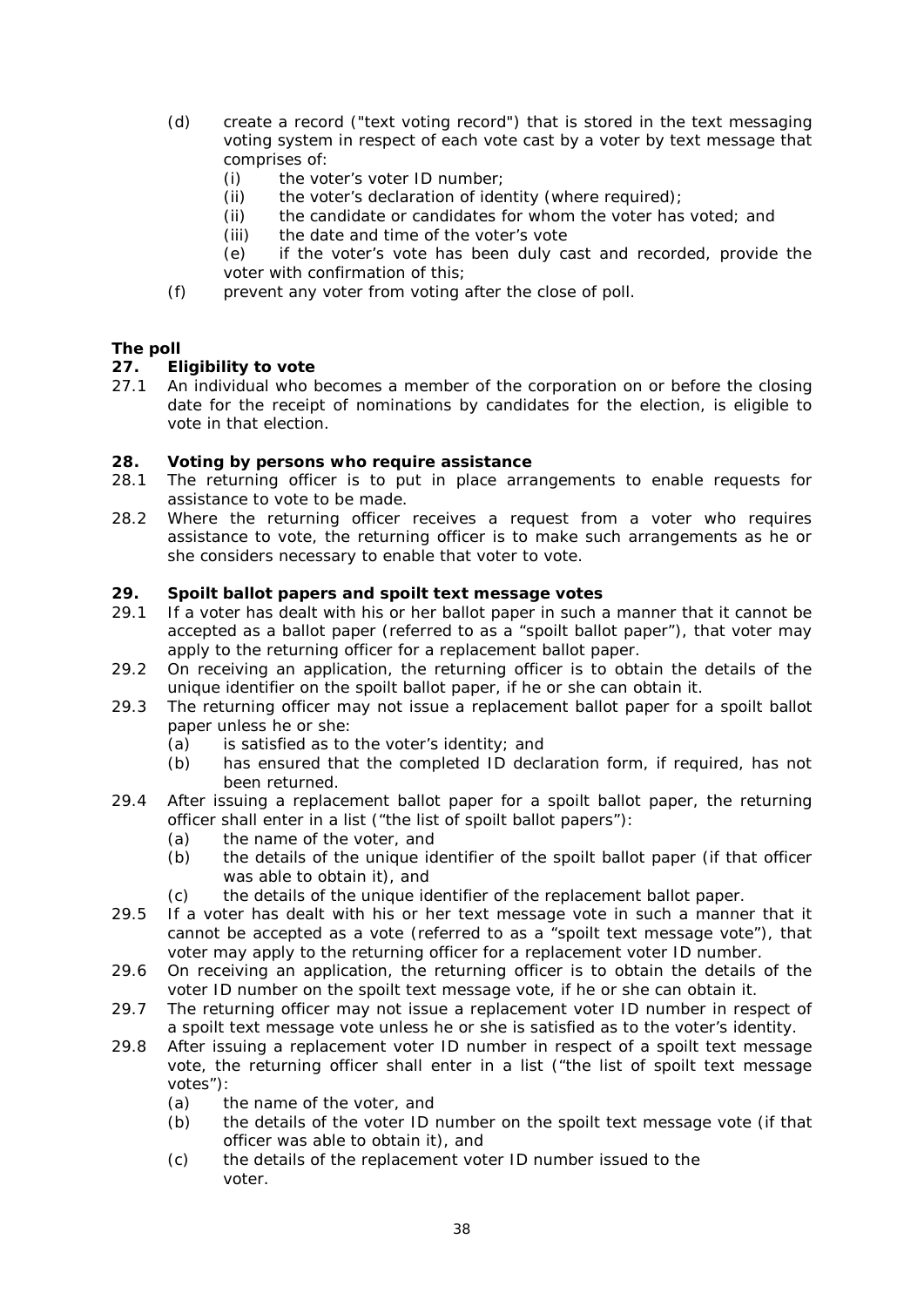# **30. Lost voting information**

- Where a voter has not received his or her voting information by the tenth day before the close of the poll, that voter may apply to the returning officer for replacement voting information.
- 30.2 The returning officer may not issue replacement voting information in respect of lost voting information unless he or she:
	- (a) is satisfied as to the voter's identity,
	- (b) has no reason to doubt that the voter did not receive the original voting information,
	- (c) has ensured that no declaration of identity, if required, has been returned.
- 30.3 After issuing replacement voting information in respect of lost voting information, the returning officer shall enter in a list ("the list of lost ballot documents"):
	- (a) the name of the voter
	- (b) the details of the unique identifier of the replacement ballot paper, if applicable, and
	- (c) the voter ID number of the voter.

#### **31. Issue of replacement voting information**

- 31.1 If a person applies for replacement voting information under rule 29 or 30 and a declaration of identity has already been received by the returning officer in the name of that voter, the returning officer may not issue replacement voting information unless, in addition to the requirements imposed by rule 29.3 or 30.2, he or she is also satisfied that that person has not already voted in the election, notwithstanding the fact that a declaration of identity if required has already been received by the returning officer in the name of that voter.
- 31.2 After issuing replacement voting information under this rule, the returning officer shall enter in a list ("the list of tendered voting information"):
	- (a) the name of the voter,
	- (b) the unique identifier of any replacement ballot paper issued under this rule;
	- (c) the voter ID number of the voter.

#### **32. ID declaration form for replacement ballot papers (public and patient constituencies)**

32.1 In respect of an election for a public or patient constituency an ID declaration form must be issued with each replacement ballot paper requiring the voter to make a declaration of identity.

# *Polling by internet, telephone or text*

- 33. Procedure for remote voting by internet
- 33.1 To cast his or her vote using the internet, a voter will need to gain access to the polling website by keying in the url of the polling website provided in the voting information.
- 33.2 When prompted to do so, the voter will need to enter his or her voter ID number.
- 33.3 If the internet voting system authenticates the voter ID number, the system will give the voter access to the polling website for the election in which the voter is eligible to vote.
- 33.4 To cast his or her vote, the voter will need to key in a mark on the screen opposite the particulars of the candidate or candidates for whom he or she wishes to cast his or her vote.
- 33.5 The voter will not be able to access the internet voting system for an election once his or her vote at that election has been cast.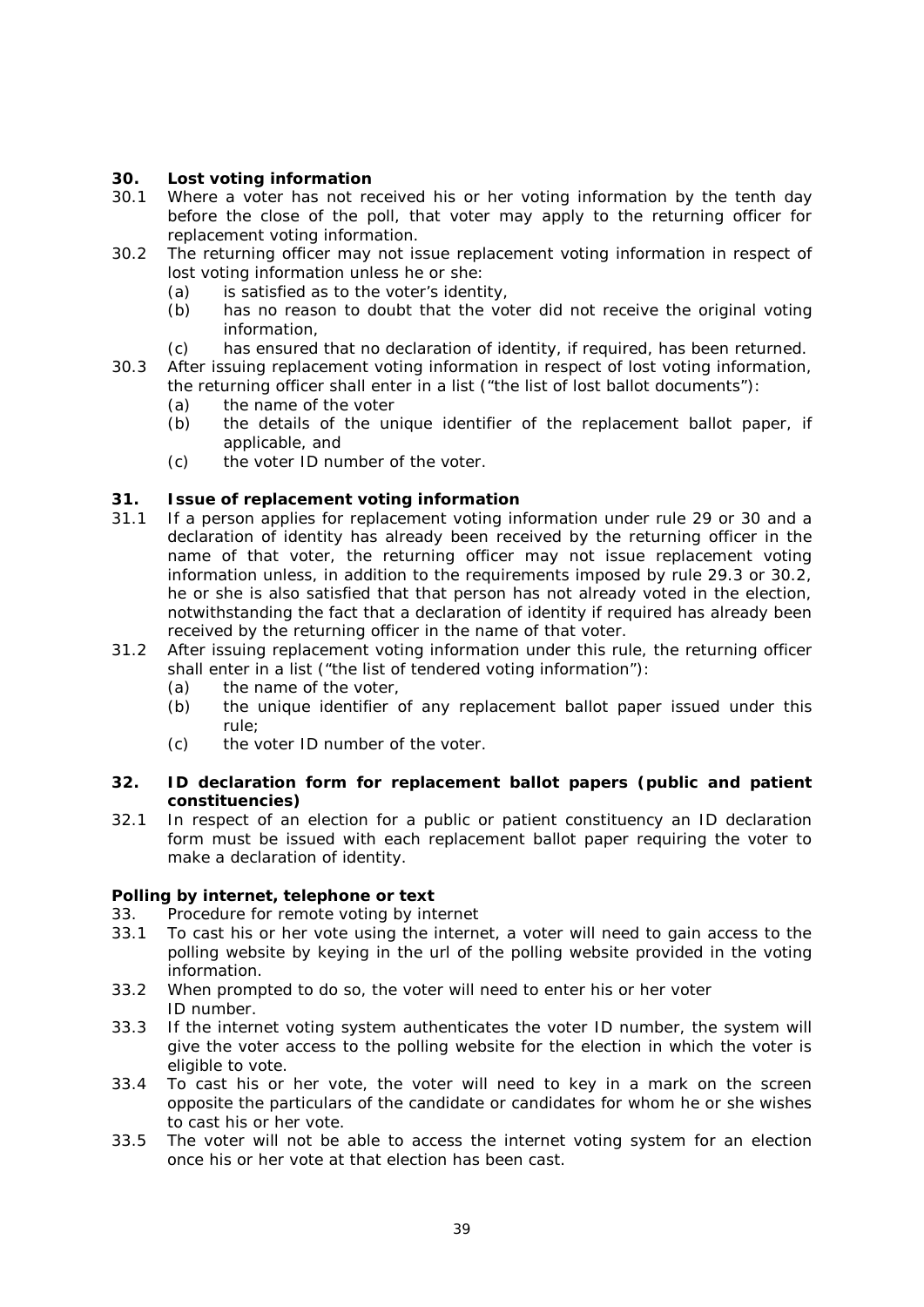#### **34. Voting procedure for remote voting by telephone**

- 34.1 To cast his or her vote by telephone, the voter will need to gain access to the telephone voting facility by calling the designated telephone number provided in the voter information using a telephone with a touch-tone keypad.
- 34.2 When prompted to do so, the voter will need to enter his or her voter ID number using the keypad.
- 34.3 If the telephone voting facility authenticates the voter ID number, the voter will be prompted to vote in the election.
- 34.4 When prompted to do so the voter may then cast his or her vote by keying in the numerical voting code of the candidate or candidates, for whom he or she wishes to vote.
- 34.5 The voter will not be able to access the telephone voting facility for an election once his or her vote at that election has been cast.

#### **35. Voting procedure for remote voting by text message**

- 35.1 To cast his or her vote by text message the voter will need to gain access to the text message voting facility by sending a text message to the designated telephone number or telephone short code provided in the voter information.
- 35.2 The text message sent by the voter must contain his or her voter ID number and the numerical voting code for the candidate or candidates, for whom he or she wishes to vote.
- 35.3 The text message sent by the voter will need to be structured in accordance with the instructions on how to vote contained in the voter information, otherwise the vote will not be cast.

#### *Procedure for receipt of envelopes, internet votes, telephone votes and text message votes*

# **36. Receipt of voting documents**

- Where the returning officer receives:
	- (a) a covering envelope, or
		- (b) any other envelope containing an ID declaration form if required, a ballot paper envelope, or a ballot paper,

before the close of the poll, that officer is to open it as soon as is practicable; and rules 37 and 38 are to apply.

- 36.2 The returning officer may open any covering envelope or any ballot paper envelope for the purposes of rules 37 and 38, but must make arrangements to ensure that no person obtains or communicates information as to:
	- (a) the candidate for whom a voter has voted, or
	- (b) the unique identifier on a ballot paper.
- 36.3 The returning officer must make arrangements to ensure the safety and security of the ballot papers and other documents.

#### **37. Validity of votes**

- 37.1 A ballot paper shall not be taken to be duly returned unless the returning officer is satisfied that it has been received by the returning officer before the close of the poll, with an ID declaration form if required that has been correctly completed, signed and dated.
- 37.2 Where the returning officer is satisfied that rule 37.1 has been fulfilled, he or she is to:
	- (a) put the ID declaration form if required in a separate packet, and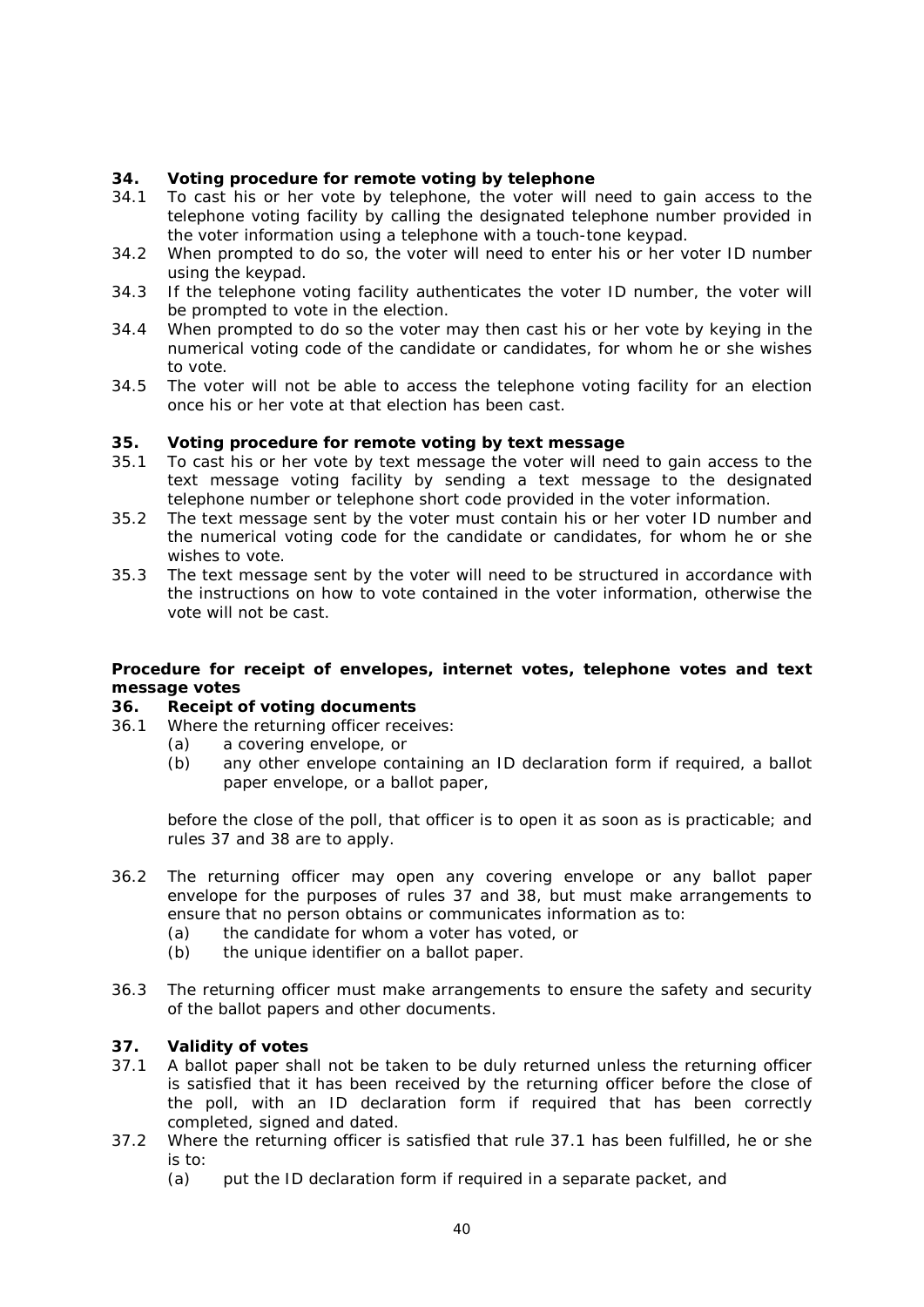- (b) put the ballot paper aside for counting after the close of the poll.
- 37.3 Where the returning officer is not satisfied that rule 37.1 has been fulfilled, he or she is to:
	- (a) mark the ballot paper "disqualified",  $(b)$  if there is an ID declaration form are
	- if there is an ID declaration form accompanying the ballot paper, mark it "disqualified" and attach it to the ballot paper,
	- (c) record the unique identifier on the ballot paper in a list of disqualified documents (the "list of disqualified documents"); and
	- (d) place the document or documents in a separate packet.
- 37.4 An internet, telephone or text message vote shall not be taken to be duly returned unless the returning officer is satisfied that the internet voting record, telephone voting record or text voting record (as applicable) has been received by the returning officer before the close of the poll, with a declaration of identity if required that has been correctly made.
- 37.5 Where the returning officer is satisfied that rule 37.4 has been fulfilled, he or she is to put the internet voting record, telephone voting record or text voting record (as applicable) aside for counting after the close of the poll.
- 37.6 Where the returning officer is not satisfied that rule 37.4 has been fulfilled, he or she is to:
	- (a) mark the internet voting record, telephone voting record or text voting record (as applicable) "disqualified",
	- (b) record the voter ID number on the internet voting record, telephone voting record or text voting record (as applicable) in the list of disqualified documents; and
	- (c) place the document or documents in a separate packet.

#### **38. Declaration of identity but no ballot paper (public and patient constituency)**

- 38.1 Where the returning officer receives an ID declaration form if required but no ballot paper, the returning officer is to:
	- (a) mark the ID declaration form "disqualified",
	- (b) record the name of the voter in the list of disqualified documents, indicating that a declaration of identity was received from the voter without a ballot paper, and
	- (c) place the ID declaration form in a separate packet.

#### **39. De-duplication of votes**

- 39.1 Where different methods of polling are being used in an election, the returning officer shall examine all votes cast to ascertain if a voter ID number has been used more than once to cast a vote in the election.
- 39.2 If the returning officer ascertains that a voter ID number has been used more than once to cast a vote in the election he or she shall:
	- (a) only accept as duly returned the first vote received that was cast using the relevant voter ID number; and
	- (b) mark as "disqualified" all other votes that were cast using the relevant voter ID number

#### 39.3 Where a ballot paper is disqualified under this rule the returning officer shall:

- (a) mark the ballot paper "disqualified",
- (b) if there is an ID declaration form accompanying the ballot paper, mark it "disqualified" and attach it to the ballot paper,
- (c) record the unique identifier and the voter ID number on the ballot paper in the list of disqualified documents;
- (d) place the document or documents in a separate packet; and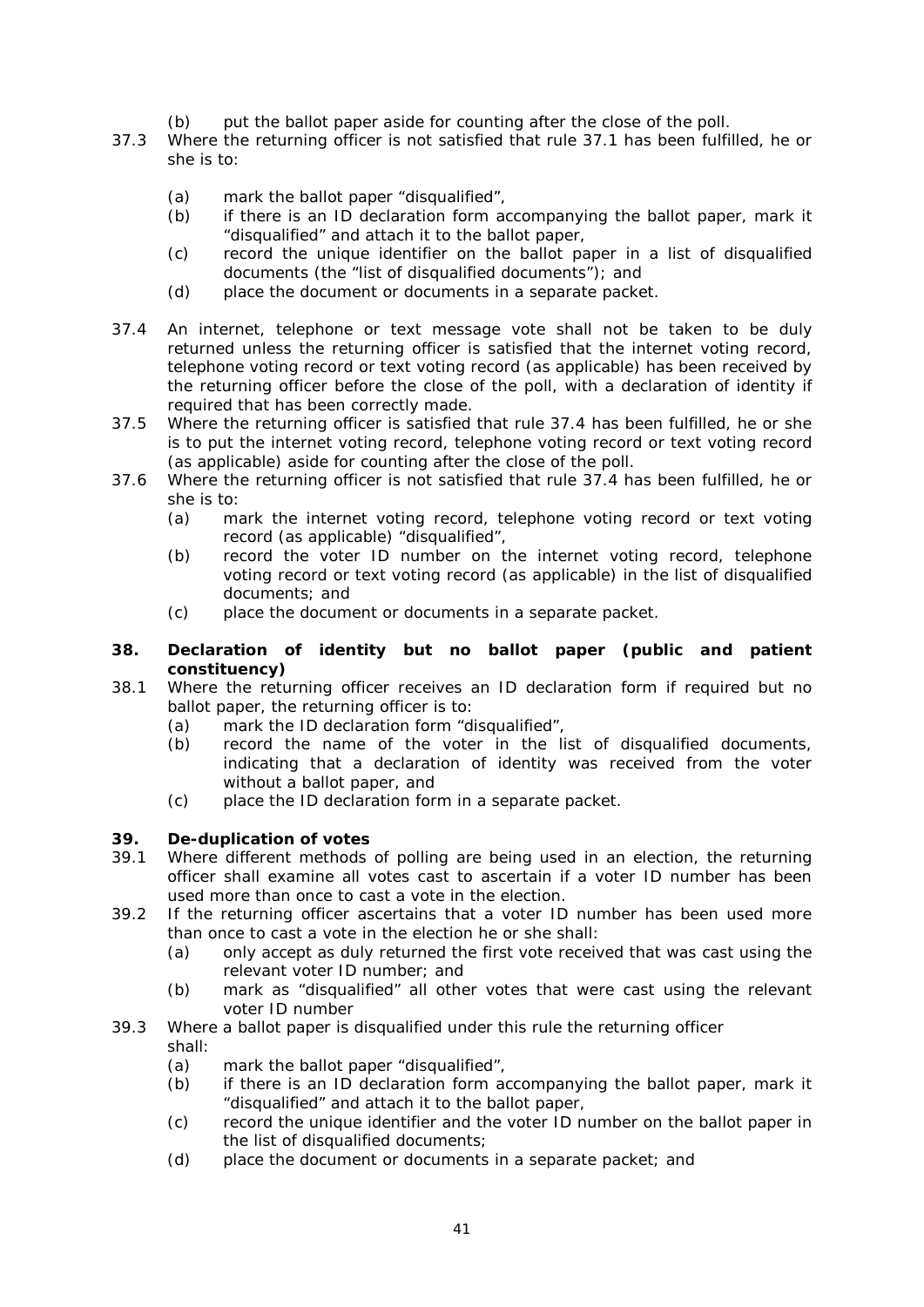- (e) disregard the ballot paper when counting the votes in accordance with these rules.
- 39.4 Where an internet voting record, telephone voting record or text voting record is disqualified under this rule the returning officer shall:
	- (a) mark the internet voting record, telephone voting record or text voting record (as applicable) "disqualified",
	- (b) record the voter ID number on the internet voting record, telephone voting record or text voting record (as applicable) in the list of disqualified documents;
	- (c) place the internet voting record, telephone voting record or text voting record (as applicable) in a separate packet, and
	- (d) disregard the internet voting record, telephone voting record or text voting record (as applicable) when counting the votes in accordance with these rules.

#### **40. Sealing of packets**

- 40.1 As soon as is possible after the close of the poll and after the completion of the procedure under rules 37 and 38, the returning officer is to seal the packets containing:
	- (a) the disqualified documents, together with the list of disqualified documents inside it,
	- (b) the ID declaration forms, if required,
	- (c) the list of spoilt ballot papers and the list of spoilt text message votes,
	- (d) the list of lost ballot documents,
	- (e) the list of eligible voters, and
	- (f) the list of tendered voting information

and ensure that complete electronic copies of the internet voting records, telephone voting records and text voting records created in accordance with rule 26 are held in a device suitable for the purpose of storage.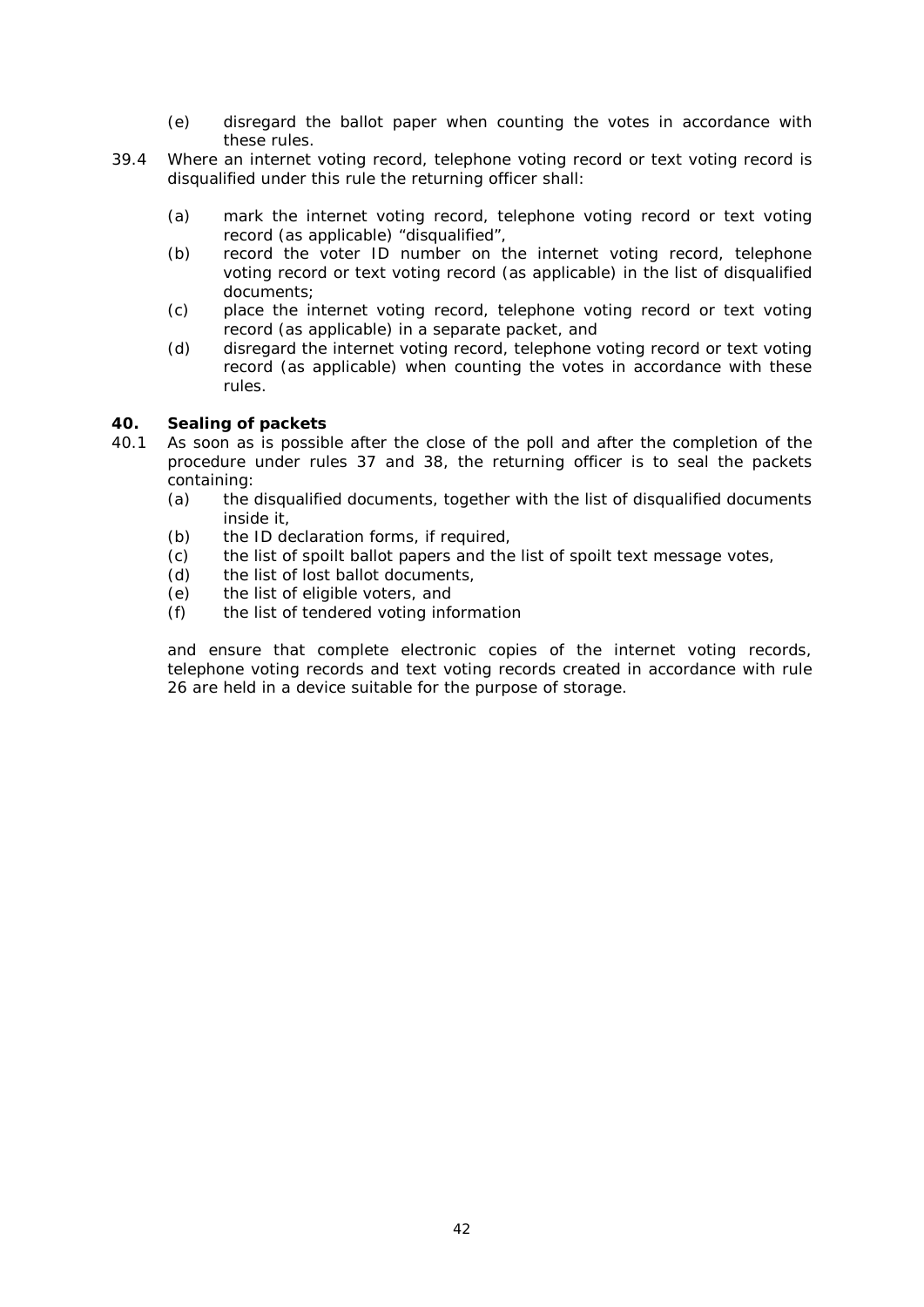# **PART 6: COUNTING THE VOTES**

#### **41. Arrangements for counting of the votes**

- 41.1 The returning officer is to make arrangements for counting the votes as soon as is practicable after the close of the poll.
- 41.2 The returning officer may make arrangements for any votes to be counted using vote counting software where:
	- (a) the board of directors and the council of governors of the corporation have approved:

(i) the use of such software for the purpose of counting votes in the relevant election, and

- (ii) a policy governing the use of such software, and
- (b) the corporation and the returning officer are satisfied that the use of such software will produce an accurate result.

# **42. The count**

- 42.1 The returning officer is to:
	- (a) count and record the number of:
		- (iii) ballot papers that have been returned; and
		- (iv) the number of internet voting records, telephone voting records and/or text voting records that have been created, and
		- (b) count the votes according to the provisions in this Part of the rules and/or the provisions of any policy approved pursuant to rule 41.2(ii) where vote counting software is being used.
- 42.2 The returning officer, while counting and recording the number of ballot papers, internet voting records, telephone voting records and/or text voting records and counting the votes, must make arrangements to ensure that no person obtains or communicates information as to the unique identifier on a ballot paper or the voter ID number on an internet voting record, telephone voting record or text voting record.
- 42.3 The returning officer is to proceed continuously with counting the votes as far as is practicable.

#### **43. Rejected ballot papers and rejected text voting records**

- 43.1 Any ballot paper:
	- (a) which does not bear the features that have been incorporated into the other ballot papers to prevent them from being reproduced,
	- (b) on which votes are given for more candidates than the voter is entitled to vote,
	- (c) on which anything is written or marked by which the voter can be identified except the unique identifier, or
	- (d) which is unmarked or rejected because of uncertainty,

shall, subject to rules 43.2 and 43.3, be rejected and not counted.

- 43.2 Where the voter is entitled to vote for more than one candidate, a ballot paper is not to be rejected because of uncertainty in respect of any vote where no uncertainty arises, and that vote is to be counted.
- 43.3 A ballot paper on which a vote is marked:
	- (a) elsewhere than in the proper place,
	- (b) otherwise than by means of a clear mark,
	- (c) by more than one mark,

is not to be rejected for such reason (either wholly or in respect of that vote) if an intention that the vote shall be for one or other of the candidates clearly appears,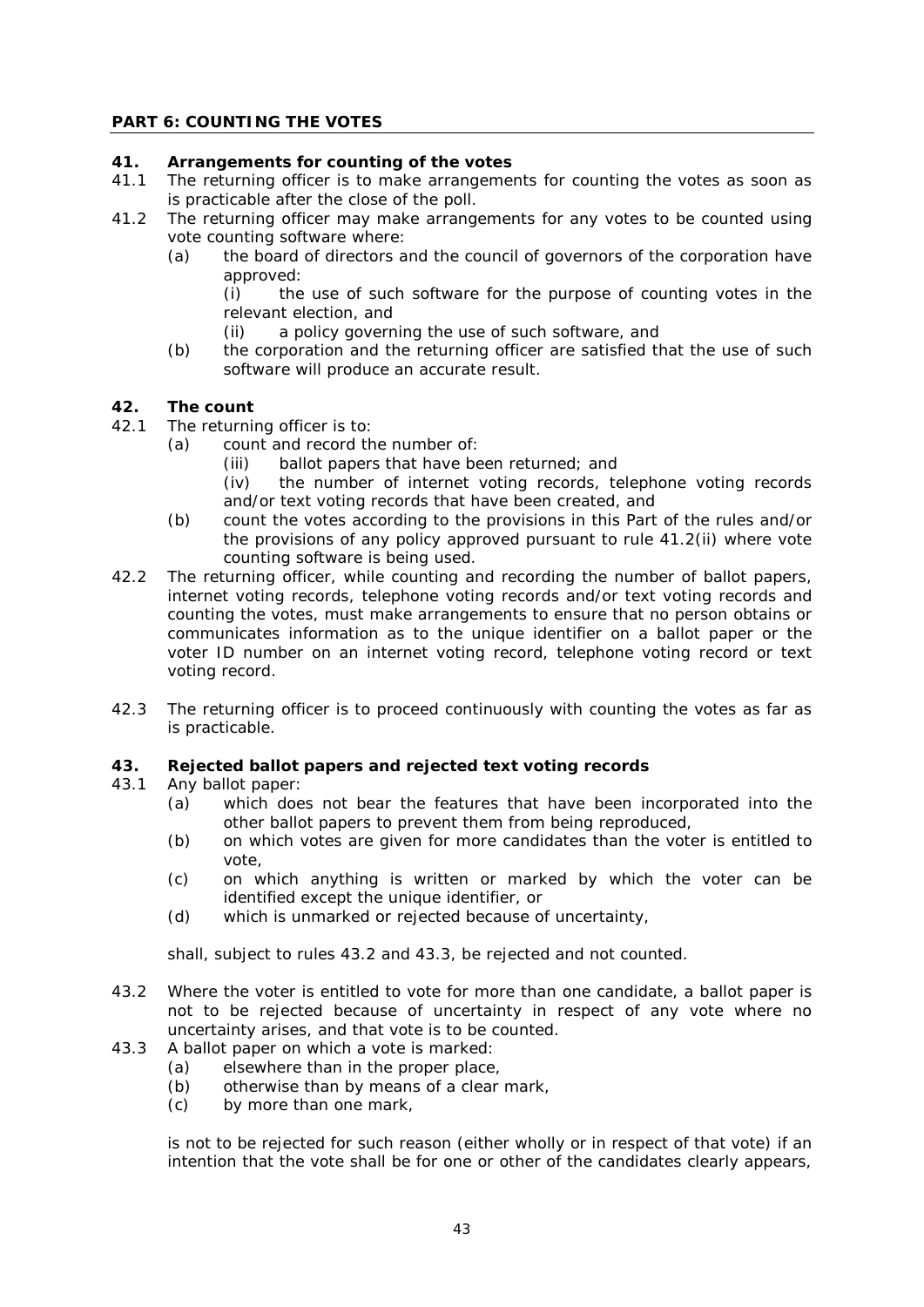and the way the paper is marked does not itself identify the voter and it is not shown that he or she can be identified by it.

- 43.4 The returning officer is to:
	- (a) endorse the word "rejected" on any ballot paper which under this rule is not to be counted, and
	- (b) in the case of a ballot paper on which any vote is counted under rules 43.2 and 43.3, endorse the words "rejected in part" on the ballot paper and indicate which vote or votes have been counted.
- 43.5 The returning officer is to draw up a statement showing the number of rejected ballot papers under the following headings:
	- (a) does not bear proper features that have been incorporated into the ballot paper,
	- (b) voting for more candidates than the voter is entitled to,
	- (c) writing or mark by which voter could be identified, and
	- (d) unmarked or rejected because of uncertainty,

and, where applicable, each heading must record the number of ballot papers rejected in part.

- 43.6 Any text voting record:
	- (a) on which votes are given for more candidates than the voter is entitled to vote,
	- (b) on which anything is written or marked by which the voter can be identified except the voter ID number, or
	- (c) which is unmarked or rejected because of uncertainty,

shall, subject to rules 43.7 and 43.8, be rejected and not counted.

- 43.7 Where the voter is entitled to vote for more than one candidate, a text voting record is not to be rejected because of uncertainty in respect of any vote where no uncertainty arises, and that vote is to be counted.
- 43.8 A text voting record on which a vote is marked:
	- (a) otherwise than by means of a clear mark,
	- (b) by more than one mark,

is not to be rejected for such reason (either wholly or in respect of that vote) if an intention that the vote shall be for one or other of the candidates clearly appears, and the way the text voting record is marked does not itself identify the voter and it is not shown that he or she can be identified by it.

- 43.9 The returning officer is to:
	- (a) endorse the word "rejected" on any text voting record which under this rule is not to be counted, and
	- (b) in the case of a text voting record on which any vote is counted under rules 43.7 and 43.8, endorse the words "rejected in part" on the text voting record and indicate which vote or votes have been counted.
- 43.10 The returning officer is to draw up a statement showing the number of rejected text voting records under the following headings:
	- (a) voting for more candidates than the voter is entitled to,
	- (b) writing or mark by which voter could be identified, and
	- (c) unmarked or rejected because of uncertainty,

and, where applicable, each heading must record the number of text voting records rejected in part.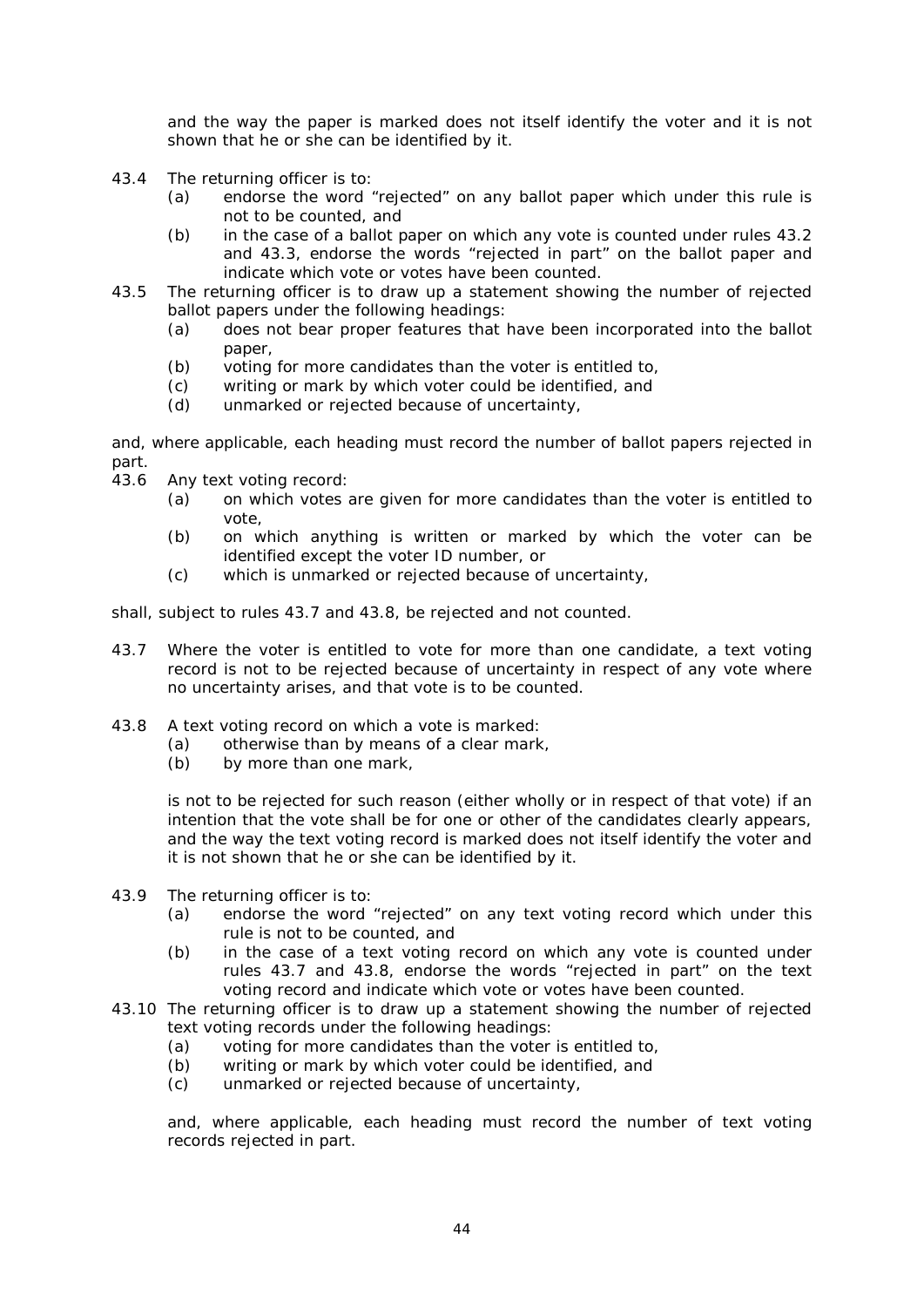# **44. Equality of votes**

44.1 Where, after the counting of votes is completed, an equality of votes is found to exist between any candidates and the addition of a vote would entitle any of those candidates to be declared elected, the returning officer is to decide between those candidates by a lot, and proceed as if the candidate on whom the lot falls had received an additional vote.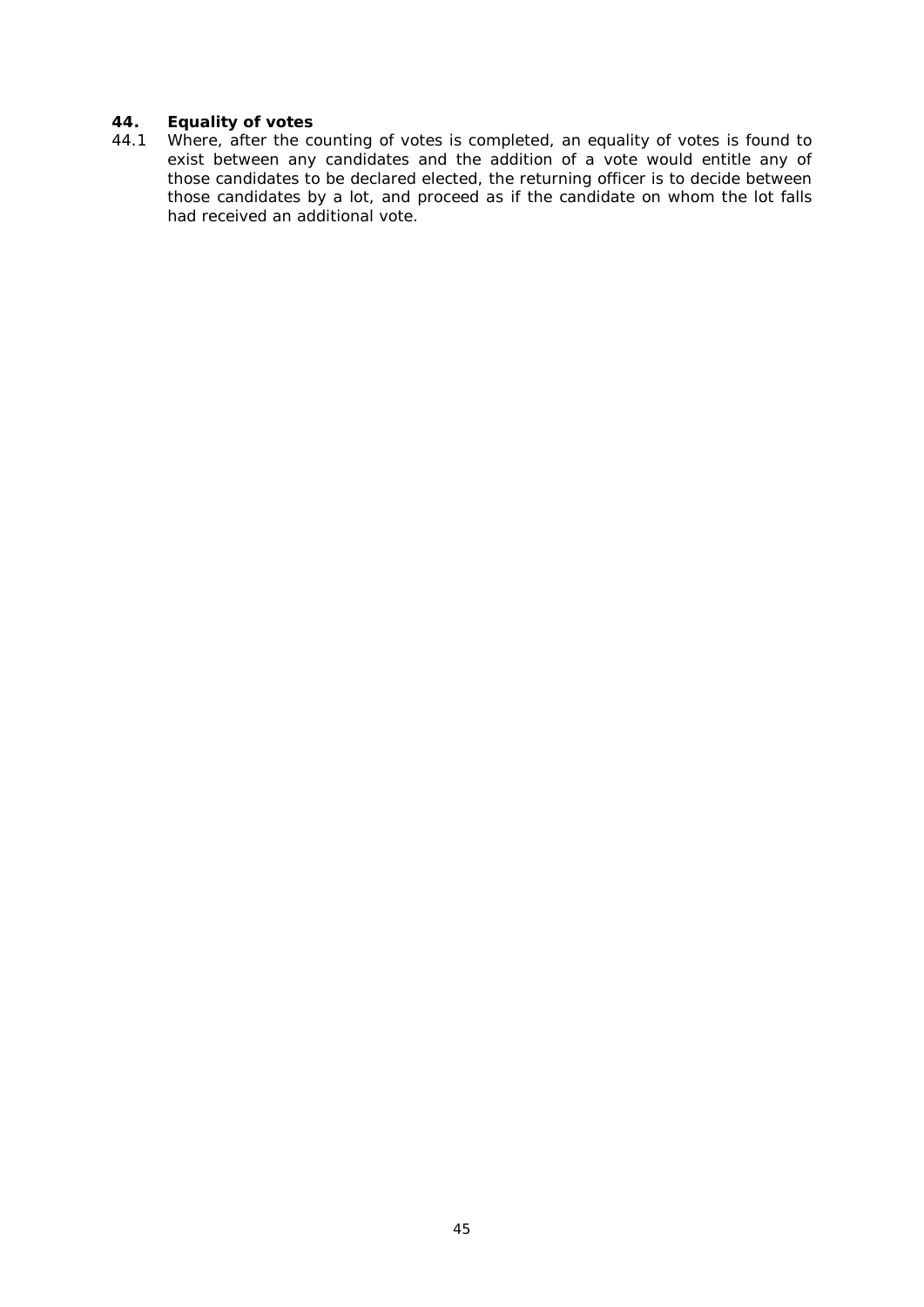# **PART 7: FINAL PROCEEDINGS IN CONTESTED AND UNCONTESTED ELECTIONS**

#### **45. Declaration of result for contested elections**

- 45.1 In a contested election, when the result of the poll has been ascertained, the returning officer is to:
	- (a) declare the candidate or candidates whom more votes have been given than for the other candidates, up to the number of vacancies to be filled on the council of governors from the constituency, or class within a constituency, for which the election is being held to be elected,
	- (b) give notice of the name of each candidate who he or she has declared elected:
		- (i) where the election is held under a proposed constitution pursuant to powers conferred on the Airedale NHS Foundation Trust by section 33(4) of the 2006 Act, to the chairman of the NHS Foundation Trust, or
		- (ii) in any other case, to the chairman of the corporation; and
	- (c) give public notice of the name of each candidate whom he or she has declared elected.
- 45.2 The returning officer is to make:
	- (a) the total number of votes given for each candidate (whether elected or not), and
	- (b) the number of rejected ballot papers under each of the headings in rule 43.5,
	- (c) the number of rejected text voting records under each of the headings in rule 43.10,

available on request.

#### **46. Declaration of result for uncontested elections**

- 46.1 In an uncontested election, the returning officer is to as soon as is practicable after final day for the delivery of notices of withdrawals by candidates from the election:
	- (a) declare the candidate or candidates remaining validly nominated to be elected,
	- (b) give notice of the name of each candidate who he or she has declared elected to the chairman of the corporation, and
	- (c) give public notice of the name of each candidate who he or she has declared elected.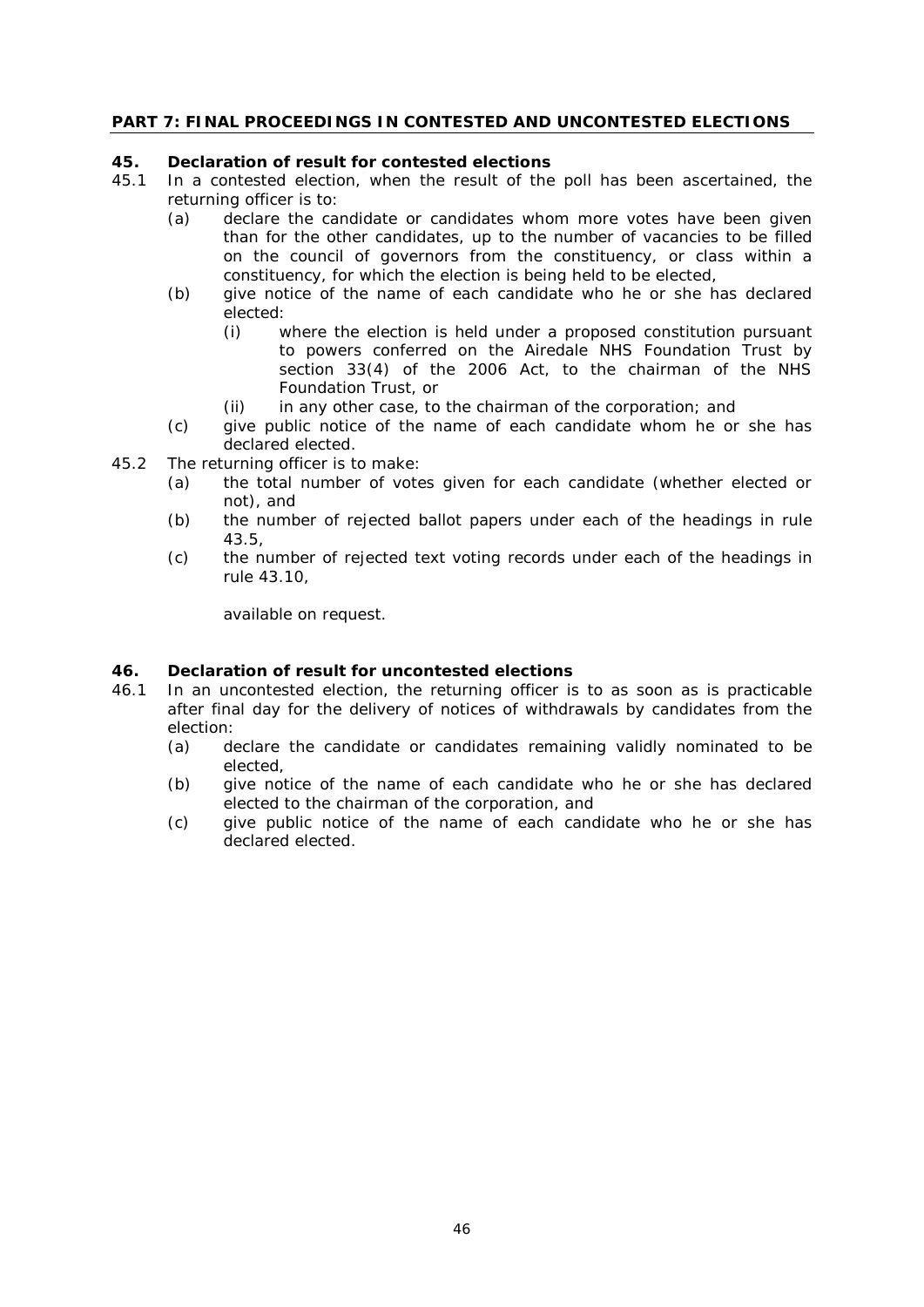#### **PART 8: DISPOSAL OF DOCUMENTS**

#### **47. Sealing up of documents relating to the poll**

- 47.1 On completion of the counting at a contested election, the returning officer is to seal up the following documents in separate packets:
	- (a) the counted ballot papers, internet voting records, telephone voting records and text voting records,
	- (b) the ballot papers and text voting records endorsed with "rejected in part",
	- (c) the rejected ballot papers and text voting records, and
	- (d) the statement of rejected ballot papers and the statement of rejected text voting records,

and ensure that complete electronic copies of the internet voting records, telephone voting records and text voting records created in accordance with rule 26 are held in a device suitable for the purpose of storage.

- 47.2 The returning officer must not open the sealed packets of:
	- (a) the disqualified documents, with the list of disqualified documents inside it,
	- (b) the list of spoilt ballot papers and the list of spoilt text message votes,
	- (c) the list of lost ballot documents, and
	- (d) the list of eligible voters,

or access the complete electronic copies of the internet voting records, telephone voting records and text voting records created in accordance with rule 26 and held in a device suitable for the purpose of storage.

#### 47.3 The returning officer must endorse on each packet a description of:

- (a) its contents,
- (b) the date of the publication of notice of the election,
- (c) the name of the corporation to which the election relates, and
- (d) the constituency, or class within a constituency, to which the election relates.

#### **48. Delivery of documents**

48.1 Once the documents relating to the poll have been sealed up and endorsed pursuant to rule 49, the returning officer is to forward them to the chair of the corporation.

#### **49. Forwarding of documents received after close of the poll**

- 49.1 Where:
	- (a) any voting documents are received by the returning officer after the close of the poll, or
	- (b) any envelopes addressed to eligible voters are returned as undelivered too late to be resent, or
	- (c) any applications for replacement voting information are made too late to enable new voting information to be issued,

the returning officer is to put them in a separate packet, seal it up, and endorse and forward it to the chairman of the corporation.

#### **50. Retention and public inspection of documents**

50.1 The corporation is to retain the documents relating to an election that are forwarded to the chair by the returning officer under these rules for one year, and then, unless otherwise directed by the board of directors of the corporation, cause them to be destroyed.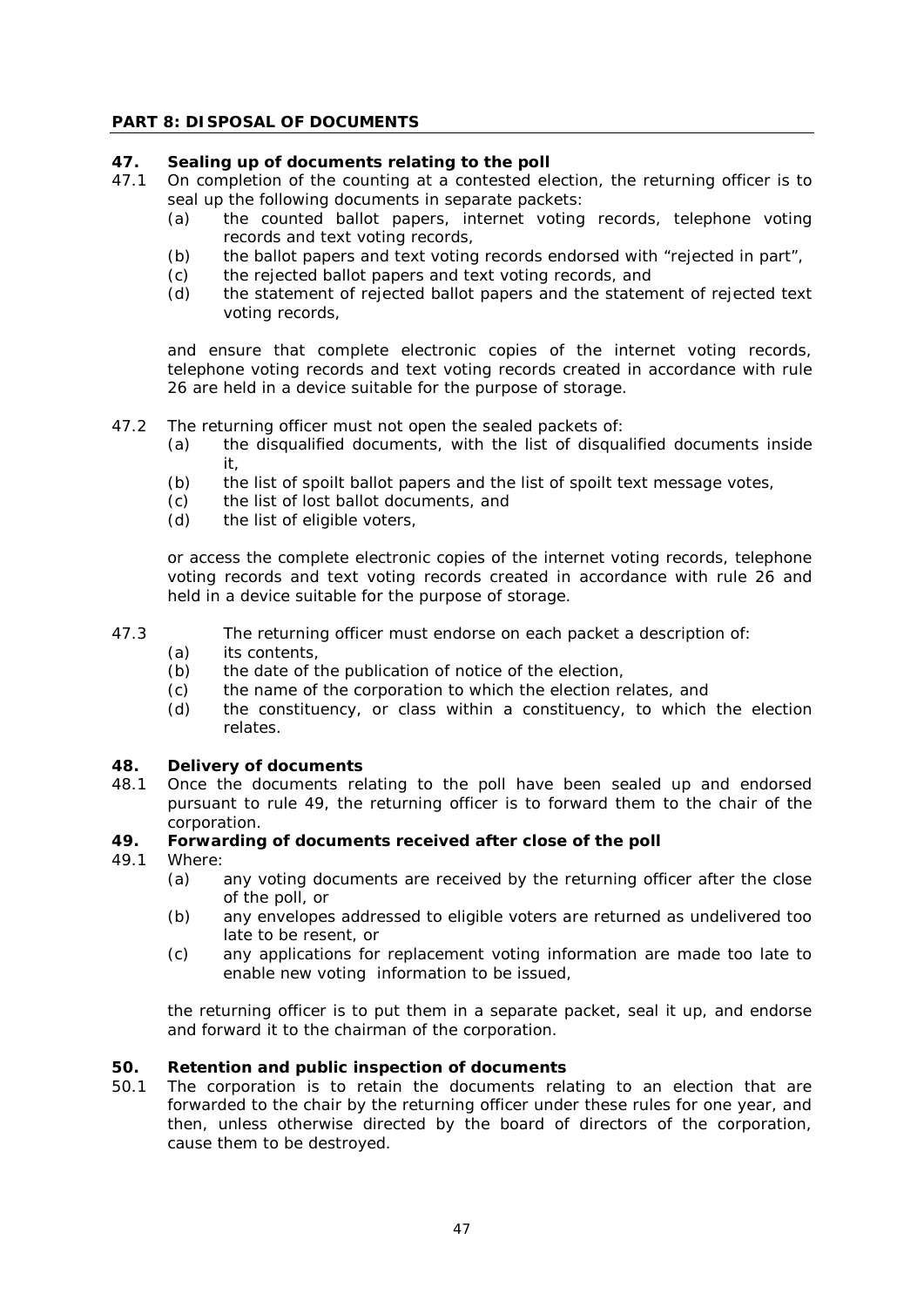- 50.2 With the exception of the documents listed in rule 51.1, the documents relating to an election that are held by the corporation shall be available for inspection by members of the public at all reasonable times.
- 50.3 A person may request a copy or extract from the documents relating to an election that are held by the corporation, and the corporation is to provide it, and may impose a reasonable charge for doing so.

# **51. Application for inspection of certain documents relating to an election**

- 51.1 The corporation may not allow:
	- (a) the inspection of, or the opening of any sealed packet containing
		- (i) any rejected ballot papers, including ballot papers rejected in part,
		- (ii) any rejected text voting records, including text voting records rejected in part,
		- (iii) any disqualified documents, or the list of disqualified documents,
		- (iv) any counted ballot papers, internet voting records, telephone voting records or text voting records, or
		- (v) the list of eligible voters, or
	- (b) access to or the inspection of the complete electronic copies of the internet voting records, telephone voting records and text voting records created in accordance with rule 26 and held in a device suitable for the purpose of storage,

by any person without the consent of the board of directors of the corporation.

- 51.2 A person may apply to the board of directors of the corporation to inspect any of the documents listed in rule 51.1, and the board of directors of the corporation may only consent to such inspection if it is satisfied that it is necessary for the purpose of questioning an election pursuant to Part 11.
- 51.3 The board of directors of the corporation's consent may be on any terms or conditions that it thinks necessary, including conditions as to –
	- (a) persons,
	- (b) time,
	- (c) place and mode of inspection,
	- (d) production or opening,

and the corporation must only make the documents available for inspection in accordance with those terms and conditions.

- 51.4 On an application to inspect any of the documents listed in rule 51.1 the board of directors of the corporation must:
	- (a) in giving its consent, and
	- (b) in making the documents available for inspection

ensure that the way in which the vote of any particular member has been given shall not be disclosed, until it has been established –

- (i) that his or her vote was given, and
- (ii) that Monitor has declared that the vote was invalid.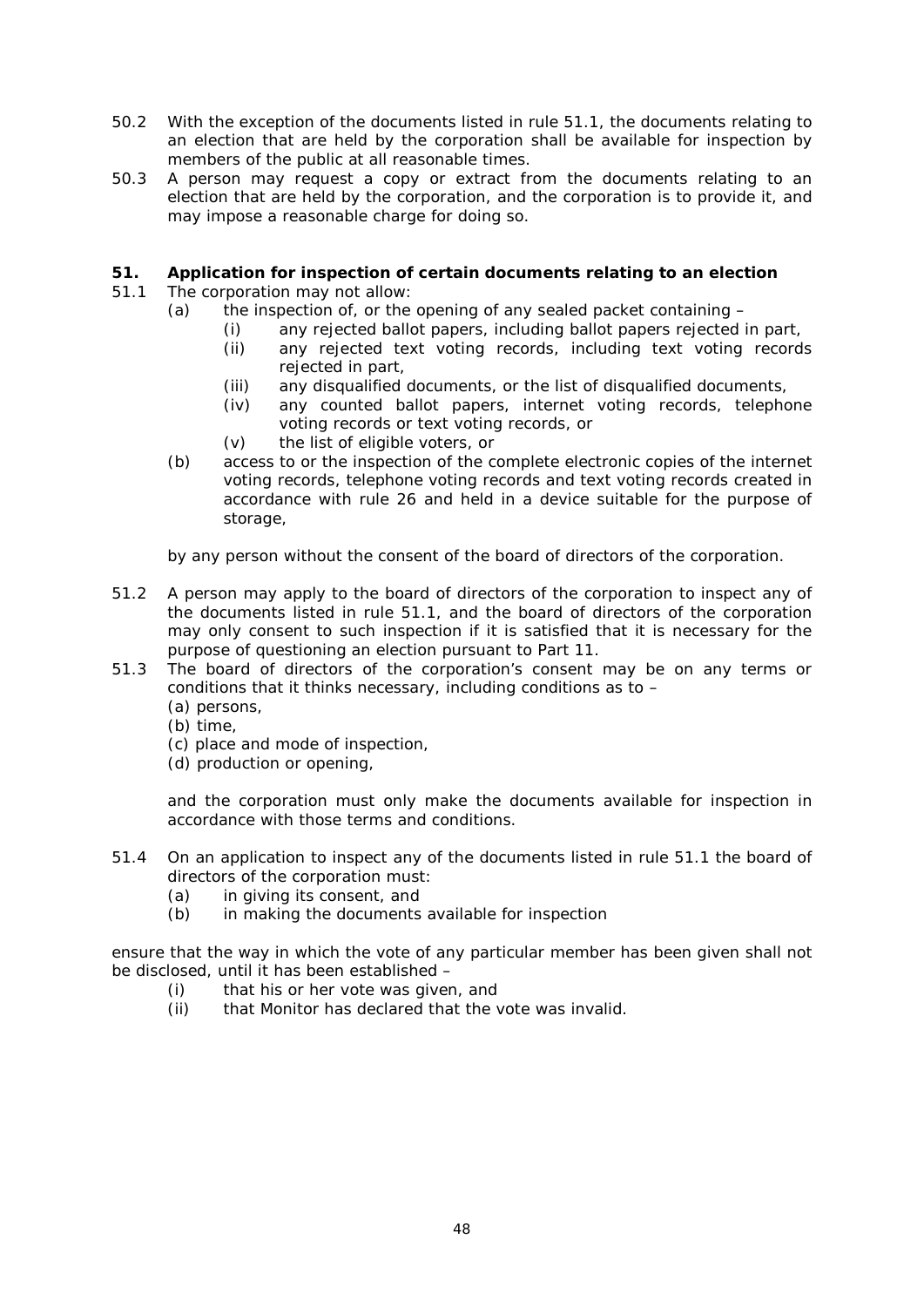# **PART 9: DEATH OF A CANDIDATE DURING A CONTESTED ELECTION**

#### **52. Countermand or abandonment of poll on death of candidate**

- 52.1 If at a contested election, proof is given to the returning officer's satisfaction before the result of the election is declared that one of the persons named or to be named as a candidate has died, then the returning officer is to:
	- (a) countermand notice of the poll, or, if voting information has been issued, direct that the poll be abandoned within that constituency or class, and
	- (b) order a new election, on a date to be appointed by him or her in consultation with the corporation, within the period of 40 days, computed in accordance with rule 3 of these rules, beginning with the day that the poll was countermanded or abandoned.
- 52.2 Where a new election is ordered under rule 45.1, no fresh nomination is necessary for any candidate who was validly nominated for the election where the poll was countermanded or abandoned but further candidates shall be invited for that constituency or class.
- 52.3 Where a poll is abandoned under rule 45.1(a), rules 45.4 to 45.7 are to apply.
- 52.4 The returning officer shall not take any step or further step to open envelopes or deal with their contents in accordance with rules 38 and 39, and is to make up separate sealed packets in accordance with rule 40.
- 52.5 The returning officer is to:
	- (a) count and record the number of ballot papers, internet voting records, telephone voting records and text voting records that have been received,
	- (b) seal up the ballot papers, internet voting records, telephone voting records and text voting records into packets, along with the records of the number of ballot papers, internet voting records, telephone voting records and text voting records and

ensure that complete electronic copies of the internet voting records telephone voting records and text voting records created in accordance with rule 26 are held in a device suitable for the purpose of storage.

- 52.6 The returning officer is to endorse on each packet a description of:
	- (a) its contents,
	- (b) the date of the publication of notice of the election,
	- (c) the name of the corporation to which the election relates, and
	- (d) the constituency, or class within a constituency, to which the election relates.
- 52.7 Once the documents relating to the poll have been sealed up and endorsed pursuant to rules 45.4 to 45.6, the returning officer is to deliver them to the chairman of the corporation, and rules 50 and 51 are to apply.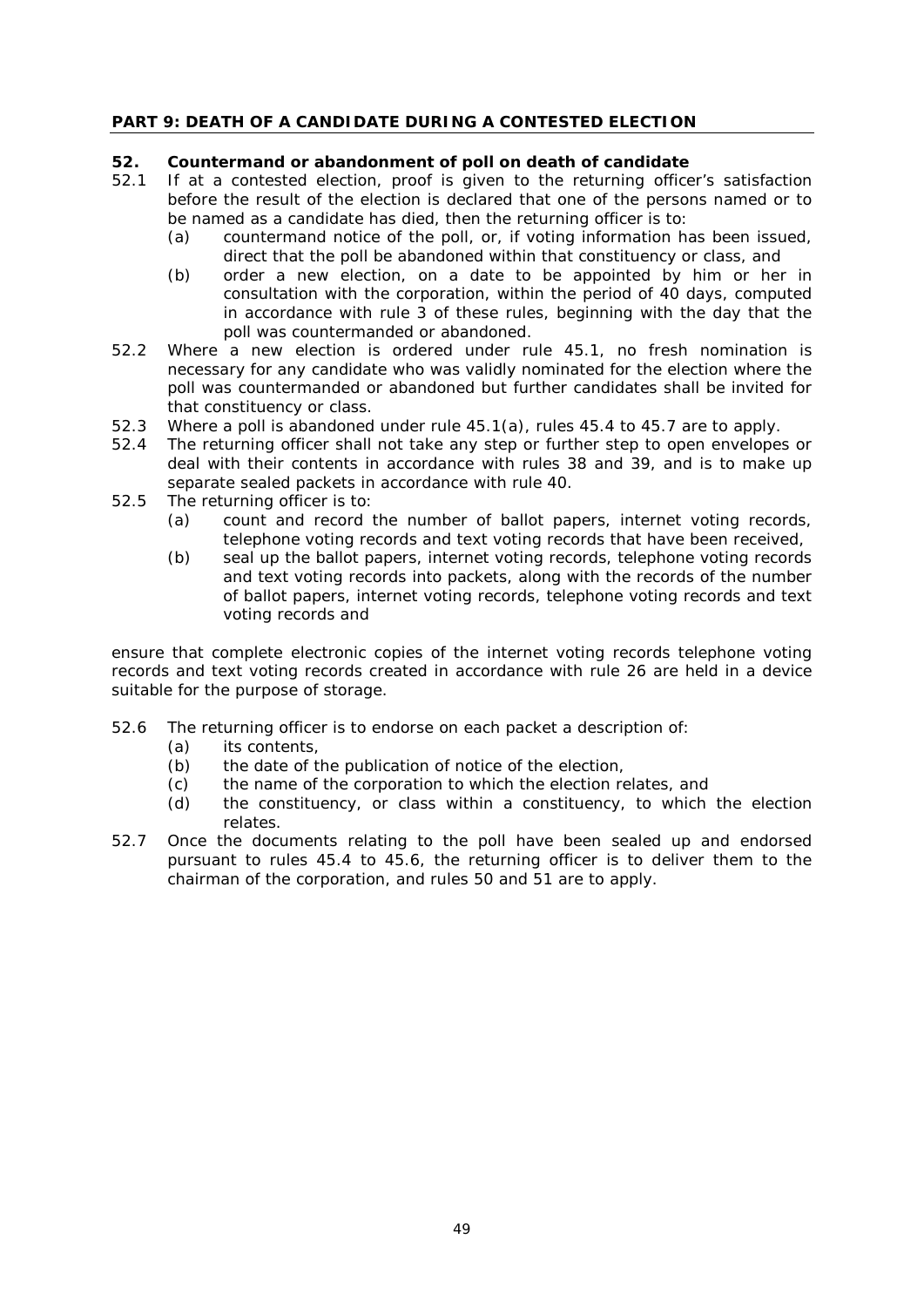### *Election expenses*

### **53. Election expenses**

53.1 Any expenses incurred, or payments made, for the purposes of an election which contravene this Part are an electoral irregularity, which may only be questioned in an application made to Monitor under Part 11 of these rules.

### **54. Expenses and payments by candidates**

- 54.1 A candidate may not incur any expenses or make a payment (of whatever nature) for the purposes of an election, other than expenses or payments that relate to:
	- (a) personal expenses,
	- (b) travelling expenses, and expenses incurred while living away from home, and
	- (c) expenses for stationery, postage, telephone, internet(or any similar means of communication) and other petty expenses, to a limit of £100.

#### **55. Election expenses incurred by other persons**

- 55.1 No person may:
	- (a) incur any expenses or make a payment (of whatever nature) for the purposes of a candidate's election, whether on that candidate's behalf or otherwise, or
	- (b) give a candidate or his or her family any money or property (whether as a gift, donation, loan, or otherwise) to meet or contribute to expenses incurred by or on behalf of the candidate for the purposes of an election.
- 55.2 Nothing in this rule is to prevent the corporation from incurring such expenses, and making such payments, as it considers necessary pursuant to rules 56 and 57.

# *Publicity*

- 56. Publicity about election by the corporation<br>56.1 The corporation may:
- The corporation may:
	- (a) compile and distribute such information about the candidates, and
	- (b) organise and hold such meetings to enable the candidates to speak and respond to questions,

as it considers necessary.

- 56.2 Any information provided by the corporation about the candidates, including information compiled by the corporation under rule 57, must be:
	- (a) objective, balanced and fair,
	- (b) equivalent in size and content for all candidates,
	- (c) compiled and distributed in consultation with all of the candidates standing for election, and
	- (d) must not seek to promote or procure the election of a specific candidate or candidates, at the expense of the electoral prospects of one or more other candidates.
- 56.3 Where the corporation proposes to hold a meeting to enable the candidates to speak, the corporation must ensure that all of the candidates are invited to attend, and in organising and holding such a meeting, the corporation must not seek to promote or procure the election of a specific candidate or candidates at the expense of the electoral prospects of one or more other candidates.

#### **57. Information about candidates for inclusion with voting information**

57.1 The corporation must compile information about the candidates standing for election, to be distributed by the returning officer pursuant to rule 24 of these rules.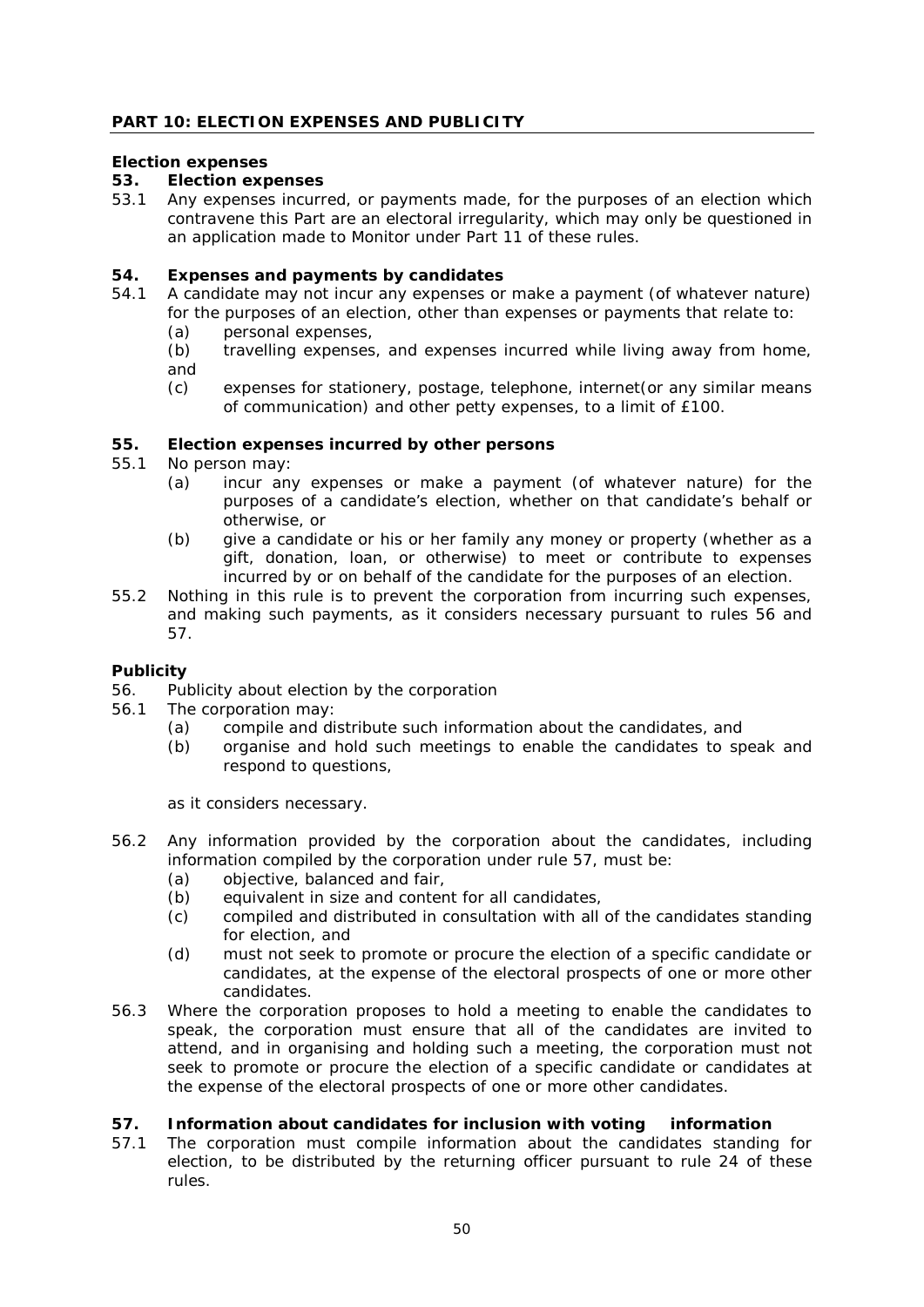- 57.2 The information must consist of:
	- (a) a statement submitted by the candidate of no more than 250 words,
	- (b) if voting by telephone or text message is a method of polling for the election, the numerical voting code allocated by the returning officer to each candidate, for the purpose of recording votes using the telephone voting facility or the text message voting facility ("numerical voting code"), and
	- (c) a photograph of the candidate.

#### **58. Meaning of "for the purposes of an election"**

- 58.1 In this Part, the phrase "for the purposes of an election" means with a view to, or otherwise in connection with, promoting or procuring a candidate's election, including the prejudicing of another candidate's electoral prospects; and the phrase "for the purposes of a candidate's election" is to be construed accordingly.
- 58.2 The provision by any individual of his or her own services voluntarily, on his or her own time, and free of charge is not to be considered an expense for the purposes of this Part.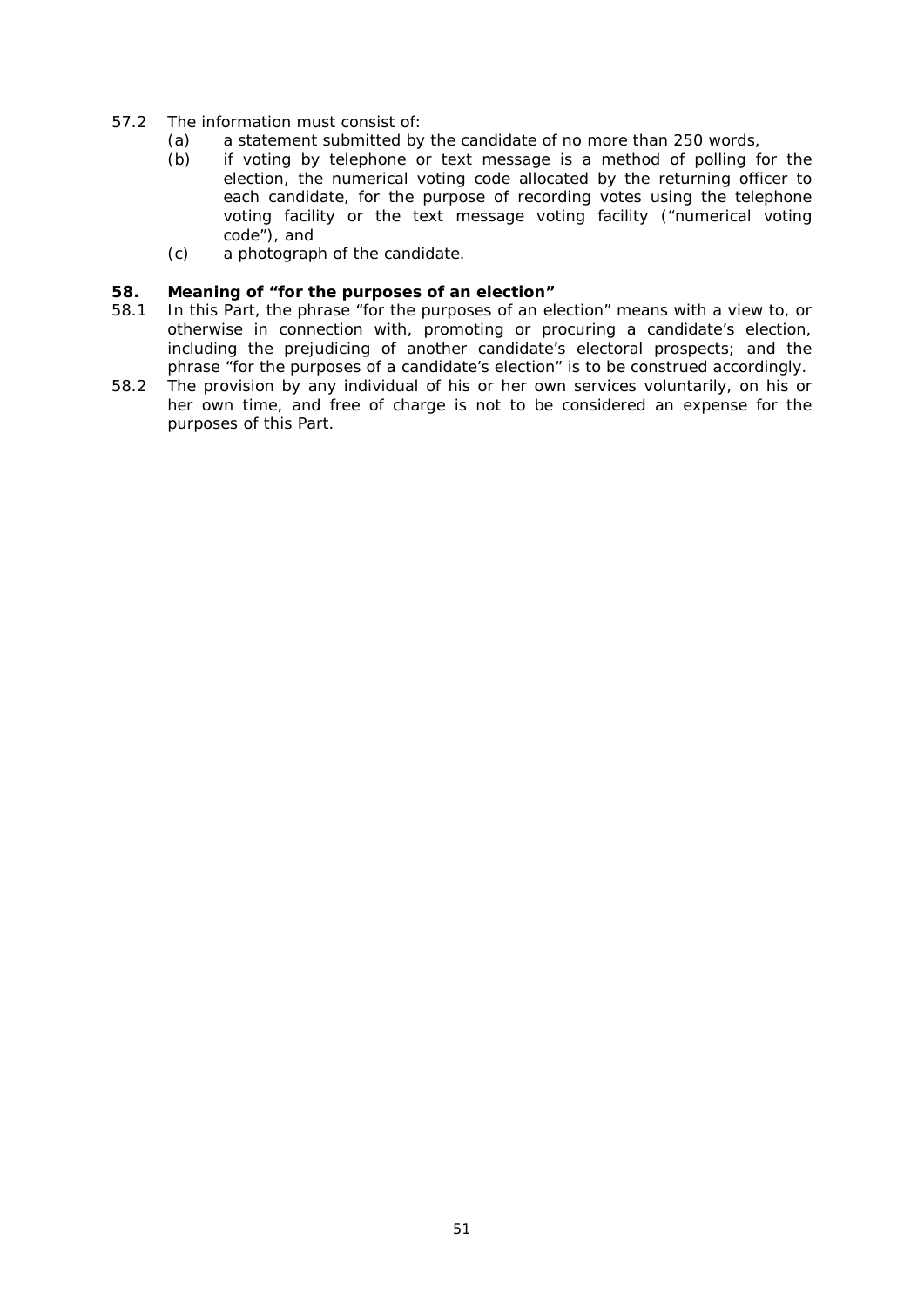#### **PART 11: QUESTIONING ELECTIONS AND THE CONSEQUENCE OF IRREGULARITIES**

# **59. Application to question an election**

- 59.1 An application alleging a breach of these rules, including an electoral irregularity under Part 10, may be made to Monitor for the purpose of seeking a referral to the independent election arbitration panel (IEAP).
- 59.2 An application may only be made once the outcome of the election has been declared by the returning officer.
- 59.3 An application may only be made to Monitor by:
	- (a) a person who voted at the election or who claimed to have had the right to vote, or
	- (b) a candidate, or a person claiming to have had a right to be elected at the election.
- 59.4 The application must:
	- (a) describe the alleged breach of the rules or electoral irregularity, and
	- (b) be in such a form as the independent panel may require.
- 59.5 The application must be presented in writing within 21 days of the declaration of the result of the election. Monitor will refer the application to the independent election arbitration panel appointed by Monitor.
- 59.6 If the independent election arbitration panel requests further information from the applicant, then that person must provide it as soon as is reasonably practicable.
- 59.7 Monitor shall delegate the determination of an application to a person or panel of persons to be nominated for the purpose.
- 59.8 The determination by the IEAP shall be binding on and shall be given effect by the corporation, the applicant and the members of the constituency (or class within a constituency) including all the candidates for the election to which the application relates.
- 59.9 The IEAP may prescribe rules of procedure for the determination of an application including costs.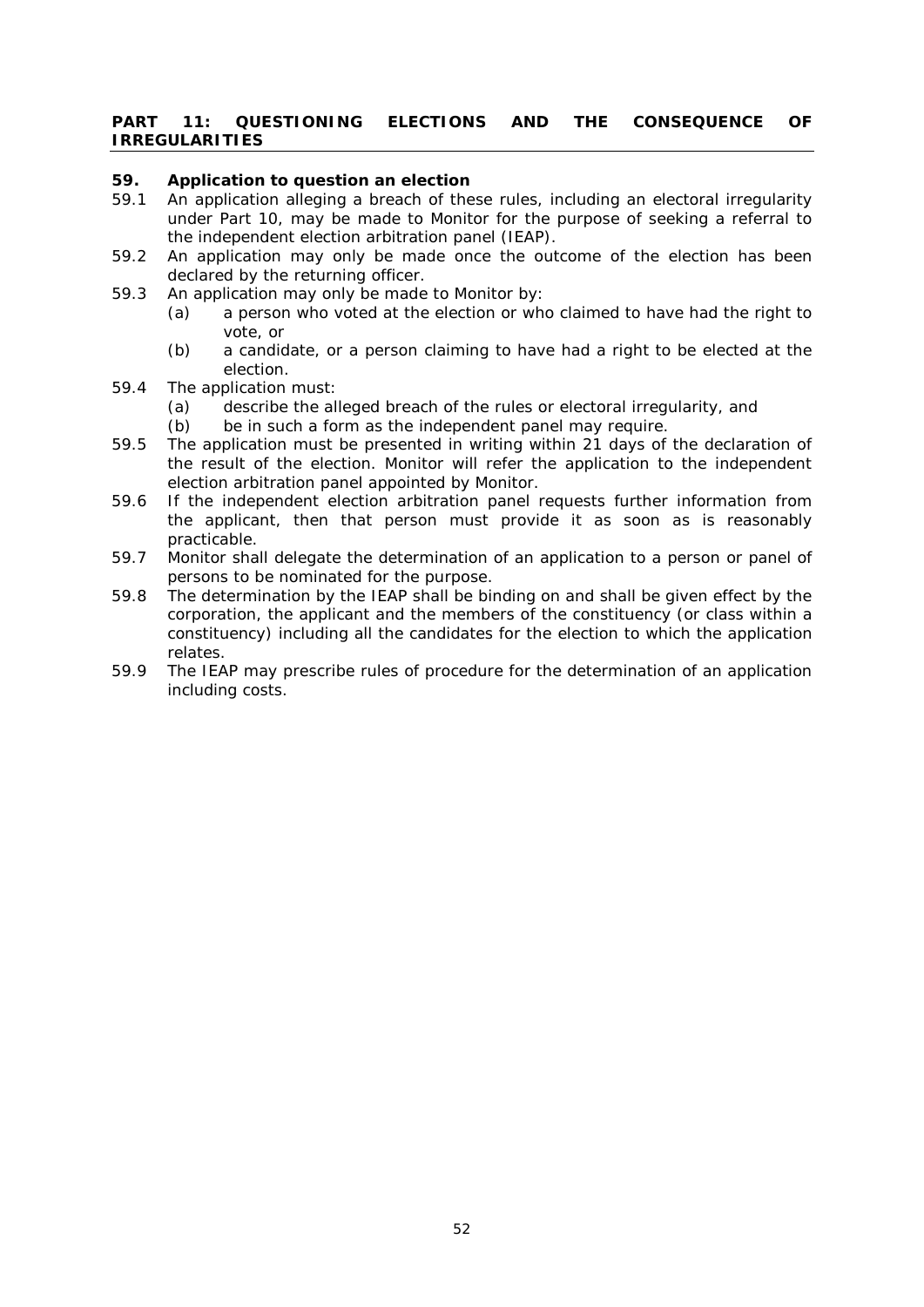#### **PART 12: MISCELLANEOUS**

### **60. Secrecy**

- 60.1 The following persons:
	- (a) the returning officer,
	- (b) the returning officer's staff,

must maintain and aid in maintaining the secrecy of the voting and the counting of the votes, and must not, except for some purpose authorised by law, communicate to any person any information as to:

- (i) the name of any member of the corporation who has or has not been given voting information or who has or has not voted,
- (ii) the unique identifier on any ballot paper,
- (iii) the voter ID number allocated to any voter,
- (iv) the candidate(s) for whom any member has voted.
- 60.2 No person may obtain or attempt to obtain information as to the candidate(s) for whom a voter is about to vote or has voted, or communicate such information to any person at any time, including the unique identifier on a ballot paper given to a voter or the voter ID number allocated to a voter.
- 60.3 The returning officer is to make such arrangements as he or she thinks fit to ensure that the individuals who are affected by this provision are aware of the duties it imposes.

#### **61. Prohibition of disclosure of vote**

61.1 No person who has voted at an election shall, in any legal or other proceedings to question the election, be required to state for whom he or she has voted.

#### **62. Disqualification**

62.1 A person may not be appointed as a returning officer, or as staff of the returning officer pursuant to these rules, if that person is:

- (a) a member of the corporation,
- (b) an employee of the corporation,
- (c) a director of the corporation, or
- (d) employed by or on behalf of a person who has been nominated for election.

#### **63. Delay in postal service through industrial action or unforeseen event**

- 63.1 If industrial action, or some other unforeseen event, results in a delay in:
	- (a) the delivery of the documents in rule 24, or
	- (b) the return of the ballot papers,

the returning officer may extend the time between the publication of the notice of the poll and the close of the poll by such period as he or she considers appropriate.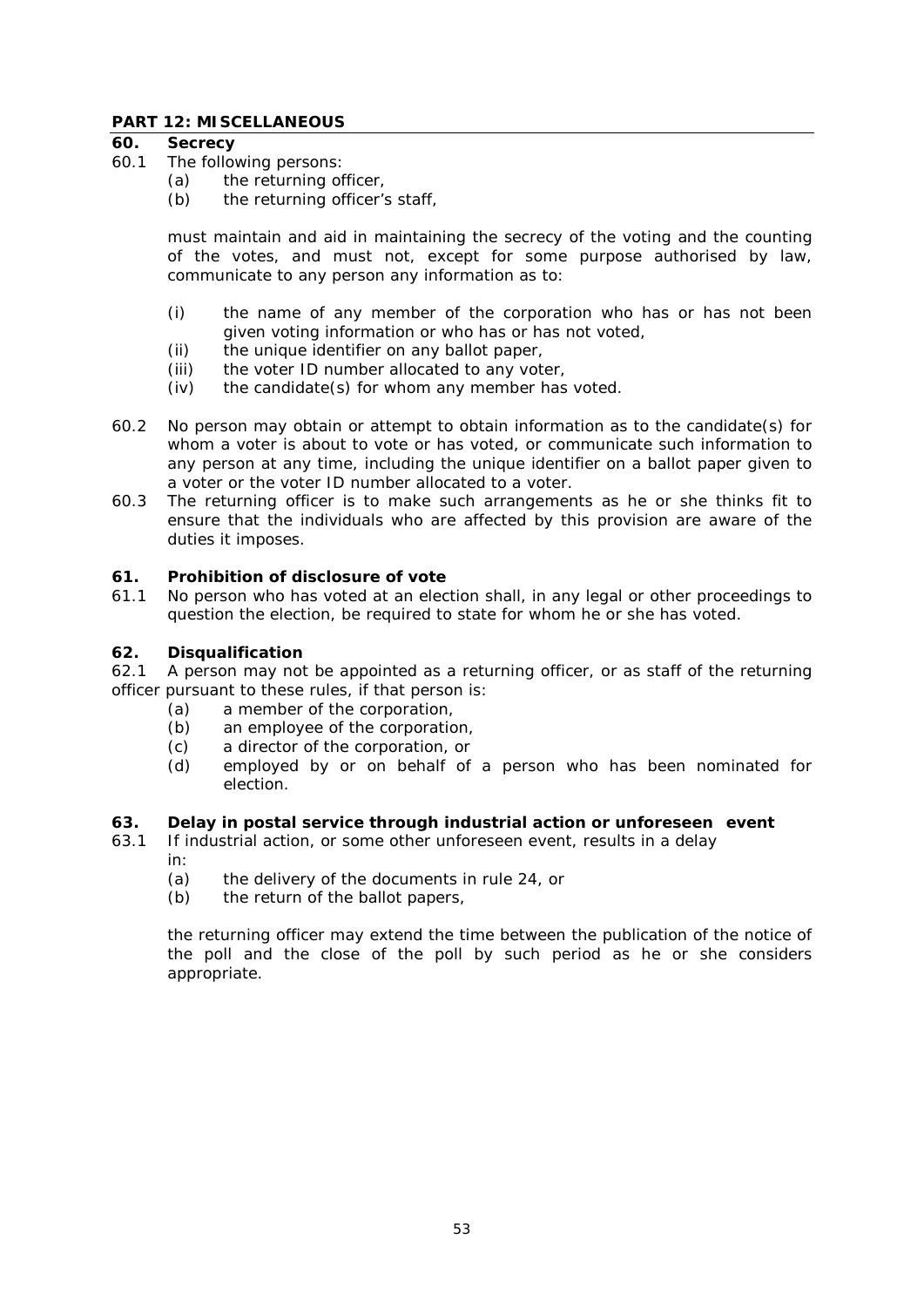# <span id="page-53-0"></span>**APPENDIX 5 : Additional Provisions - Council of Governors**

# **1. Roles and responsibilities of the Council of Governors**

- 1.1 The roles and responsibilities of the Council of Governors, which are to be carried out in accordance with this constitution:
- 1.1.1 To appoint, and if appropriate, to remove the Chair;
- 1.1.2 To appoint, and if appropriate, remove the other non-executive directors;
- 1.1.3 To decide the remuneration and allowances and other terms and conditions of office of the Chair and other non-executive directors;
- 1.1.4 To approve the appointment of the Chief Executive;
- 1.1.5 To appoint, and if appropriate, remove the auditor;
- 1.1.6 Receive the Trust's annual accounts, and any report of the auditor on them, and the annual report;
- 1.1.7 In preparing the Trust's forward plan, the Board of Directors must have regard to the views of the Council of Governors;
- 1.1.8 To decide whether the Trust's private patient work would significantly interfere with the Trust's principal purpose, which is to provide goods and services for the health service in England, or performing the Trust's other functions;
- 1.1.9 To approve any proposed increase in non-NHS income of 5% of the Trust's total income or more in any financial year;
- 1.1.10 to hold the non-executive directors, individually and collectively to account for the performance of the Board of Directors;
- 1.1.11 To represent the interests of members of the Trust as a whole and the interests of the public;
- 1.1.12 To act in the best interests of the Trust and adhere to its values and code of conduct;
- 1.1.13 To regularly feedback information about the Trust, its vision and its performance to the constituencies and stakeholder organisations that either elected or appointed them;
- 1.1.14 To prepare and review on an annual basis the Trust's membership strategy and its policy for the composition of the Council of Governors and of the nonexecutive directors; and
- 1.1.15 When appropriate, to make recommendations for the revision of this constitution.

# **2. Appointed Governors**

#### **Local Authority Governors**

2.1 The Chairman, having consulted with Bradford Metropolitan District Council, North Yorkshire County Council, and Pendle Borough Council or any successor local authority for an area which includes the whole or part of an area forming part of the Public Constituency, is to adopt a process for agreeing the appointment of one (1) Local Authority Governor from each of those local authorities.

# **Partnership Governors**

2.2 The Partnership Governors are to be appointed by the partnership organisations, in accordance with a process agreed with the Chairman.

# **General Provisions**

- 2.3 Appointed Governors:
- 2.3.1 Appointed Governors shall normally hold office for a period of three (3) years commencing on the date such election is to have effect;
- 2.3.2 Appointed Governors are eligible for re-appointment at the end of that period;
- 2.3.3 Appointed Governors may not where re-appointed hold office for longer than nine (9) consecutive years, and shall not be eligible for re-appointment if they have already held office for more than six (6) consecutive years.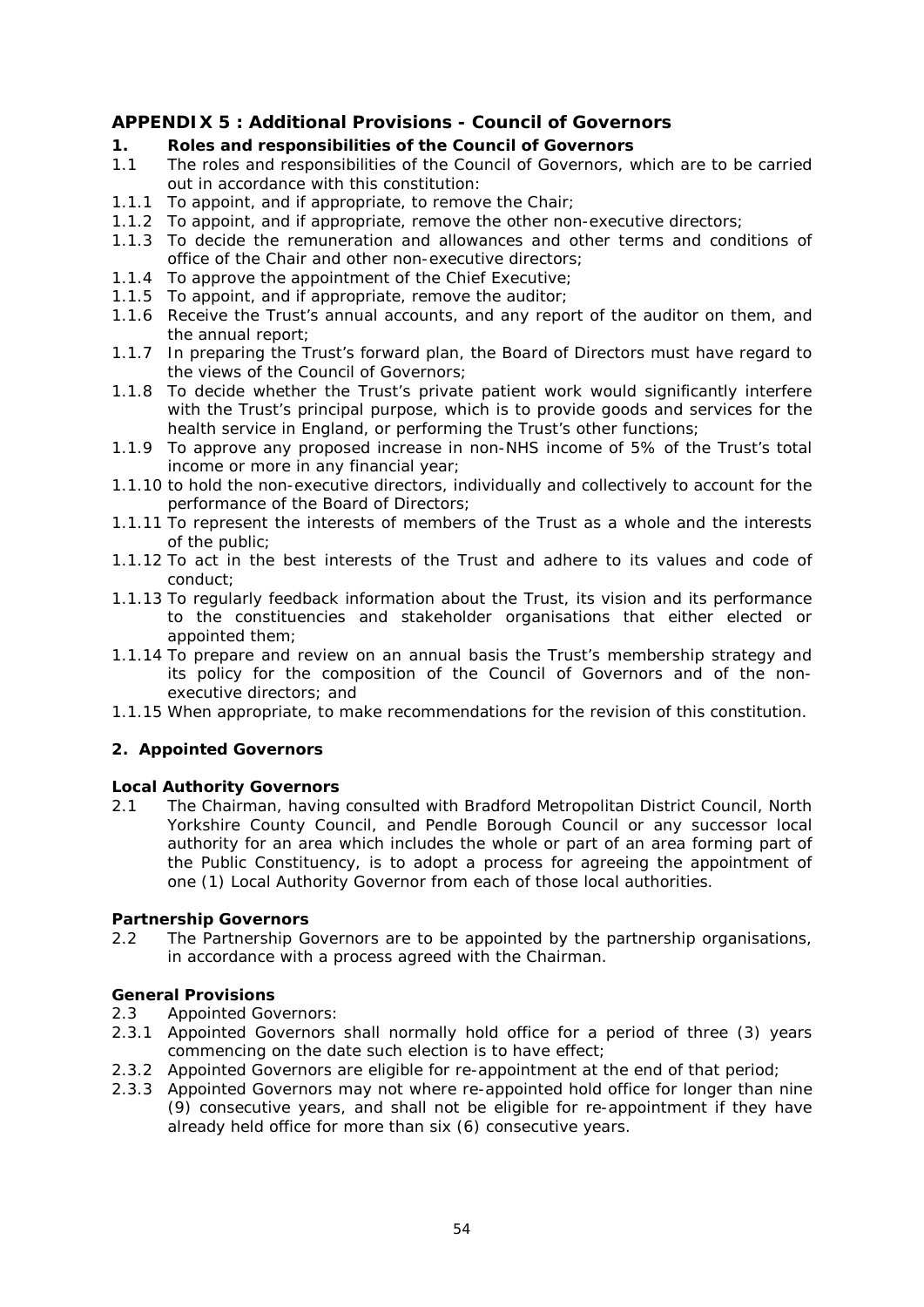# **2.4 Additional Roles and Responsibilities of Appointed Governors:**

Subject always to the overriding principle that the Governors' first responsibility is to the Council of Governors and the Trust:

- 2.4.1 The roles and responsibilities of the Appointed Governors which are to be carried out in accordance with this constitution include:<br>2.4.1.1. To further the relationship bet
	- 2.4.1.1 To further the relationship between the organisation that the Appointed Governors represent and the Trust;
	- 2.4.1.2 to bring to the Council of Governors a greater understanding of the organisation that the Appointed Governors represents;
	- 2.4.1.3 to speak with authority for the organisation they represent and be able to explain its policies; and
	- 2.4.1.4 to represent the Trust to the organisation they represent.

# **3. Eligibility to be a Governor**

- A person may not become a governor of the Trust, and if already holding such office will immediately cease to do so, if:
- 3.1.1 they are a director of the Trust, or a governor or director of a NHS body as defined in section 28(6) of the 2006 Act (unless they are an appointed governor appointed by the NHS body for which they are a governor or director);
- 3.1.2 they are the spouse, partner, parent or child of a member of the Board of Directors (including the Chair) of the Trust;
- 3.1.3 being a member of the Public Constituency they refuse to sign a declaration in the form specified by the Secretary, of particulars of their qualification to vote as a member of the Trust, and that they are not prevented from being a member of the Council of Governors;
- 3.1.4 they are a vexatious complainant as detailed within the Trust's Complaints Handling Policy
- 3.1.5 on the basis of disclosures obtained through an application to the Criminal Records Bureau, they are not considered suitable by the Chairman on the basis of advice from the Trust's director responsible for human resources;
- 3.1.6 they have within the preceding two (2) years been dismissed, otherwise than by reason of redundancy or ill health, from any paid employment with a NHS Body;
- 3.1.7 they are a person whose tenure of office as the chair or as a member or director of a NHS Body has been terminated on the grounds that their appointment is not in the interests of the health service, for non-attendance at meetings, or for nondisclosure of a pecuniary interest;
- 3.1.8 they are a person who has had his or her name removed or been suspended from any list (including any performers list maintained by a primary care Trust) prepared under the 2006 Act or under any related subordinate legislation or who has otherwise been suspended or disqualified from any healthcare profession, and has not subsequently had his or her name included in such a list or had his or her suspension lifted or qualification reinstated;
- 3.1.9 they are incapable by reason of mental disorder, illness or injury of carrying out their functions as a Governor and it is anticipated that such incapacity will continue for a period of 6 months or the remainder of the Governor's tenure of office;
	- 3.1.10 they have within the preceding five (5) years been:
	- 3.1.10.1 made subject to a Hospital Order under section 37 of the MHA whether or not subject to restrictions under section 41;
	- 3.1.10.2 made subject to an Interim Hospital Order under section 38 of the MHA:
	- 3.1.10.3 made subject to a transfer direction under section 48 of the MHA whether or not subject to restrictions under section 49; and/or
	- 3.1.10.4 made subject to an order under the Criminal Procedure (Insanity) Act 1964 as amended; and/or
	- 3.1.11 they have previously been or are currently subject to a sex offender order and/or required to register under the Sexual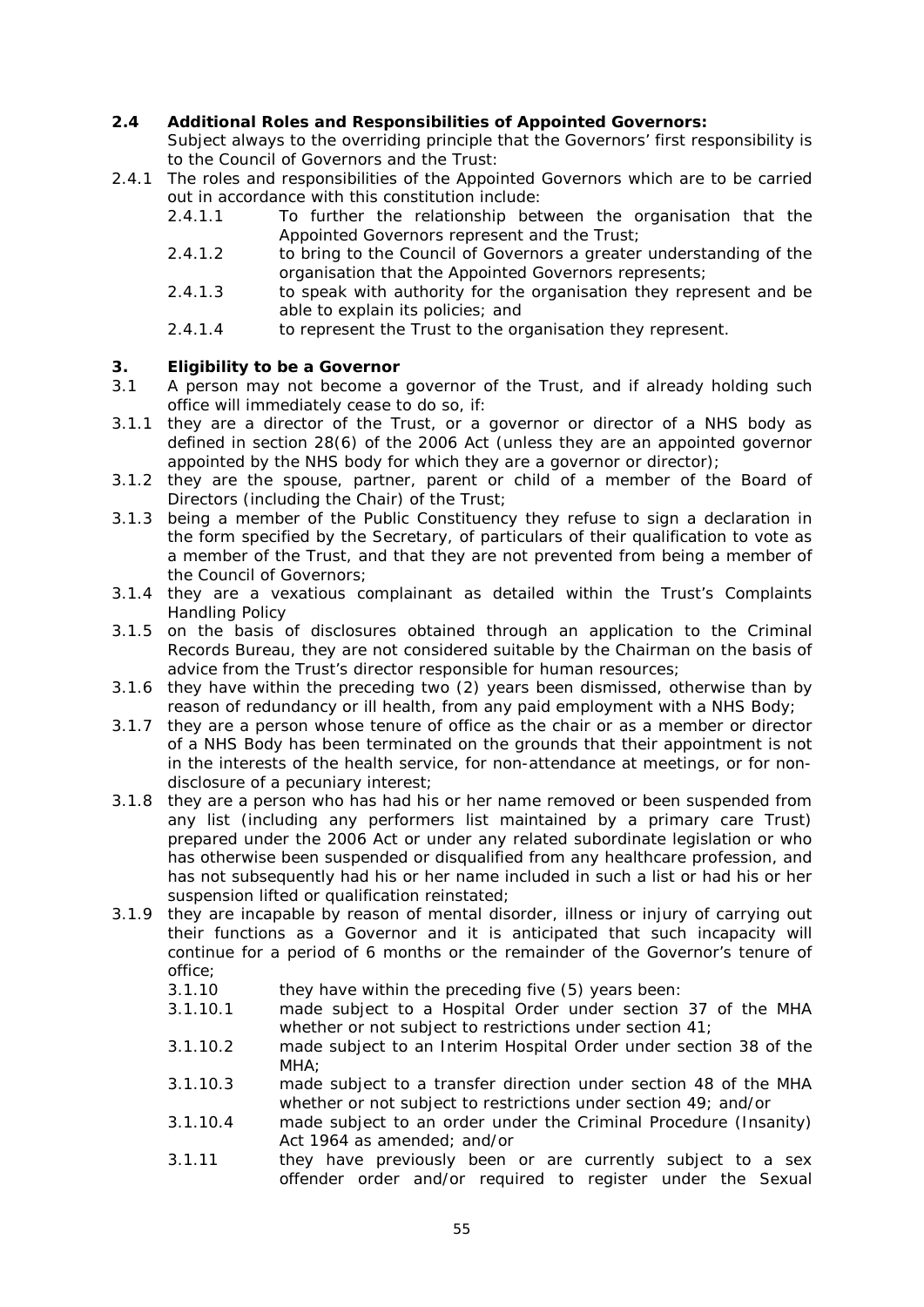Offences Act 2003 or have committed a sexual offence prior to the requirement to register under current legislation.

# **4. Termination of office and removal of Governors**

- 4.1 A person holding office as a governor shall immediately cease to do so if:
	- 4.1.1 they resign by notice in writing to the Secretary;
		- 4.1.2 they fail to attend two (2) consecutive meetings, unless the Chief Executive and Chairman are satisfied that:
			- 4.1.2.1 the absences were due to reasonable causes; and
			- 4.1.2.2 they will be able to start attending meetings of the Council of Governors again within such a period as the other governors consider reasonable.
		- 4.1.3 in the case of an elected governor, they cease to be a member of the constituency or class or area of the constituency by which they were elected, which for the avoidance of doubt, includes in respect of a Public Governor a Governor moving their principal residence from one area within the Public Constituency to another;
		- 4.1.4 in the case of an Appointed Governor, the appointing organisation terminates the appointment;
		- 4.1.5 they have refused without reasonable cause to undertake any training which the Council of Governors requires all governors to undertake;
		- 4.1.6 they have failed to sign and deliver to the Secretary a statement in the form required by the Secretary confirming acceptance of the code of conduct for governors; or
		- 4.1.7 they have failed to sign and deliver a letter of acceptance in the form required by the Secretary and/or it becomes apparent that any information provided by the person in respect of their eligibility to be a Governor in such letter of acceptance is or becomes inaccurate; or
		- 4.1.8 they are removed from the Council of Governors under the following provision:
		- 4.1.8.1a governor may be removed from the Council of Governors by a resolution approved by not less than three-quarters of the remaining governors present and voting on the grounds that he or she has committed a serious breach of the code of conduct for governors, or he or she has acted in a manner detrimental to the interests of the Trust, and the Council of Governors consider that it is not in the best interests of the Trust for him or her to continue as a governor. The governor concerned may make representations on his or her own behalf to the Council of Governors.
	- 4.1.9 a declaration is made pursuant to paragraph 4.4.5 below.
- 4.2 Each Governor shall be responsible for ensuring that they are eligible to become or continue as a governor of the Trust.
- 4.3 If a Governor has been disqualified pursuant to paragraphs 4.1.2, 4.1.5 or 4.1.6 they shall only be eligible for re-election after a period of three (3) years.
- 4.4 Without prejudice to paragraph 4.2 of this Appendix 5:

4.4.1 where the Trust is on notice that a governor may be disqualified from membership in accordance with this constitution, the Secretary shall carry out all reasonable enquiries to determine whether or not the member in question is so eligible;

4.4.2 the Secretary, following their enquiries pursuant to paragraph 4.4.1 above, if satisfied that the person may be so disqualified, shall give notice in writing to that person that the Trust proposes to declare the person disqualified;

4.4.3 in the notice sent by the Secretary pursuant to paragraph 4.4.2 above, the Secretary shall specify the grounds on which it appears to them that the person is disqualified and give that person a period of at least 14 but no more than 28 days in which to make representations, orally or in writing, on the proposed disqualification.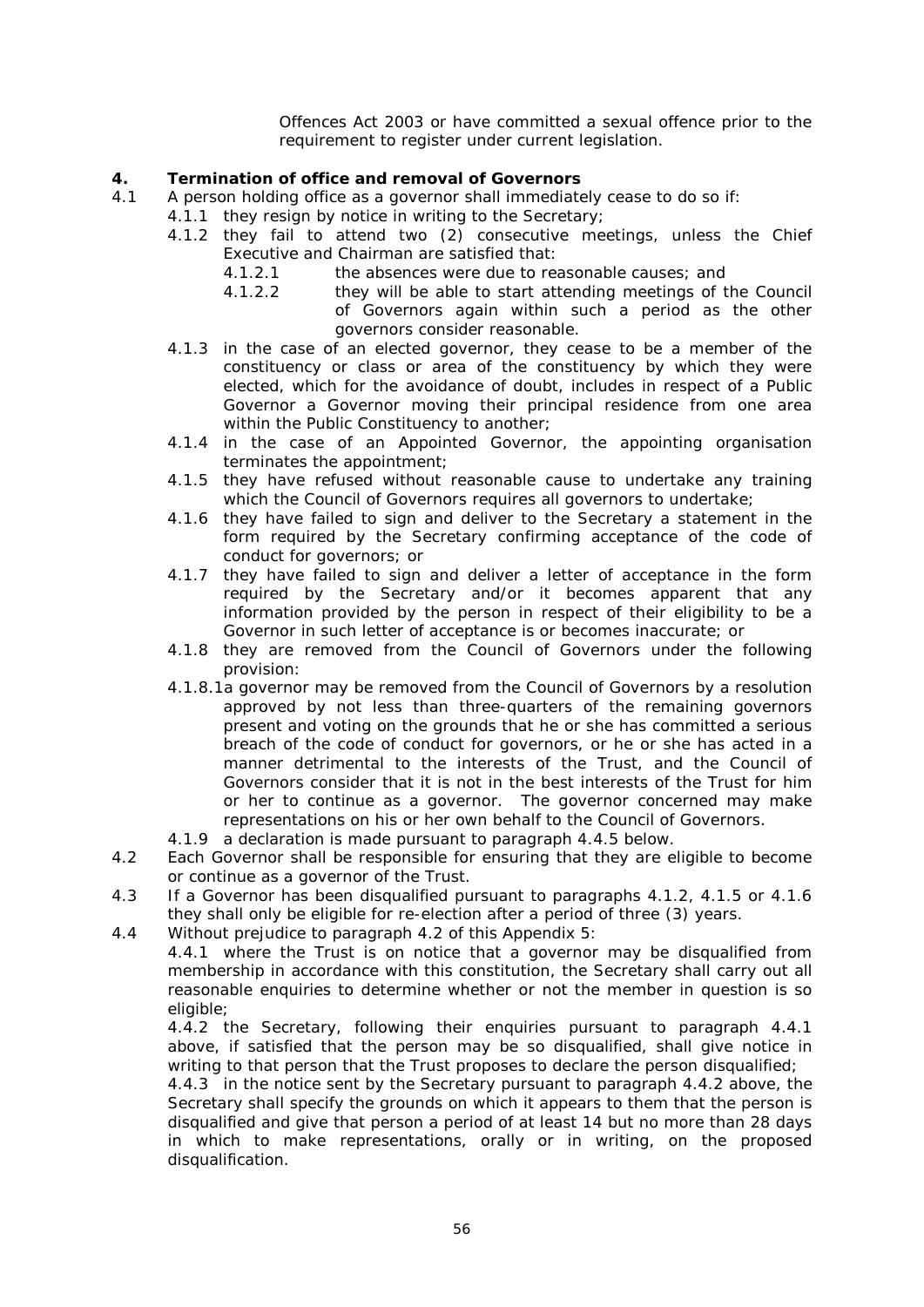4.4.4 Any representations pursuant to paragraph 4.4.3 above shall be made to, and considered by, a committee of the Directors which in this case shall determine the proposal;

4.4.5 if no representations pursuant to paragraph 4.4.4 above are received within the specified time or the committee of Directors upholds the proposal to disqualify the governor having heard representations, the Secretary shall immediately declare that the person in question is disqualified and notify him or her in writing to that effect. On such declaration the person's tenure of office shall be terminated and he or she shall cease to act as a governor.

# **5. Vacancies amongst Governors**

- 5.1 Where a vacancy arises on the Council of Governors for any reason other than expiry of term of office, the following provisions will apply:
	- 5.1.1 where the vacancy arises amongst the Appointed Governors, the Secretary shall request that the appointing organisation appoints a replacement to hold office for the remainder of the term of office of the governor who is being replaced;
	- 5.1.2 where the vacancy arises amongst the Elected Governor, the Council of Governors shall be at liberty either:
		- 5.1.2.1to call an election to fill the seat at the next annual election for the remainder of the term of office of the governor who is being replaced; or
		- 5.1.2.2 to invite the next highest polling candidate for that seat at the most recent election, who is willing to take office, to fill the seat until the next annual election, at which time the seat will fall vacant and be subject to election.

#### **6. Expenses and Remuneration of Governors**

- 6.1 The Trust may reimburse governors for travelling and other costs and expenses incurred in carrying out their duties as the Board of Directors decides.
- 6.2 The Trust may at their discretion decide to reimburse the cost and expense of a governor's carer arrangements necessarily and reasonably incurred in such governor carrying out their duties as the Board of Directors decides.
- 6.3 In respect of a Staff Governor who is an employee of the Trust, the Board of Directors shall seek to facilitate such employee's reasonable participation as a Staff Governor during normal working hours to the extent reasonably necessary for the performance of their duties as a Staff Governor (including reasonable time off from his or her contracted duties) and shall not make any corresponding deduction from salary.
- 6.4 Governors are not to receive remuneration from the Trust otherwise than as set out in paragraphs 6.1 and/or 6.2 and/or 6.3 above of this Appendix 5.

# **7. Governors' Code of Conduct**

The Trust may from time to time publish a governors' code of conduct and each governor shall be required to follow and observe such code of conduct's provisions.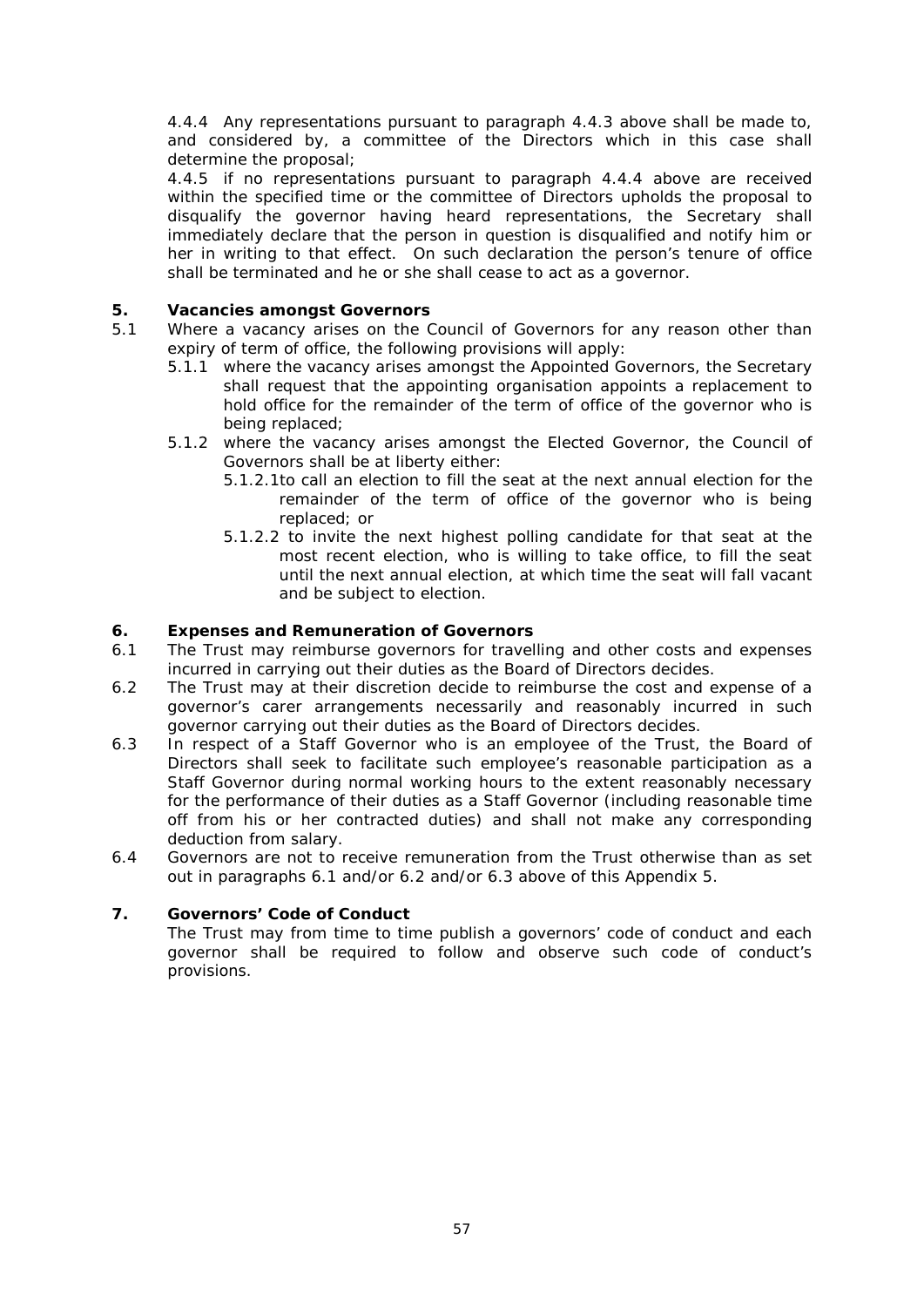# <span id="page-57-0"></span>**APPENDIX 6: Annual Members Meetings**

### **1. MEMBERS' MEETINGS**

- 1.1 The trust shall hold a members' meeting for all members (called the "Annual Members' Meeting") within six months of the end of each financial year of the trust.
- 1.2 Any members' meeting other than the Annual Members' Meeting shall be called a "Special Members' Meeting".
- 1.3 Both Annual Members' Meetings and any Special Members' Meetings shall be open to all members of the trust, members of the Council of Governors and members of the Board of Directors, together with representatives of the trust's auditors, and to members of the public. The trust may invite representatives of the media and any experts or advisors whose attendance they consider to be in the best interests of the trust to attend any such meeting.
- 1.4 The Board of Directors may convene an Annual Members' Meeting or a Special Members' Meeting when it thinks fit. The Council of Governors may request the Board of Directors to convene a members' meeting.
- 1.5 The Board of Directors (or at least one (1) member of the Board of Directors) shall present to the members at the Annual Members' Meeting:
	- 1.5.1 the annual accounts;
	- 1.5.2 any report of the auditor on them;
	- 1.5.3 the annual report;.
	- 1.5.4 a report on steps taken to secure that (taken as a whole) the actual membership or the trust is representative of those eligible for such membership;
	- 1.5.5 the progress of the membership plan;
	- 1.5.6 the results of any election and appointments to the Council Governors, and any other reports or documentation it considers necessary or otherwise required by Monitor or the 2006 Act.
- 1.6 The trust shall give notice of all members' meetings:
	- 1.6.1 by notice in writing to all members;
	- 1.6.2 by notice prominently displayed at the trust's headquarters;
	- 1.6.3 by notice on the trust's website; and
	- 1.6.4 to the Council of Governors, the Board of Directors, and to the trust's auditors,

stating whether the meeting is an Annual Members' Meeting or a Special Members' Meeting including the time, date, place of the meeting, and the business to be dealt with at the meeting at least 14 working days before the date of the relevant members' meeting (or, in the case of an Annual Members' Meeting, at least 21 working days before the date of the relevant meeting).

- 1.7 An accidental omission to give notice of a members' meeting or to send, supply or make available any document or information relating to the meeting, or the nonreceipt of any such notice, document or information by a person entitled to receive any such notice, document or information shall not invalidate the proceedings at that meeting.
- 1.8 The Chair or in his absence the Deputy Chair shall preside at all members' meetings of the trust. If neither the Chair nor the Deputy Chair is present, the governors present shall elect one of the non-executive directors to act as Chair.. If no non-executive director is present, the governors present shall elect one of their number to act as the meeting Chair. If no governor is willing to act as Chair or if no governor is present within fifteen minutes after the time appointed for holding the meeting, the members present and entitled to vote shall choose one of their number to act as Chair.
- 1.9 The quorum for a members' meeting shall be eight (8) members present and entitled to vote. If a quorum is not present within thirty (30) minutes from the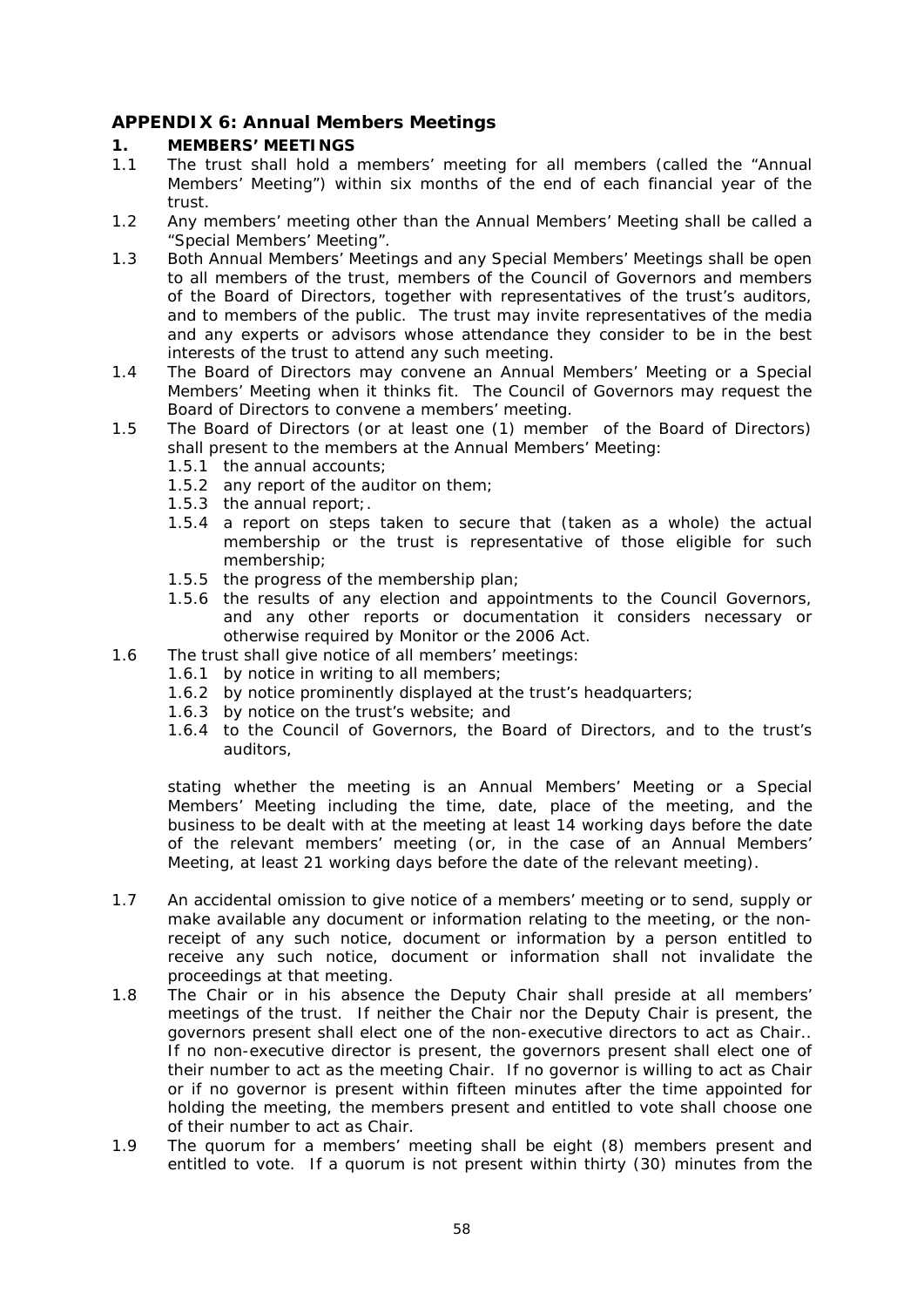time appointed for the meeting, the meeting shall stand adjourned for a minimum of seven (7) days until such time as the Board of Directors determine.

- 1.10 The Chair may, with the consent of a members' meeting at which a quorum is present (and shall, if so directed by the meeting), adjourn a members' meeting from time to time and from place to place or for an indefinite period.
- 1.11 A resolution put to the vote of a members' meeting shall be decided on a show of hands, including without limitation a vote on an amendment to the Constitution in relation to the powers or duties of the Council of Governors (or otherwise with respect to the role that the Council of Governors has as part of the Trust)).
- 1.12 No business shall be transacted at an adjourned meeting other than business which might properly have been transacted at the meeting had the adjournment not taken place.
- 1.13 If the Board of Directors, in its absolute discretion, considers that it is impractical or unreasonable for any reason to hold a members' meeting at the time, date or place specified in the notice calling that meeting, it may move and/or postpone the general meeting to another time, date and/or place.
- 1.14 In the case of a members' meeting is adjourned or postponed for fourteen (14) days or more, at least seven (7) working days' notice shall be given specifying the time and place of the adjourned members' meeting and the general nature of the business to be transacted. Otherwise, it shall not be necessary to give any such notice.
- 1.15 The Board of Directors may make any arrangement and impose any restriction it considers appropriate to ensure the security of a members' meeting.
- 1.16 Any approval to speak at a members' meeting must be given by the Chair. Speeches must be directed to the matter, motion or question under discussion or to a point of order. No proposal, speech or any reply may exceed three (3) minutes unless the Chair directs otherwise. In the interests of time, the Chair may, in his or her absolute discretion, limit the number of replies, questions or speeches which are heard at any one members' meeting.
- 1.17 A person who has already spoken on a matter at a members' meeting may not speak again at that meeting in respect of the same matter except (i) in exercise of a right of reply, or (ii) on a point of order, or (iii) at the Chairman's discretion.
- 1.18 The Board of Directors shall cause minutes to be made and kept, in writing, of all proceedings at members' meetings.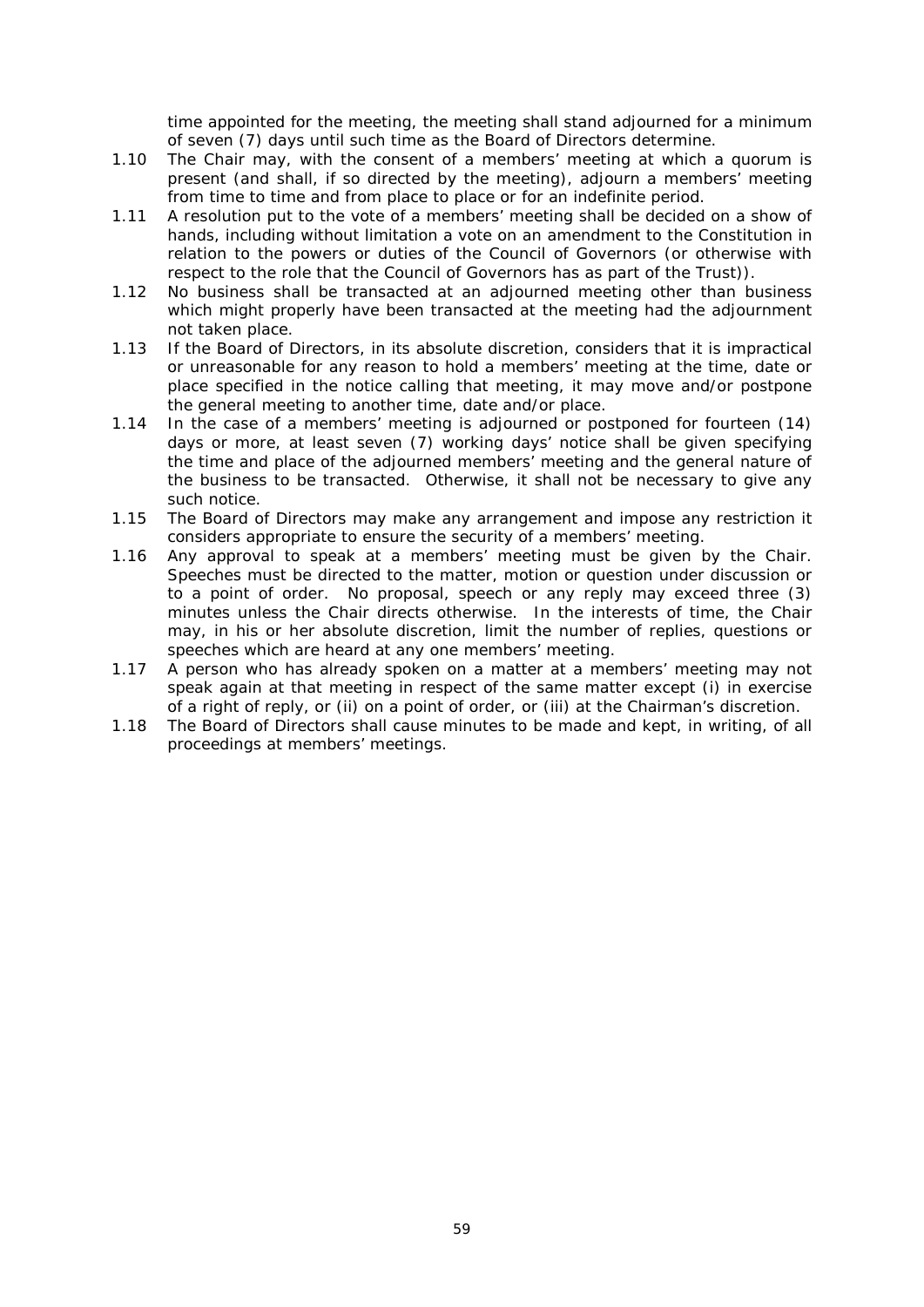# <span id="page-59-0"></span>**APPENDIX 7: Further Provisions**

#### **1. Restriction on Membership**

- 1.1 An individual who:
	- 1.1.1 has threatened, harassed, harmed or abused staff, patients and/or visitors of the Trust or the Predecessor Trust; or
	- 1.1.2 has been a vexatious complainant (for the purposes of this paragraph a vexatious complainant is an individual who is found by the Trust (applying the relevant Trust policy) to have abused or used inappropriately the Trust's or the Predecessor Trust's complaints procedure);

shall be refused membership of the Trust or where an existing member shall have his or her membership of the Trust withdrawn.

1.2 Each Member shall be responsible for ensuring that they are eligible to become or continue as a member of the Trust, although where the Trust is on notice that a member may be disqualified from membership in accordance with this constitution, the Secretary shall carry out all reasonable enquiries to determine whether or not the member in question is so eligible.

#### **2. Termination of Membership**

- 2.1 A member shall cease to be a member if:
	- 2.1.1 they resign by notice to the Secretary:
		- 2.1.2 they die;
		- 2.1.3 they are expelled from membership under this constitution;
		- 2.1.4 they cease to be entitled under this constitution to be a member of the Public Constituency (if a member of the Public Constituency) or of any of the classes of the Staff Constituency (if a member of the Staff Constituency); and/or
		- 2.1.5 it appears to the Secretary that they no longer wish to be a member of the Trust, and after enquiries made in accordance with a process approved by the Council of Governors they fail to demonstrate that they wish to continue to be a member of the Trust.
- 2.2 A member may be expelled by a resolution approved by not less than two thirds of the Governors present and voting at a meeting of the Council of Governors. The following procedure is to be adopted:
	- 2.2.1 Any member may complain to the Secretary that another member has acted in a way detrimental to the interests of the Trust.
	- 2.2.2 If a complaint is made, the Council of Members may itself consider the complaint having taken such steps as it considers appropriate to ensure that each member's point of view is heard and may either:
		- 2.2.2.1 subject to the disputes procedure set out at paragraph 3 dismiss the complaint and take no further action;
		- 2.2.2.2 for a period not exceeding twelve (12) months suspend the rights of the member complained of to attend members meetings and vote under this constitution; or
		- 2.2.2.3 arrange for a resolution to expel the member complained of to be considered at the next meeting of the Council of Governors.
	- 2.2.3 If a resolution to expel a member is to be considered at a meeting of the Council of Governors, details of the complaint must be sent to the member complained of not less than one (1) month before the meeting with an invitation to answer the complaint and attend the meeting.
	- 2.2.4 At the meeting of the Council of Governors, the Council of Governors will consider evidence in support of the complaint and such evidence as the member complained of may wish to place before them.
	- 2.2.5 If the member complained or fails to attend the meeting of the Council of Governors without due cause the meeting may proceed in their absence.